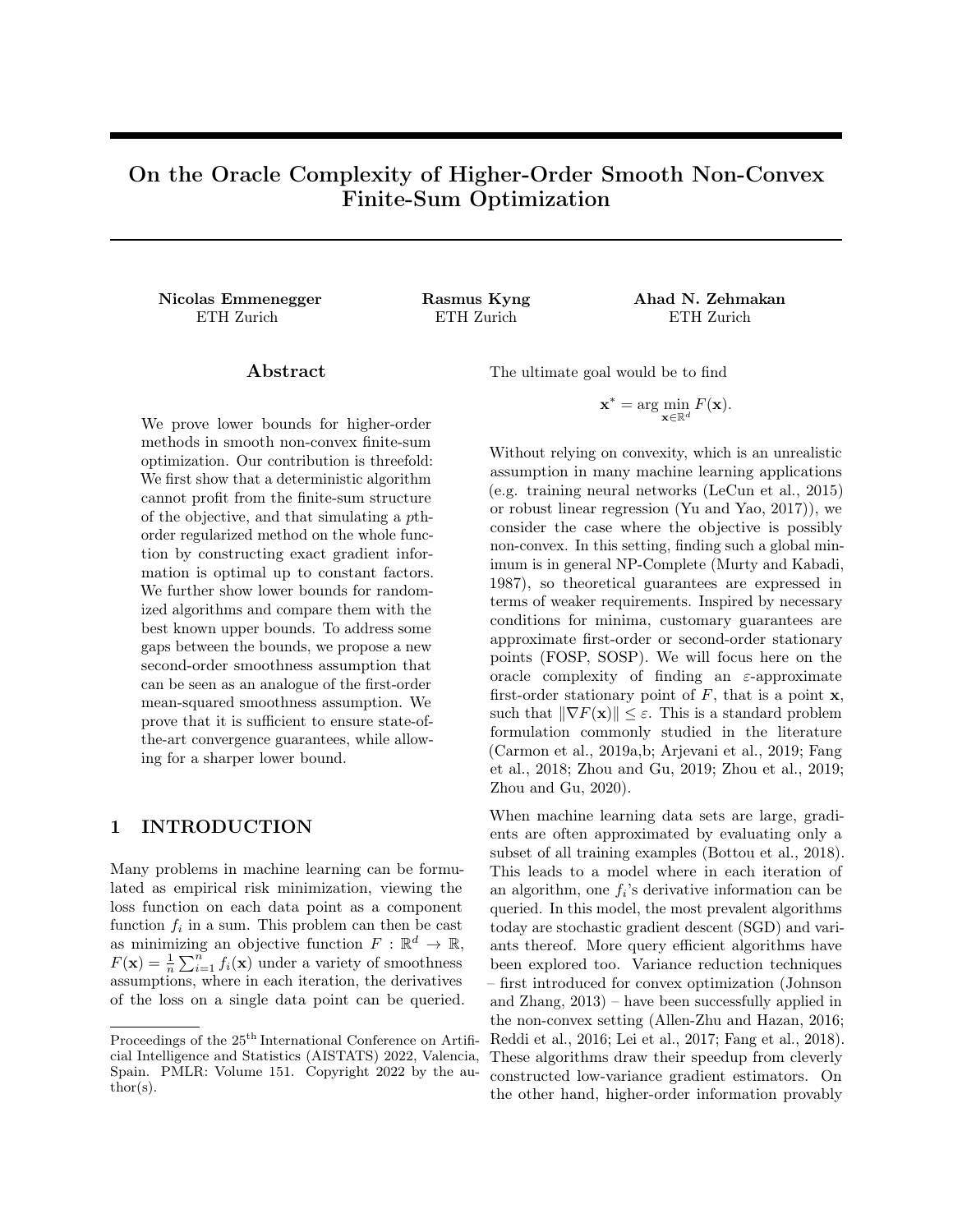helps speed up the convergence, and can potentially be harnessed to get guarantees in terms of SOSPs [\(Nesterov and Polyak, 2006;](#page-8-10) [Birgin et al., 2017;](#page-8-11) [Car](#page-8-2)[mon et al., 2019a\)](#page-8-2). Motivated by this fact there have been successful attempts to apply variance reduction techniques to higher-order algorithms, in order to make practically relevant subsampled variants of classical procedures like the cubic regularized Newton's method [\(Zhou et al., 2019;](#page-9-2) [Zhou and Gu, 2020\)](#page-9-3).

These results naturally raise complexity-theoretic questions and warrant the study of corresponding lower bounds. In their seminal work [Carmon](#page-8-2) [et al.](#page-8-2) [\(2019a\)](#page-8-2) show that the optimal rate for the  $n = 1$ , non-convex case is  $\Theta(\varepsilon^{-(p+1)/p})$ , by giving a non-convex variant of Nesterov's "worst function in the world" [\(Nesterov, 2004\)](#page-8-12). However, as mentioned before, modern machine learning systems are typically working with datasets so large that computing the full derivative information in each step of the algorithm is impractical. It is therefore imperative to understand the complexity of higher-order methods in the finite-sum case.

We give the first lower bound results for the problem of finding an approximate stationary point of a sum of pth-order individually smooth non-convex functions, in a model where the algorithm queries the derivatives of individual functions at each time-step. We provide lower bounds for both deterministic and randomized algorithms. An overview of our results is given in Table 1.

First we consider deterministic algorithms and show that a pth-order regularized method that constructs the full derivative at each iteration is optimal up to constant factors. We use an adversarial construction that forces the algorithm to spend a large number of queries to discover useful information. To the best of our knowledge, this result is also new for the widely studied case of first-order smooth non-convex finitesum optimization and implies that gradient descent on the full function is optimal up to constant factors. With this result we demonstrates a clear separation between deterministic and randomized algorithms.

### 1.1 Our Contributions

Further, we give the first lower bounds for randomized algorithms in this setting, which allow for evaluation of the new line of research of higher-order variancereduction. We derive the bounds with a probabilistic construction, building on the family of zero-chain Table 1: A comprehensive overview of the upper and lower bounds for first-, second- and higher-order oracle models. We assume each  $f_i$  has Lipschitz pth-order derivative tensor. The first row refers to deterministic algorithms while the three below concern the randomized setting. Our contributions are highlighted in grey.

|        |       | <b>UPPER BOUND</b>                                                  | LOWER BOUND                                                            |
|--------|-------|---------------------------------------------------------------------|------------------------------------------------------------------------|
| Deter. |       | $\mathcal{O}(n \varepsilon^{-\frac{p+1}{p}})$ <sup>a</sup>          | $\Omega(n\varepsilon^{-\frac{p+1}{p}})$ b                              |
|        | $p=1$ | $\mathcal{O}(n^{\frac{1}{2}} \varepsilon^{-2})$ c                   | $\Omega(\varepsilon^{-2})$ d;f                                         |
| RAND.  | $p=2$ | $\tilde{\mathcal{O}}(n^{\frac{4}{5}} \varepsilon^{-\frac{3}{2}})$ e | $\Omega(n^{\frac{1}{4}}\varepsilon^{-\frac{3}{2}})^{\frac{1}{2}}$      |
|        | p > 2 | $\mathcal{O}(n \varepsilon^{-\frac{p+1}{p}})$ <sup>a</sup>          | $\Omega(n^{\frac{p-1}{2p}}\varepsilon^{-\frac{p+1}{p}})^{\frac{p}{2}}$ |
|        |       |                                                                     |                                                                        |

<sup>a</sup> [Birgin et al.](#page-8-11)  $(2017)$  b Theorem [3.5](#page-5-0) c [Fang et al.](#page-8-5) [\(2018\)](#page-8-5)  $d$  [Zhou and Gu](#page-9-1) [\(2019\)](#page-9-2)  $e$  [Zhou et al.](#page-9-2) (2019) <sup>f</sup> Theorem [4.7](#page-6-0)

functions first introduced by [Carmon et al.](#page-8-2) [\(2019a\)](#page-8-2). In contrast to the first-order case studied by [Zhou](#page-9-1) [and Gu](#page-9-1) [\(2019\)](#page-9-1), we show a non-trivial dependence on n for the  $p > 1$  regime. Our bounds indicate that variance reduction indeed gets harder for higher-orders of smoothness, which is consistent with practical findings [\(Goodfellow et al., 2016\)](#page-8-13). Contrary to some prior work [\(Zhou and Gu, 2019;](#page-9-1) [Han et al., 2021;](#page-8-14) [Zhang](#page-9-5) [et al., 2021\)](#page-9-5), we do not need the assumption that the points queried by the algorithm must lie in the span of previously queried points and oracle responses. Under this assumption, lower bounds would not apply to algorithms that add noise at each step (e.g. stochastic gradient langevin dynamics [\(Welling and Teh, 2011\)](#page-9-6)) or purposefully break with the span assumption to get faster convergence rates [\(Hannah et al., 2018\)](#page-8-15).

All our bounds are tight in terms of  $\varepsilon$  dependence, but some gaps with respect to the dependence on  $n$ remain. To alleviate this gap in the second-order case, we introduce a new, weaker notion of second-order smoothness and show that it is sufficient to guarantee state-of-the-art oracle complexities for variancereduced methods, while allowing for a tighter lower bound. To upper bound the oracle complexity in this new setting, we show that the variance of SVRC's [\(Zhou et al., 2019\)](#page-9-2) Hessian and gradient estimators can be controlled via the second-order mean-cubed smoothness of the finite-sum function. Table 2 shows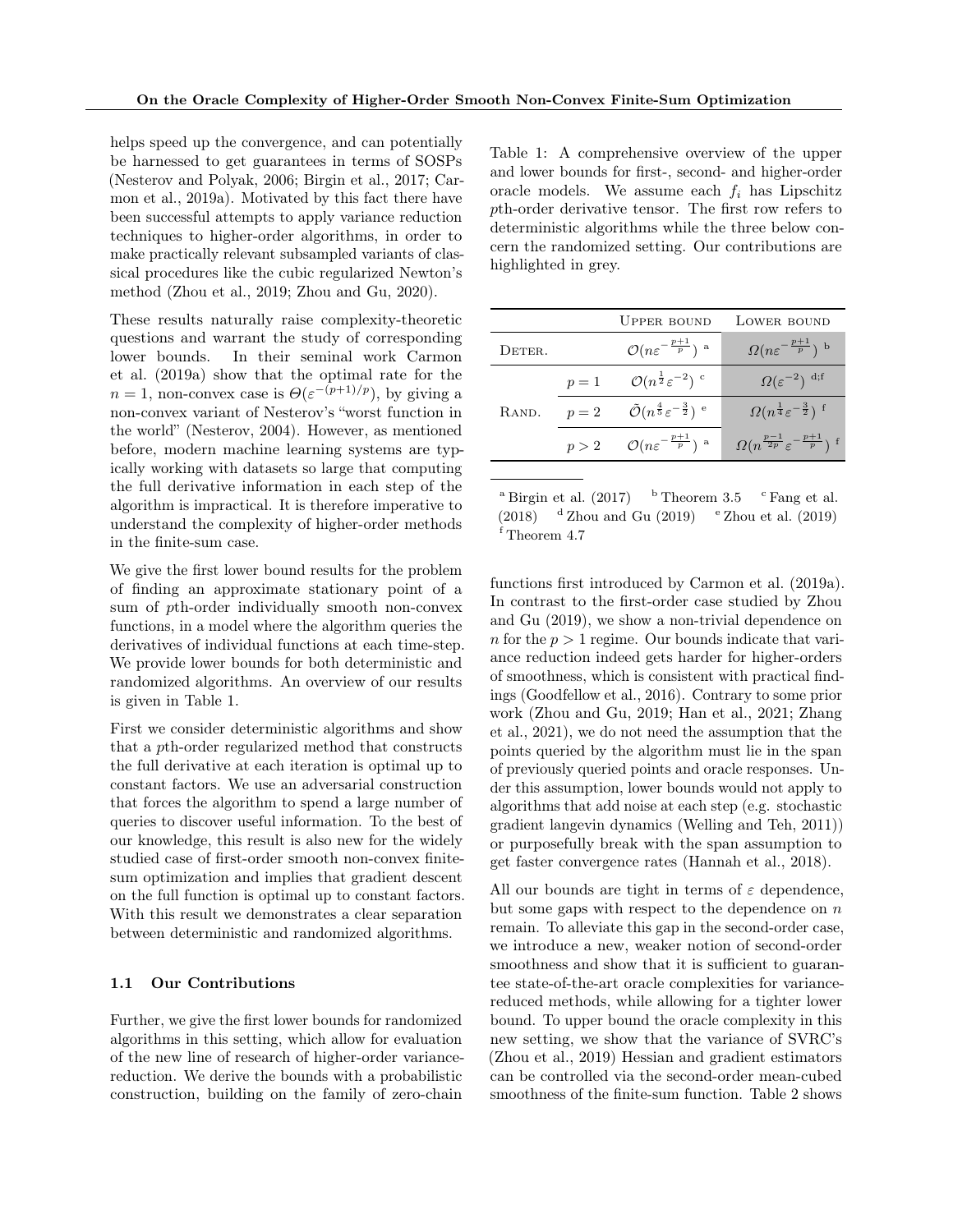Table 2: Lower and upper bounds for randomized second-order methods under smoothness of individual functions  $f_i$  (INDIV.) and the third-moment smoothness of Assumption [4.8](#page-7-0) (Avg.). Our contributions are again highlighted in grey.

|        |                                                                                | UPPER BOUND LOWER BOUND                                 |
|--------|--------------------------------------------------------------------------------|---------------------------------------------------------|
| INDIV. | $\tilde{\mathcal{O}}(n^{\frac{4}{5}} \varepsilon^{-\frac{3}{2}})^{\mathrm{a}}$ | $\Omega(n^{\frac{1}{4}}\varepsilon^{-\frac{3}{2}})^{b}$ |
| Avg.   | $\tilde{O}(n^{\frac{4}{5}} \varepsilon^{-\frac{3}{2}})$ c                      | $\Omega(n^{\frac{5}{12}}\varepsilon^{-\frac{3}{2}})^d$  |

<sup>a</sup> [Zhou et al.](#page-9-2)  $(2019)$  b Theorem [4.7](#page-6-0) c Theorem [4.9](#page-7-1) <sup>d</sup> Theorem [4.10](#page-7-2)

our bounds and contrasts them with our results for individually smooth functions.

### 1.2 Related Work

### 1.2.1 Stochastic Second-Order Methods

While there exist approaches exploiting third-order derivatives [\(Lucchi and Kohler, 2019\)](#page-8-16), most work has focused on Hessian based algorithms: [Zhou](#page-9-2) [et al.](#page-9-2) [\(2019\)](#page-9-2) give a method (SVRC) that uses only  $\tilde{\mathcal{O}}(n^{4/5} \varepsilon^{-3/2})$ <sup>[1](#page-2-0)</sup> second-order oracle queries to find a SOSP under a second-order smoothness assumption on each of the  $f_i$ s. [Shen et al.](#page-9-7) [\(2019\)](#page-9-7) provide an even faster trust-region method (STR2) that achieves the second-order oracle complexity of  $\tilde{\mathcal{O}}(n^{3/4} \varepsilon^{-3/2})$ , but under the stronger assumption that the gradient is Lipschitz continuous as well. Finally, we point out that there is a line of research which tries to minimize Hessian complexity at the cost of additional gradient queries [\(Shen et al., 2019;](#page-9-7) [Zhou and Gu, 2020\)](#page-9-3). For the higher-order oracle complexity measure that we focus on here, SVRC and STR2 represent the best known upper bounds for second-order randomized algorithms. As we only assume pth-order smoothness, we take SVRC [\(Zhou et al., 2019\)](#page-9-2) as reference for second-order methods.

## 1.2.2 Related Work on Lower Bounds

Lower bounds for smooth non-convex optimization have all built on the works of [Carmon et al.](#page-8-2)  $(2019a,b)$  $(2019a,b)$ . This line of work focuses on the case where the objective is composed of a single smooth function (i.e.,  $n = 1$ ) and full derivative information is available at each iteration. Among other things, they establish the optimal rate of  $\Theta(\varepsilon^{-(p+1)/p})$  to find  $\varepsilon$ approximate FOSPs for algorithms having access to as much derivative information as needed under the assumption that the function is pth-order smooth. We build on this by generalizing to the finite-sum case. On the other hand, our work also draws on that of [Fang et al.](#page-8-5) [\(2018\)](#page-8-5), which show a lower bound for the first-order finite-sum case under the meansquared smoothness assumption. We generalize this to arbitrary orders of smoothness, deriving bounds which suggest that reducing the variance is harder for higher-orders of smoothness. We also propose a third-moment smoothness assumption on the Hessian that can be seen as the higher-order analogue of the mean-squared smoothness assumption.

Furthermore, [Zhou and Gu](#page-9-1) [\(2019\)](#page-9-1) prove lower bounds on first-order algorithms for a variety of regimes in finite-sum optimization, including the non-convex case. A shortcoming of their results is that they place a linear-span restriction on the algorithms in question. This assumption may be violated, and our work does not rely on it, which makes our bounds more future proof. Indeed, there are indications that breaking with the span assumption yields better rates [\(Hannah et al., 2018\)](#page-8-15). Another lower bounds paper that shares some settings in common with ours is a recent survey from [Han et al.](#page-8-14) [\(2021\)](#page-8-14).

It is worth noting that [Arjevani et al.](#page-8-4) [\(2019\)](#page-8-4) and [Arjevani et al.](#page-8-17) [\(2020\)](#page-8-17) prove lower bounds for a different stochastic setting. In this model one does not assume a finite-sum structure, but typically places variance assumptions on the queried derivative information. The first paper focuses on first-order stationary points, while the second is considering approximate local minima and higher-order algorithms. Interestingly, they show that information beyond second-order is not useful in stochastic non-convex optimization [\(Arjevani et al., 2020\)](#page-8-17). This is very opposed to the deterministic finite-sum setting we cover, where higher-order smoothness results in substantially more query efficient algorithms. Our results suggest that the finite-sum randomized setting lies in between these two: higher-order information helps to get a better dependency on the accuracy parameter  $\varepsilon$ , but the higher-order smoothness alone makes the variance of an unbiased derivative estimator harder to control, yielding an increasing dependence in  $n$ .

<span id="page-2-0"></span><sup>&</sup>lt;sup>1</sup>We use  $\tilde{\mathcal{O}}$  to hide polylogarithmic factors in d, n and  $1/\varepsilon$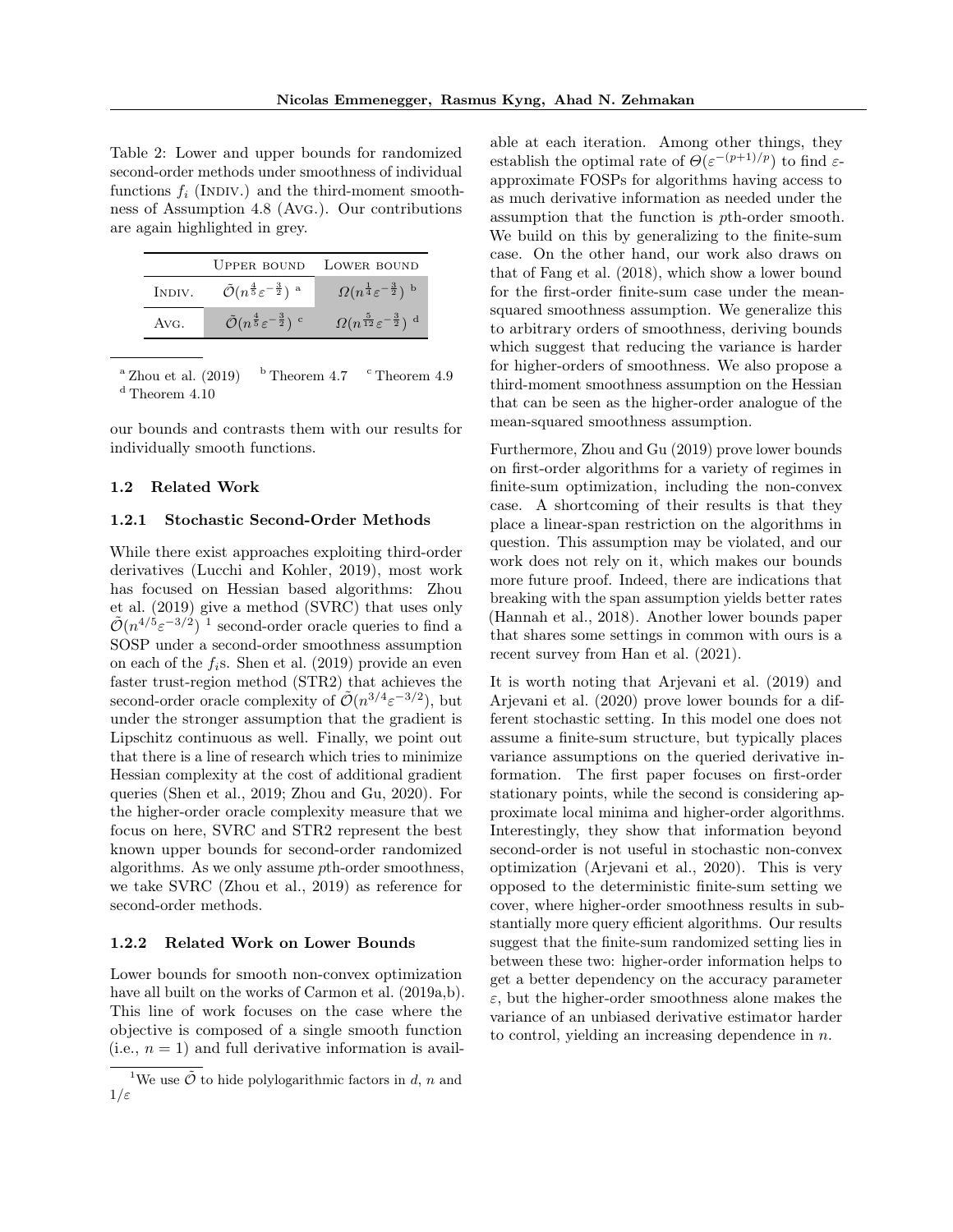# 2 PRELIMINARIES

### 2.1 Problem Description

We focus on finding  $\varepsilon$ -approximate first-order stationary points. We assume that a problem instance is a function  $F = \frac{1}{n} \sum_{i=1}^{n} f_i$ , which satisfies the following assumption.

<span id="page-3-0"></span>**Assumption 2.1.** We say  $F \in \mathcal{F}_p^n(\Delta, L_p)$  if for some d,  $F: \mathbb{R}^d \to \mathbb{R}$ ,  $\mathbf{x} \mapsto \frac{1}{n} \sum_{i=1}^n f_i(\mathbf{x})$  satisfies the following properties

i) Each function  $f_i$  is pth-order smooth, i.e. its pthorder derivative tensor is Lipschitz continuous w.r.t. to the tensor operator norm:

$$
\|\nabla^p f_i(\mathbf{x}) - \nabla^p f_i(\mathbf{y})\| \le L_p \|\mathbf{x} - \mathbf{y}\|.
$$

ii) Assuming that an algorithm starts at iterate  $\mathbf{x}_0 =$ 0, the initial gap to optimality is bounded by

$$
\frac{1}{n}\sum_{i=1}^n f_i(\mathbf{x}_0) - \inf_{\mathbf{x}} \frac{1}{n}\sum_{i=1}^n f_i(\mathbf{x}) \le \Delta.
$$

Whenever *n*, *p*,  $L_p$  and  $\Delta$  are obvious from context, we say that  $F$  satisfies Assumption [2.1](#page-3-0) if  $F \in \mathcal{F}_p^n(\Delta, L_p).$ 

## 2.2 Algorithm and Oracle Models

Usually, when pth-order smoothness is assumed, one works with derivatives up to the pth order. Therefore, in the interest of deriving lower bounds, it is even stronger to let the algorithm have access to as many derivatives as it could possibly require. It turns out that this actually will not change the bounds, and that they depend only on the order of smoothness p of the considered function. We assume that an algorithm queries iterates according to the following definition, and we will lower bound the number of such queries it needs to do to reach its objective.

Assumption 2.2. In the incremental higher-order oracle model (IHO), an oracle for a function  $F =$  $\frac{1}{n}\sum f_i$  consists of a mapping<sup>[2](#page-3-1)</sup>

$$
\mathsf{O}_{F}^{(q)}:[n] \times \mathbb{R}^{d} \to (\mathbb{R}, \mathbb{R}^{d}, ..., \mathbb{R}^{\otimes qd})
$$

$$
(i, \mathbf{x}) \mapsto \nabla^{(0:q)} f_{i}(\mathbf{x}).
$$

We condense the notation by letting  $\mathsf{O}_F^{(q)}$  $\mathcal{L}_{F}^{(q)}(i^{0:t-1},\mathbf{x}^{(0:t-1)})$  correspond to the union of all oracle responses before iteration t, i.e.

At this point we would like to mention that this is a widely used model, but it is not the only one. There are methods like Lite-SVRC [\(Zhou et al., 2018;](#page-9-8) [Wang](#page-9-9) [et al., 2019;](#page-9-9) [Zhou et al., 2019\)](#page-9-2) and STR1 [\(Shen et al.,](#page-9-7) [2019\)](#page-9-7) that minimize the number of Hessian queries at the cost of slightly more gradient queries, since gradient computations are less expensive. Thus, a model might allow for queries to different oracles. Finding lower bounds in a model where multiple query complexities are distinguished between has been done in distributed convex optimization (e.g. [Woodworth](#page-9-10) [et al.](#page-9-10) [\(2021\)](#page-9-10)), where gradient oracle queries and communication between workers are assumed to incur separate costs. We leave exploring related ideas in our setting to future work.

We will now think of an algorithm as generating a sequence of indices and iterates, namely those it queries the IHO on.

<span id="page-3-3"></span>Assumption 2.3. We will assume that an algorithm A has access to an infinite sequence of random bits  $\xi \sim \mathcal{U}([0,1])$  drawn at the beginning of the procedure.  $3$  Then, A consists of a sequence of mappings  $\{A^{(t)}\}_{t\in\mathbb{N}}$  which produce indices and iterates  $[i^t, \mathbf{x}^{(t)}]$ based on previous oracle responses:

$$
A^{(t)}\Big\{\xi, i^{0:t-1}, \mathbf{x}^{(0:t-1)}, \mathbf{O}_F^{(q)}(i^{0:t-1},\mathbf{x}^{(0:t-1)})\Big\}.
$$

Without loss of generality, we set  $\mathbf{x}^{(0)} = \mathbf{0}$  because if a function f is difficult to optimize for starting point **0**, then  $\mathbf{x} \mapsto f(\mathbf{x} - \mathbf{x}^{(0)})$  is difficult to optimize for starting point  $\mathbf{x}^{(0)}$ . Finally, we set no restrictions on how  $i^0$  is chosen.

Note that this is quite a general assumption, merely capturing the fact that the algorithm performs some arbitrary computation between different queries. It is worth mentioning that in our setting, any potential randomness is inside the algorithm and not the oracle.

### 2.3 Complexity Measure

Finally, we need a proper measure to characterize the complexity of an algorithm. We choose the following.

Definition 2.4. We define the oracle complexity  $T_{\varepsilon}(\mathsf{A}, F)$  of an algorithm **A** on *F* as the infimum

<span id="page-3-1"></span><sup>&</sup>lt;sup>2</sup>We write  $i : j$  or  $[i : j]$  for the set of integers  $\{i, \ldots, j\}$ and let  $[m] := [1 : m]$ . Furthermore, we define  $\mathbb{R}^{\otimes^k d}$  to be the space of k-dimensional tensors over  $\mathbb{R}^d$ . We denote by  $\nabla^{(0:q)}$  the union of derivative tensors up to the order  $q$ .

<span id="page-3-2"></span><sup>3</sup>For a deterministic algorithm, we simply assume the sequence is fixed.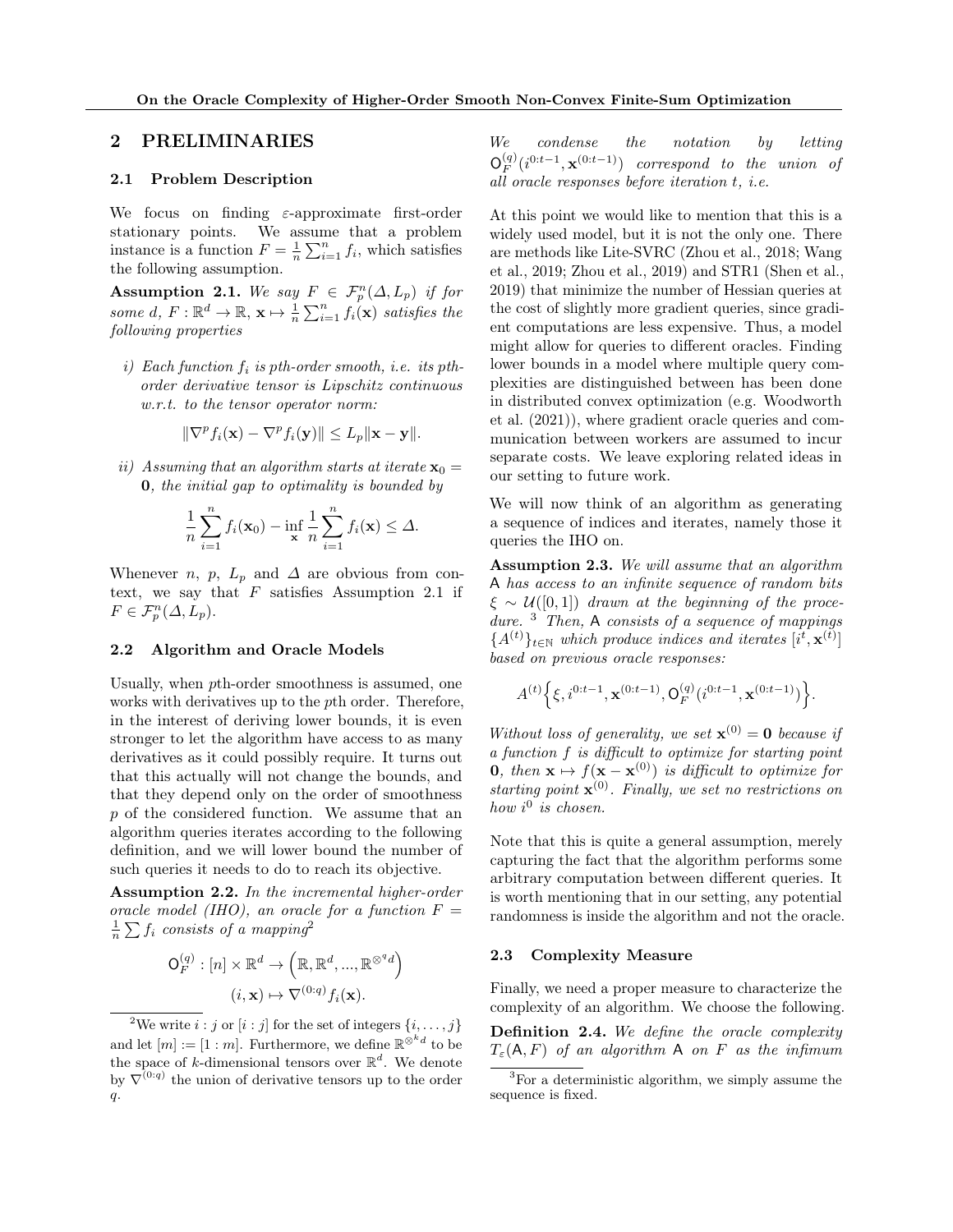over all  $t \in \mathbb{N}$  such that the following holds with probability at most  $\frac{1}{2}$ :

$$
\forall s \leq t : \|\nabla F(\mathbf{x}^{(s)})\| > \varepsilon.
$$

In other words, this corresponds to t such that for all larger  $t'$ , with probability  $1/2$  the algorithm will encounter an iterate  $s \leq t'$  with sufficiently small gradient.

We note that  $T_{\varepsilon}(\mathsf{A}, F) \geq t$  implies that for all  $s \leq t$ ,  $P(||\nabla F(\mathbf{x}^{(s)})|| > \varepsilon) \ge 1/2$ , and so by Markov's inequality,  $\varepsilon/2 \leq \varepsilon P(||\nabla F(\mathbf{x}^{(s)})|| > \varepsilon) \leq \mathbb{E} ||\nabla F(\mathbf{x}^{(s)})||$ for all  $s \leq t$ . This implies that we can also compare our lower bounds to the methods which give guarantees in terms of a complexity that ensures an output with a small gradient in expectation.

## <span id="page-4-3"></span>3 DETERMINISTIC METHODS

In this section, we show that any algorithm that can not resort to randomness can outperform only by a constant factor one that simulates a higher-order regularized method [\(Birgin et al., 2017\)](#page-8-11). By the latter, we mean a procedure which constructs the full derivative information at each step by querying all  $n$  functions.

Inspired by [Carmon et al.](#page-8-2) [\(2019a\)](#page-8-2) and [Woodworth](#page-9-11) [and Srebro](#page-9-11) [\(2016\)](#page-9-11), we define a family of hard instances that we will later instantiate depending on the algorithm's behaviour. The main intuition is to utilize an underlying function which has a large gradient as long as there are coordinates left which are very close to zero. Depending on the queries of the algorithm, we will adversarially and incrementally choose a rotation of the input space in such a way that these coordinates indeed stay close to zero for a long time.

<span id="page-4-1"></span>**Definition 3.1.** Let  $K \in \mathbb{N}$  and for  $k \in [K]$  let  $\delta_k \in \{0,1\}$  be arbitrary. We define the function  $f_{K,\boldsymbol{\delta}}:\mathbb{R}^K\to\mathbb{R}$  as

$$
f_{K,\delta}(\mathbf{x}) := -\delta_1 \Psi(1) \Phi(x_1)
$$
  
+  $\sum_{k=2}^{K} \delta_k \left[ \Psi(-x_{k-1}) \Phi(-x_k) - \Psi(x_{k-1}) \Phi(x_k) \right],$ 

where the functions  $\Phi$  and  $\Psi$  are given by

$$
\Psi(x) := \begin{cases} 0 & x \le 1/2 \\ \exp\left(1 - \frac{1}{(2x-1)^2}\right) & otherwise \end{cases}
$$

and

$$
\Phi(x) := \sqrt{e} \int_{-\infty}^{x} e^{-\frac{1}{2}t^2} dt.
$$

We should emphasize that the function  $f_K$  defined by [Carmon et al.](#page-8-2) [\(2019a\)](#page-8-2) can be represented by  $f_{K,1}$ .

For the remaining parts of this section, assume the algorithm A, the number of functions  $n$  and parameters  $\Delta$  and  $L_p$  to be fixed. The idea is to construct  $n$  functions of the above family, where each function  $f_i(\mathbf{x})$  will be given (modulo rescaling) by  $f_{K+1,\boldsymbol{\delta}_i}(\mathbf{V}^T\mathbf{x})$  for some suitable  $\boldsymbol{\delta}_i \in \{0,1\}^{K+1}$  and shared  $\mathbf{V} \in \mathbb{R}^{d \times K+1}$ . This can be seen as a nonconvex instantiation of the ideas introduced by [Wood](#page-9-11)[worth and Srebro](#page-9-11) [\(2016\)](#page-9-11) for first-order algorithms. We will split up the iterates of the algorithm in rounds, starting at  $k = 2$  and ending at  $k = K + 1$ . Thus after round k, in total  $k - 1$  rounds will have elapsed. We define a round to span queries to  $\lceil n/2 \rceil$  different functions. With those concepts in hand, we define the hard instance as:

<span id="page-4-0"></span>**Definition 3.2.** For  $i \in [n]$  let  $\delta_{i,1} = \mathbf{1}[i \leq \lceil n/2 \rceil]$ . For  $k \in [2:K+1]$  let  $\delta_{i,k} = 1$  iff A does not query function i during round k. Further, let  $d \geq K+1$  and let  $V \in \text{Ortho}(d, K+1)$  be a matrix with orthonormal columns. Let  $\lambda, \sigma > 0$  be parameters we will fix later. Then, we define

$$
f_i(\mathbf{x}) = \lambda \sigma^{p+1} f_{K+1, \delta_i} \left( \mathbf{V}^T \mathbf{x} / \sigma \right),
$$

and consequently  $F(\mathbf{x}) = \frac{1}{n} \sum_{i=1}^{n} f_i(\mathbf{x})$ .

We now prove that there exists an adversarial rotation with the following property:

<span id="page-4-4"></span>Lemma 3.3. In Definition [3.2,](#page-4-0) V can be chosen such that for the sequence of indices and iterates  $\{[i^t, \mathbf{x}^{(t)}]\}$  that algorithm A produces up to the end of round  $K + 1$ , we have  $\langle \mathbf{v}_{K+1}, \mathbf{x}^{(t)} \rangle = 0$  for all t.

A key property of the function  $\bar{f}_K = f_{K,1}$  is that as long as the last coordinate in its input is zero, the gradient of the function will be lower bounded by a constant. This property can be transferred to  $F = \frac{1}{n} \sum f_i$ 

<span id="page-4-2"></span>Lemma 3.4. For all iterates up to the end of round  $K+1$ , we have  $(\mathbf{V}^T\mathbf{x}^{(t)})_{K+1} = 0$ , and consequently

$$
\|\nabla F(\mathbf{x}^{(t)})\| > \lambda \sigma^p/4.
$$

To show the main result, we have to set the scaling parameters such that our function respects Assumption [2.1.](#page-3-0) Note that  $\lambda$  controls the smoothness parameter,  $\sigma$  controls the gradient norm lower bound and  $K$  needs to be chosen as large as possible, but in a way that makes  $F$  respect the initial optimality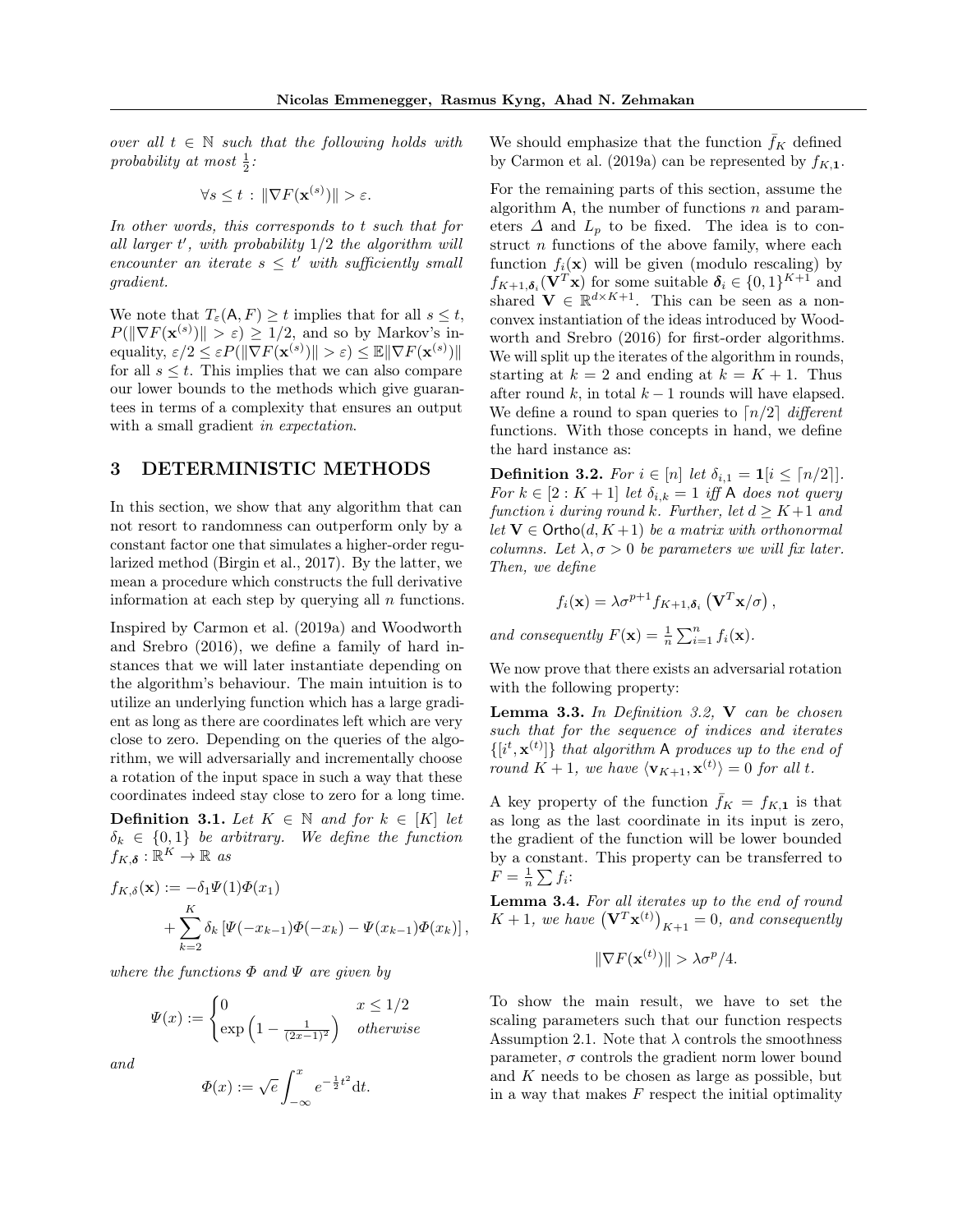gap  $\Delta$ . Together, they can be chosen to imply the theorem below.

<span id="page-5-0"></span>Theorem 3.5. For any p and deterministic algorithm A satisfying Assumption [2.3,](#page-3-3) for any n,  $\Delta$  and  $L_p$ and  $\varepsilon$  there exists a function  $F \in \mathcal{F}_p^n(\Delta, L_p)$  such that

<span id="page-5-1"></span>
$$
T_{\varepsilon}(\mathsf{A}, F) \ge \Omega\left( \left( L_p/\ell_p \right)^{1/p} \Delta n \varepsilon^{-(p+1)/p} \right), \qquad (1)
$$

where the constant factors hidden by  $\Omega$  do not depend on  $n, \varepsilon$  or  $p$  and  $\ell_p \leq \exp\left(\frac{5}{2}p\log p + cp\right)$  for some constant  $c < \infty$ . Moreover, the dimension of this function merely needs to be of the same order as [\(1\)](#page-5-1).

To summarize, we get a lower bound of  $\Omega\left(n\varepsilon^{-(p+1)/p}\right)$ . In the noiseless  $n=1$  setting, the optimal complexity is characterized by  $\Theta(\varepsilon^{-(p+1)/p})$ [\(Carmon et al., 2019a\)](#page-8-2). Indeed, [Birgin et al.](#page-8-11) [\(2017\)](#page-8-11) prove this to be achievable with higher-order regularized methods, subsuming results known for gradient descent and cubic regularization. These methods also imply that Theorem [3.5](#page-5-0) characterizes the optimal oracle complexity, as we can simulate a higher-order regularized method by spending n queries at each iterate.

# <span id="page-5-3"></span>4 RANDOMIZED METHODS

When constructing hard instances for randomized algorithms, one does not have the luxury of reacting to the algorithm's queries, because we cannot anticipate the random seed  $\xi$ . The approach taken here is to draw orthogonal vectors from some high-dimensional space and show that with some fixed probability, the iterates of the algorithm will be close to orthogonal to this set of important directions.

The analysis of those constructions is quite intricate, and the dimension of the domain required is larger, even more so when dropping the assumption that the iterates stay in the span of the queried derivatives (as assumed, e.g. by [Zhou and Gu](#page-9-1) [\(2019\)](#page-9-1)). We will first provide a sketch of the main argument, and then go on to state the key results.

To reason about the construction, a very useful notion is that of a higher-order (robust) zero-chain [\(Carmon](#page-8-2) [et al., 2019a\)](#page-8-2).

**Definition 4.1** [Robust zero-chain]. A function  $f$ :  $\mathbb{R}^d \to \mathbb{R}$  is a robust zero-chain if for all  $i \in [d]$  and  $\mathbf{x} \in \mathbb{R}^d$  the following implication holds: If  $|x_j| < \frac{1}{2}$ for all  $j \geq i$ , then

$$
\forall \mathbf{y} \in N(\mathbf{x}) : f(\mathbf{y}) = f(y_1, \dots, y_i, 0, \dots, 0),
$$

where  $N(\mathbf{x})$  denotes an open neighborhood of  $\mathbf{x}$ .

One can observe that the partial derivatives of such a function f at **x** are zero for all indices  $j > i$ , which is the key to ensure that the oracle responses give away information slowly.

Recall the function  $\bar{f}_K = f_{K,1}$  from Definition [3.1.](#page-4-1) This function is a robust zero-chain for any  $K \geq 1$ [\(Carmon et al., 2019a\)](#page-8-2). Since it also has the desirable property that its gradient is large as long as there remain coordinates which are close to zero, we can exploit copies of it in a lower bound construction. Instead of using a single matrix  $V$  to rotate the input adversarially, we will follow [Fang et al.](#page-8-5) [\(2018\)](#page-8-5) and use *n* different matrices  $\mathbf{B}_i$  with orthogonal columns drawn at random and prove that with some fixed probability for a large number of iterates

$$
\langle \mathbf{b}_{i,K}, \mathbf{x}^{(t)} \rangle < 1/2.
$$

This will (similarly as in the deterministic case) imply that the gradient of function  $i$  is bounded from below. We will refer to the process of the algorithm finding inputs that make these inner products large as "discovering" coordinates.

<span id="page-5-2"></span>Definition 4.2 [Finite-sum hard distribution]. Let  $n, K \in \mathbb{N}$ . Let  $d \in \mathbb{N}$  be divisible by n and let  $R = 230\sqrt{K}$ . Then draw  $\mathbf{B} = [\mathbf{B}_1 | \cdots | \mathbf{B}_n] \in$  $[\mathbf{C}_1 | \cdots | \mathbf{C}_n] \in \text{Ortho}(d,d)$  be arbitrary. We define  $Ortho(d/n, nK)$  uniformly at random and let  $C =$ our unscaled hard instance as  $F^* = \frac{1}{n} \sum_{i=1}^n f_i^*$  with  $f_i^*(\mathbf{x}) = \hat{f}_{K;\mathbf{B}_i}(\mathbf{C}_i^T\mathbf{x})$  where

$$
\hat{f}_{K;\mathbf{B}_{i}}(\mathbf{y}) := \bar{f}_{K}\left(\mathbf{B}_{i}^{T}\rho\left(\mathbf{y}\right)\right) + \frac{1}{10}
$$

and

$$
\rho(\mathbf{y}) := \frac{\mathbf{y}}{\sqrt{1 + \|\mathbf{y}\|^2/R^2}}.
$$

 $\frac{1}{10}$ ||y||<sup>2</sup>

Because of the random choice of matrix B, this induces a distribution.

This construction has been used in [Fang et al.](#page-8-5) [\(2018\)](#page-8-5) to show a lower bound for the first-order meansquared setting and the last two definitions are originally due to [Carmon et al.](#page-8-2) [\(2019a\)](#page-8-2). In the following, we generalize their result to arbitrary orders of smoothness. A brief discussion is in order: the purpose of  $B_i$  is as discussed above, namely using the zero-chain property of  $f_K$  to make sure that any algorithm has a hard time discovering coordinates. The composition with  $\rho$  ensures that an algorithm cannot simply make the iterates large to learn coordinates,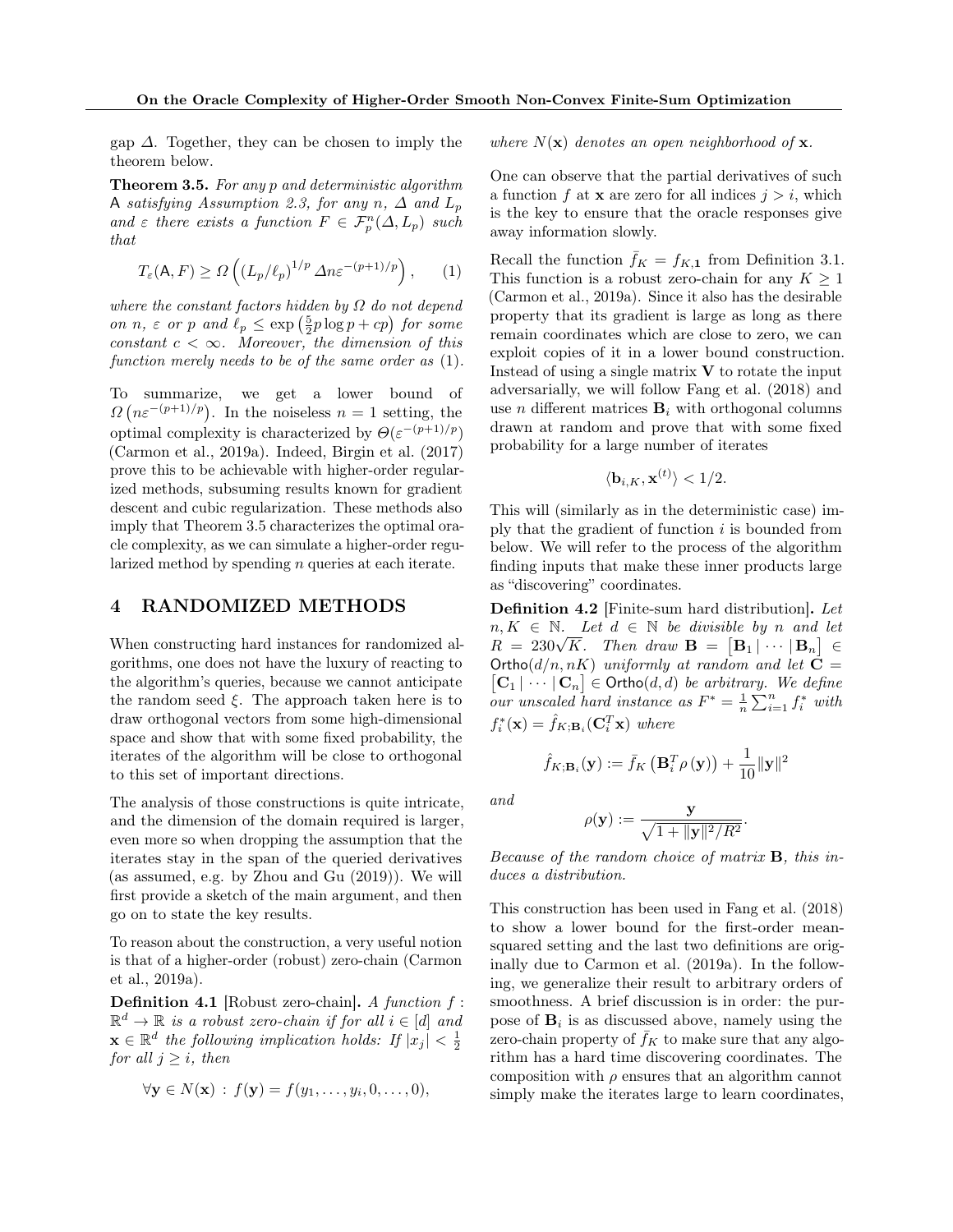and  $C_i$  will be useful to bound the gradient norm of F in terms of the  $\|\nabla f_i\|$ 's: exactly what we need for a lower bound.

Our goal is to derive lower bounds for any possible Lipschitz constants and optimality gaps. This means that we will scale  $F^*$  to meet the various requirements. The notion of a function-informed process [\(Carmon](#page-8-2) [et al., 2019a\)](#page-8-2) will enable us to reason about a scaled version of our function  $F^*$  while thinking about what another algorithm would do on the unscaled  $F^*$ .

Definition 4.3 [Function-informed process]. We call a sequence of indices and iterates  $\{[i^t, x^{(t)}]\}_{t \in \mathbb{N}}$  informed by a function F if it follows the same distribution as  $A[F]$  for some randomized A.

<span id="page-6-3"></span>**Lemma 4.4.** Let  $F$  be an instance of a finitesum optimization problem. Let  $a, b > 0$ . Consider the function  $G(\mathbf{x}) = aF(\mathbf{x}/b)$  and assume  $\{[i^t, \mathbf{x}^{(t)}]\}_{t \in \mathbb{N}}$  is produced by A on function G, i.e.  $\mathsf{A}[G] \ = \ \{[i^t, \mathbf{x}^{(t)}]\}_{t \in \mathbb{N}}. \quad Then \ \{[i^t, \mathbf{x}^{(t)}/b]\}_{t \in \mathbb{N}} \ \ is \ \ in$ formed by F.

Above, we hinted at the importance of small inner products of the iterates with the columns of the matrices  $\mathbf{B}_i$ . This intuition is formalized in the lemma below, that generalizes results from [Fang](#page-8-5) [et al.](#page-8-5) [\(2018\)](#page-8-5), [Woodworth and Srebro](#page-9-11) [\(2016\)](#page-9-11) and [Carmon et al.](#page-8-2) [\(2019a\)](#page-8-2).

<span id="page-6-1"></span>**Lemma 4.5.** Let  $\{[i^t, \mathbf{x}^{(t)}]\}_{t \in \mathbb{N}}$  be informed by  $F^*$ drawn from the distribution in Definition [4.2,](#page-5-2) let  $\delta \in (0,1)$  and  $T = \frac{nK}{2}$ . For any  $t \in [T]$  and  $i \in [n]$ , let  $I_i^{t-1}$  be the number of occurrences of index i in  $i^{0:t-1}$ , i.e. the number of queries with index i up to iteration t (the iteration producing  $\mathbf{x}^{(t)}$ ). Let  $I_i^{-1} = 0$ by default. For any  $t \in \{0, ..., T\}$  define  $\mathcal{U}_i^{(t)}$  to be the set of the last  $K - I_i^{(t-1)}$  columns of  $\mathbf{B}_i$  (provided  $K - I_i^{t-1} \geq 1$ , otherwise the set is empty). More formally

$$
\mathcal{U}_i^{(t)} := \left\{ \mathbf{b}_{i,I_i^{t-1}+1}, \ldots, \mathbf{b}_{i,K} \right\}.
$$

Then the following holds for some constant  $c_0 < \infty$ : if  $d \geq c_0 n^3 K^2 \log(\frac{n^2 K^2}{\delta})$ , then with probability at least  $1 - \delta$  we have  $\forall t \in \{0, ..., T\}, \forall i \in [n], \forall \mathbf{u} \in \mathcal{U}_i^{(t)}$ 

$$
|\langle \mathbf{u}, \rho(\mathbf{C}_i^T\mathbf{x}^{(t)}) \rangle| < \frac{1}{2}.
$$

The key takeaway from Lemma [4.5](#page-6-1) is that for each index  $i \in [n]$  the algorithm needs K queries to that index to learn all columns of  $\mathbf{B}_i$ . Consequently, the input of the zero-chain  $f_K$  stays small in absolute terms

for the coordinates corresponding to columns in  $\mathcal{U}_i^{(t)}$ with high probability. This is good because  $\bar{f}_K$ 's largegradient property (see discussion preceding Lemma [3.4\)](#page-4-2) then makes the gradient of  $F^*$  large as well:

<span id="page-6-4"></span>**Lemma 4.6.** Let  $\{[i^t, \mathbf{x}^{(t)}]\}_{t \in \mathbb{N}}$  be informed by  $F^*$ drawn from the distribution in Definition [4.2](#page-5-2) and let  $\delta \in (0,1)$ . Then the following holds for some numerical constant  $c_0 < \infty$ : if  $d \geq c_0 n^3 K^2 \log(\frac{n^2 K^2}{\delta})$ , with probability at least  $1-\delta$  we have for all  $t \in \{0,\ldots,T\}$ 

$$
\|\nabla F^*(\mathbf{x}^{(t)})\| > 1/(4\sqrt{n}).
$$

## <span id="page-6-2"></span>4.1 Lower Bound for the Individual Smooth Setting

To derive results for any incarnation of the function classes in Assumption [2.1,](#page-3-0) one can rescale the function and the inputs and use the above lemmas, exploiting the fact that they hold for function-informed processes. The analysis yields:

<span id="page-6-0"></span>Theorem 4.7. For any randomized algorithm A satisfying Assumption [2.3,](#page-3-3)  $p \in \mathbb{N}$ ,  $\Delta$ ,  $L_p$ ,  $\varepsilon$  and  $n \leq c_p \Delta^{\frac{2p}{p+1}} L_p^{\frac{2}{p+1}} \varepsilon^{-2}$ , there exists a dimension  $d \leq \tilde{\mathcal{O}}(n^{\frac{2p-1}{p}} \Delta L_p^{2/p} \varepsilon^{-\frac{2(p+1)}{p}}) \leq \tilde{\mathcal{O}}(n^2 \Delta L_p^2 \varepsilon^{-4})$  and a function  $F \in \mathcal{F}_p^n(\Delta, L_p)$  such that

$$
T_{\varepsilon}(\mathsf{A}, F) \geq \Omega \left( L_p^{\frac{1}{p}} \hat{\ell}_p^{-\frac{1}{p}} \Delta n^{\frac{p-1}{2p}} \varepsilon^{-\frac{p+1}{p}} \right),
$$

where  $\hat{\ell}_p \leq \exp(c p \log p + c)$  for some constant  $c < \infty$ . For fixed  $p, c_p$  is also a universal constant.

Our result is essentially a lower bound of  $\Omega\left(n^{\frac{p-1}{2p}}\varepsilon^{-\frac{p+1}{p}}\right)$  for fixed p, up to constant factors. The increasing dependence on  $n$  is consistent with the empirical observation that higher-order methods typically need to employ larger batch sizes (see Section 8.1.3 in [Goodfellow et al.](#page-8-13) [\(2016\)](#page-8-13)).

For second-order algorithms, the best rate with our individual smoothness assumption is achieved by [Zhou](#page-9-2) [et al.](#page-9-2) [\(2019\)](#page-9-2). Their algorithm finds an approximate local minimum in  $\tilde{\mathcal{O}}(n^{\tilde{4}/5}\varepsilon^{-3/2})$  oracle calls. Our lower bound reads as  $\Omega(n^{1/4}\varepsilon^{-3/2})$  for Assumption [2.1](#page-3-0) with  $p=2$ , which implies it exhibits a  $\tilde{\mathcal{O}}(n^{1/20})$  gap.

## 4.2 A new Assumption for Second-Order Smoothness

We point out that a similar  $n^{1/2}$  gap is present in the case of  $p = 1$  [\(Zhou and Gu, 2019;](#page-9-1) [Han et al.,](#page-8-14)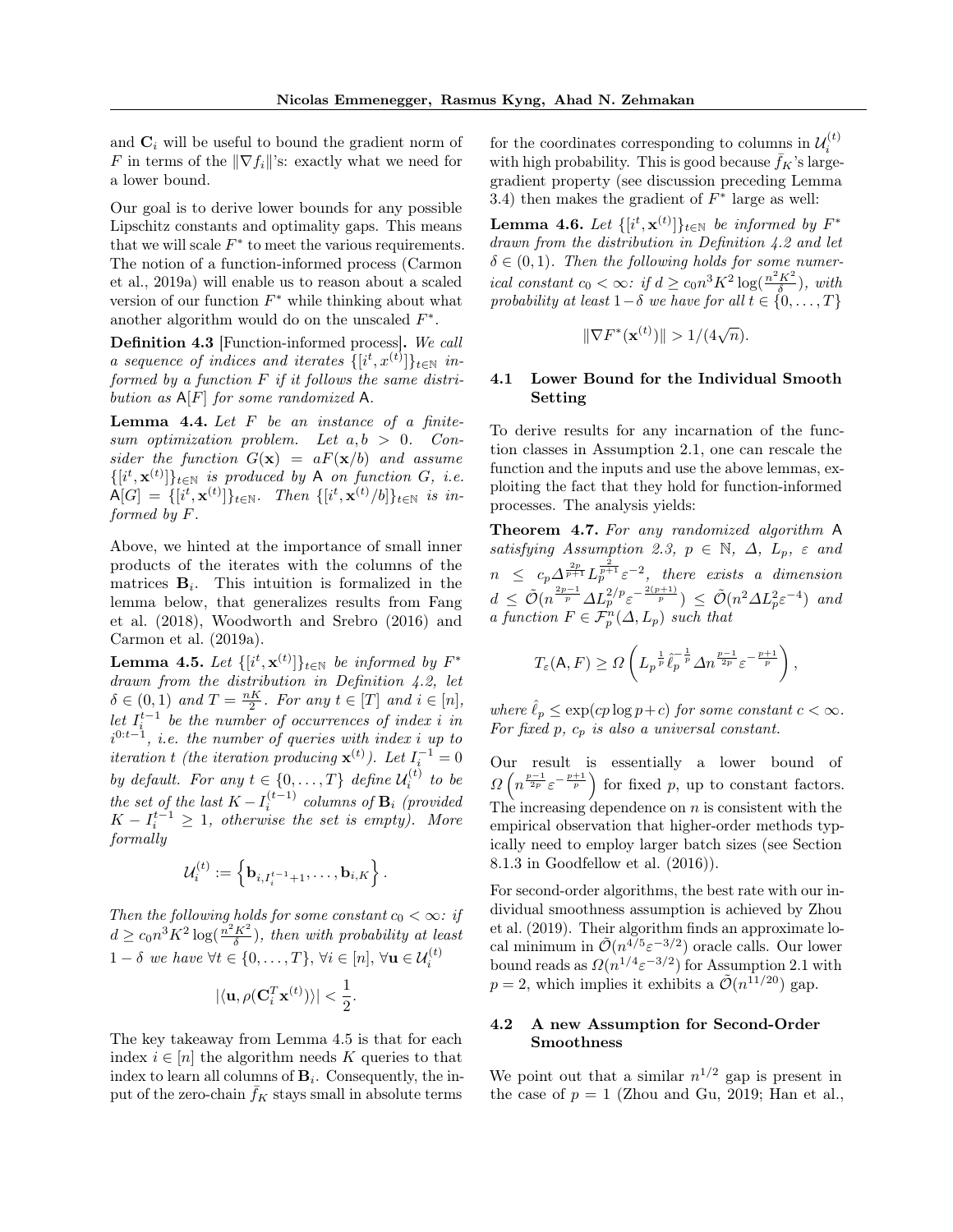[2021\)](#page-8-14), which remains an open problem. For the firstorder setting, a way to get matching bounds is to use the first-order mean-squared smoothness assumption, yielding the optimal  $\Theta(\sqrt{n}/\varepsilon^{-2})$  oracle complexity [\(Fang et al., 2018\)](#page-8-5). It has been observed by [Zhou](#page-9-1) [and Gu](#page-9-1) [\(2019\)](#page-9-1) that this assumption is sufficient for a variety of first-order methods. This raises a natural question: is there a second-order analogue to meansquared smoothness? The mean-squared assumption effectively controls the second moment of the random variable that arises when fixing  $x, y$ , drawing  $f_i$  at random and considering  $\nabla f_i(\mathbf{x}) - \nabla f_i(\mathbf{y})$ . For cubic regularization methods, a natural analogue is the third moment of the Hessian difference.

In the following, we will show that one can indeed weaken the assumption of the SVRC algorithm from [Zhou et al.](#page-9-2) [\(2019\)](#page-9-2) to Assumption [4.8.](#page-7-0)

<span id="page-7-0"></span>**Assumption 4.8.** We say a function  $F = \sum_{i=1}^{n} f_i$ with  $f_i: \mathbb{R}^d \to \mathbb{R}$  respects the third-moment smooth- $\emph{ness assumption with constant $L_2$ if for any $\mathbf{x},\mathbf{y}\in \mathbb{R}^d$}$ 

$$
\left(\mathbb{E}_i\|\nabla^2 f_i(\mathbf{x})-\nabla^2 f_i(\mathbf{y})\|^3\right)^{\frac{1}{3}}\leq L_2\|\mathbf{x}-\mathbf{y}\|.
$$

The expected value is taken w.r.t. a uniform distribution on  $[n]$ . We continue to assume  $F$  satisfies Assumption [2.1](#page-3-0) ii).

Note that this assumption is weaker than the usual second-order smoothness, but it is stronger than a second moment assumption, due to  $\mathbb{E}[|X|^s]^{1/s} \leq$  $\mathbb{E}[|X|^t]^{1/t}$  for  $s < t$ . Furthermore, by Jensen's inequality,  $F$  has Lipschitz continuous Hessian, which is one reason why the assumption turns out to be useful. The second one is that error terms for cubic regularization are third powers, so this assumption provides a more natural fit than, say, a mean-squared Lipschitz assumption on the Hessian.

With some changes to the convergence analysis, the guarantees of SVRC (actually even to second-order stationarity) can essentially be retained.

<span id="page-7-1"></span>**Theorem 4.9.** SVRC under Assumption [4.8](#page-7-0) needs  $\tilde{\mathcal{O}}\left(n + \Delta\sqrt{L_2}n^{4/5}\varepsilon^{-3/2}\right)$  oracle queries to find a point  $\mathbf{x}_{\text{out}}$  such that  $\mathbb{E} \|\nabla F(\mathbf{x}_{\text{out}})\| \leq \varepsilon$ .

What is now left to do is to provide a tighter lower bound. Indeed, the following holds:

<span id="page-7-2"></span>Theorem 4.10. For any randomized algorithm A sat-isfying Assumption [2.3,](#page-3-3)  $\Delta$ ,  $L_2$ ,  $\varepsilon$ , and  $n \leq \frac{c\Delta^{12/7}L_2^{6/7}}{\varepsilon^{18/7}}$ there exists a dimension  $d \leq \tilde{\mathcal{O}}(n^2 \Delta L_2 \varepsilon^{-3})$  and a function  $F = \frac{1}{n} \sum_{i=1}^{n} f_i$  that satisfies Assumption

[4.8](#page-7-0) such that

$$
T_{\varepsilon}(\mathsf{A}, F) \ge \Omega\left(L_2^{1/2} \Delta n^{5/12} \varepsilon^{-\frac{3}{2}}\right),
$$

where the constants hidden by  $\Omega$  do not depend on  $\varepsilon$ or n. c is also a universal constant.

Note the  $n^{1/6}$  difference when compared to Theorem [4.7.](#page-6-0) So – to conclude – under Assumption [4.8](#page-7-0) and  $p = 2$ , one can find an  $\varepsilon$ -approximate local minimum in  $\mathcal{O}(n^{4/5} \varepsilon^{-3/2})$  oracle queries while the lower bound lies at  $\Omega(n^{5/12} \varepsilon^{-3/2})$ . While the gap remains at  $\Omega(n^{23/60})$ , this is a notable improvement over the results for Assumption [2.1,](#page-3-0) which means that the third-moment smoothness assumption gets us closer to understanding the fundamental limits for higherorder variance-reduced methods.

# 5 DISCUSSION

In this work, we analyzed the oracle complexity of higher-order smooth non-convex finite-sum optimization. We showed that speedup (e.g. through variance reduction) requires randomization. In the randomized case, our bounds indicate that variance reduction is harder for stochastic estimators of a higher-order derivative tensor than for the gradient. We introduced a new, weaker notion of higher-order smoothness that may prove to be a viable choice for the further study of the complexity of non-convex finitesum optimization and be of independent interest.

To the best of our knowledge, we are the first to show a non-trivial dependency on  $n$  in a non-convex finitesum randomized setting with individually smooth functions. Still, in this regime our bounds are not tight. This gap also appears in a variety of other nonconvex finite-sum lower bound constructions [\(Zhou](#page-9-1) [and Gu, 2019;](#page-9-1) [Han et al., 2021\)](#page-8-14). Interestingly, the gap is not present when working with convex functions [\(Woodworth and Srebro, 2016\)](#page-9-11). We conjecture that this difference is due to the definition of success typically used in both scenarios and the fact that all constructions we know of (including ours) force some form of orthogonality between derivatives of different functions (up to shared terms stemming from shared regularizers). In the convex case, success is to provably bound suboptimality by  $\varepsilon$ . If one constructs a problem instance  $F(\mathbf{x}) = \frac{1}{n} \sum_i \tilde{f}_i(\mathbf{x})$  that satisfies  $\langle \nabla \tilde{f}_i(\mathbf{x}), \nabla \tilde{f}_j(\mathbf{x})\rangle = 0$  for  $i \neq j$  and is able to guarantee that a constant fraction  $0 < c \leq 1$  of the  $\tilde{f}_i$ s is larger than a constant c', the lower bound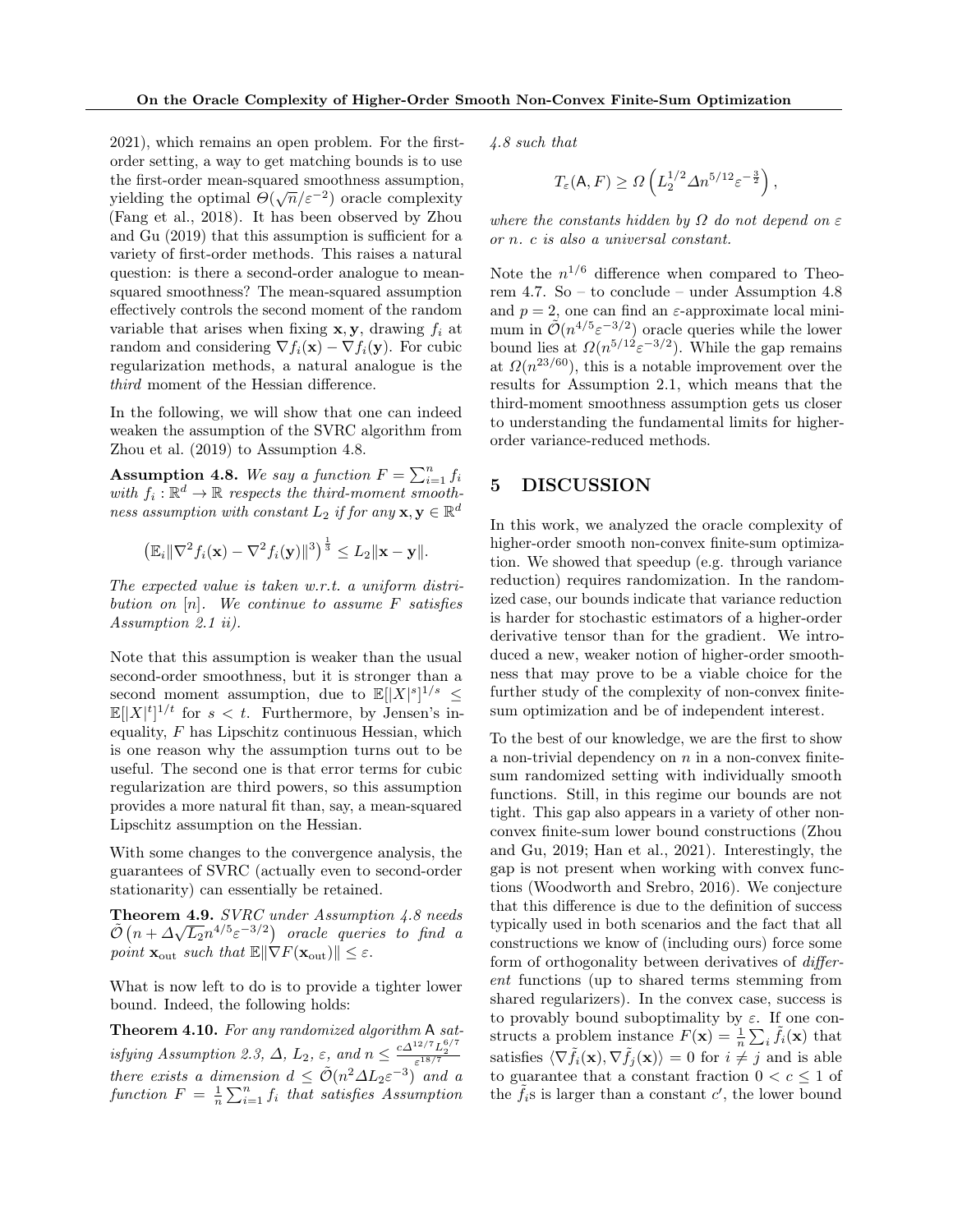$c \cdot c'$  on the value of F follows. When bounding the gradient norm – which is the quantity of interest in the non-convex case – this approach is less fruitful, as  $\|\nabla \tilde{f}_i(\mathbf{x})\| > c'$  for a c-fraction of indices only implies  $\|\nabla F(\mathbf{x})\| > \frac{c \times c'}{\sqrt{n}}$ , i.e. we lose a factor of  $\sqrt{n}$ . This may suggest that getting sharper lower bound is indeed difficult, and that progress could be made on the algorithmic side. Whether this is possible hinges on the question of whether individual smoothness of functions is stronger – for algorithmic purposes – than its moment-based counterpart.

Finally, we mention that our deterministic construction does not suffer from this lost factor. Unfortunately, the adversarial nature of the construction renders it unusable for the randomized setting. Nonetheless, this feature could make it of theoretical interest for future work.

### Acknowledgements

We thank the anonymous reviewers for their helpful and constructive feedback. Additionally, we are grateful to Parnian Kassraie for valuable comments on the organisation of this manuscript.

## Bibliography

- <span id="page-8-8"></span>Allen-Zhu, Z. and Hazan, E. (2016). Variance reduction for faster non-convex optimization. In International conference on machine learning, pages 699–707.
- <span id="page-8-17"></span>Arjevani, Y., Carmon, Y., Duchi, J. C., Foster, D. J., Sekhari, A., and Sridharan, K. (2020). Secondorder information in non-convex stochastic optimization: Power and limitations. In Abernethy, J. and Agarwal, S., editors, Proceedings of Thirty Third Conference on Learning Theory, volume 125 of Proceedings of Machine Learning Research, pages 242–299. PMLR.
- <span id="page-8-4"></span>Arjevani, Y., Carmon, Y., Duchi, J. C., Foster, D. J., Srebro, N., and Woodworth, B. (2019). Lower bounds for non-convex stochastic optimization. arXiv preprint arXiv:1912.02365.
- <span id="page-8-18"></span>Ball, K. (1997). An elementary introduction to modern convex geometry. In Flavors of geometry, pages 1–58.
- <span id="page-8-11"></span>Birgin, E., Gardenghi, J., Martínez, J. M., Santos, S., and Toint, P. (2017). Worst-case evaluation complexity for unconstrained nonlinear optimization using high-order regularized models. Mathematical Programming, 163:359–368.
- <span id="page-8-6"></span>Bottou, L., Curtis, F. E., and Nocedal, J. (2018). Optimization methods for large-scale machine learning. Siam Review, 60(2):223–311.
- <span id="page-8-2"></span>Carmon, Y., Duchi, J. C., Hinder, O., and Sidford, A. (2019a). Lower bounds for finding stationary points i. Mathematical Programming, pages 1–50.
- <span id="page-8-3"></span>Carmon, Y., Duchi, J. C., Hinder, O., and Sidford, A. (2019b). Lower bounds for finding stationary points ii: first-order methods. Mathematical Programming, pages 1–41.
- <span id="page-8-5"></span>Fang, C., Li, C. J., Lin, Z., and Zhang, T. (2018). Spider: Near-optimal non-convex optimization via stochastic path-integrated differential estimator. In Advances in Neural Information Processing Systems, pages 689–699.
- <span id="page-8-13"></span>Goodfellow, I., Bengio, Y., and Courville, A. (2016). Deep Learning. MIT Press.
- <span id="page-8-14"></span>Han, Y., Xie, G., and Zhang, Z. (2021). Lower complexity bounds of finite-sum optimization problems: The results and construction. ArXiv, abs/2103.08280.
- <span id="page-8-15"></span>Hannah, R., Liu, Y., O'Connor, D., and Yin, W. (2018). Breaking the span assumption yields fast finite-sum minimization. In NeurIPS.
- <span id="page-8-7"></span>Johnson, R. and Zhang, T. (2013). Accelerating stochastic gradient descent using predictive variance reduction. In Advances in neural information processing systems, pages 315–323.
- <span id="page-8-0"></span>LeCun, Y., Bengio, Y., and Hinton, G. (2015). Deep learning. nature, 521(7553):436–444.
- <span id="page-8-9"></span>Lei, L., Ju, C., Chen, J., and Jordan, M. I. (2017). Non-convex finite-sum optimization via scsg methods. In Advances in Neural Information Processing Systems, pages 2348–2358.
- <span id="page-8-16"></span>Lucchi, A. and Kohler, J. (2019). A stochastic tensor method for non-convex optimization.  $arXiv$ preprint arXiv:1911.10367.
- <span id="page-8-1"></span>Murty, K. G. and Kabadi, S. N. (1987). Some npcomplete problems in quadratic and nonlinear programming. Mathematical programming, 39(2):117– 129.
- <span id="page-8-12"></span>Nesterov, Y. (2004). Introductory lectures on convex optimization - a basic course. In Applied Optimization.
- <span id="page-8-10"></span>Nesterov, Y. and Polyak, B. T. (2006). Cubic regularization of Newton method and its global performance. Mathematical Programming, 108(1):177– 205.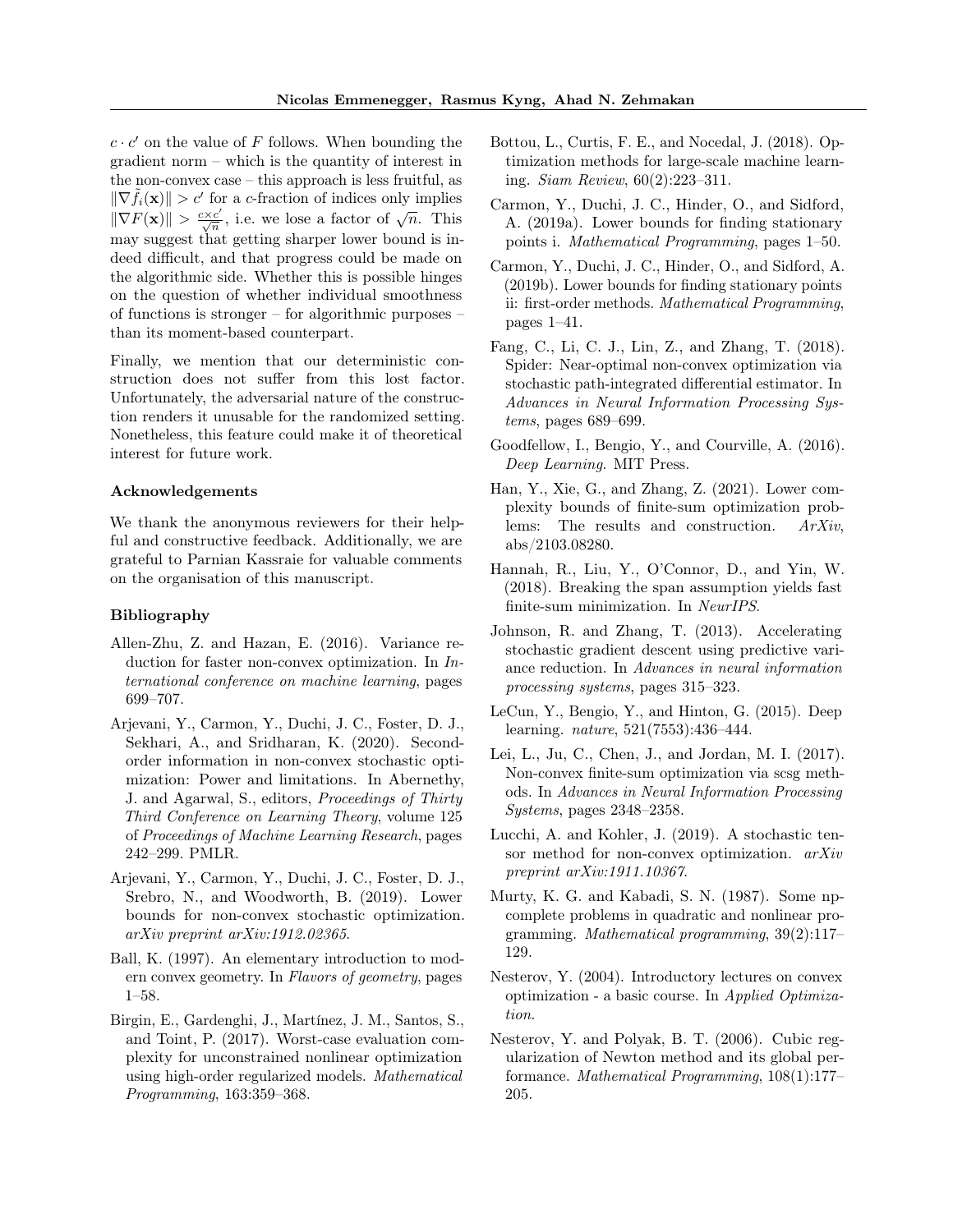- <span id="page-9-4"></span>Reddi, S. J., Hefny, A., Sra, S., Poczos, B., and Smola, A. (2016). Stochastic variance reduction for nonconvex optimization. In International conference on machine learning, pages 314–323.
- <span id="page-9-7"></span>Shen, Z., Zhou, P., Fang, C., and Ribeiro, A. (2019). A stochastic trust region method for non-convex minimization.  $arXiv$  preprint  $arXiv:1903.01540$ .
- <span id="page-9-9"></span>Wang, Z., Zhou, Y., Liang, Y., and Lan, G. (2019). Sample complexity of stochastic variance-reduced cubic regularization for nonconvex optimization. In AISTATS.
- <span id="page-9-6"></span>Welling, M. and Teh, Y. W. (2011). Bayesian learning via stochastic gradient langevin dynamics. In ICML.
- <span id="page-9-10"></span>Woodworth, B. E., Bullins, B., Shamir, O., and Srebro, N. (2021). The min-max complexity of distributed stochastic convex optimization with intermittent communication. In COLT.
- <span id="page-9-11"></span>Woodworth, B. E. and Srebro, N. (2016). Tight complexity bounds for optimizing composite objectives. In Advances in neural information processing systems, pages 3639–3647.
- <span id="page-9-0"></span>Yu, C. and Yao, W. (2017). Robust linear regression: A review and comparison. Communications in Statistics - Simulation and Computation, 46:6261 – 6282.
- <span id="page-9-5"></span>Zhang, S., Yang, J., Guzm'an, C., Kiyavash, N., and He, N. (2021). The complexity of nonconvexstrongly-concave minimax optimization. ArXiv, abs/2103.15888.
- <span id="page-9-1"></span>Zhou, D. and Gu, Q. (2019). Lower bounds for smooth nonconvex finite-sum optimization. In ICML.
- <span id="page-9-3"></span>Zhou, D. and Gu, Q. (2020). Stochastic recursive variance-reduced cubic regularization methods. In International Conference on Artificial Intelligence and Statistics, pages 3980–3990.
- <span id="page-9-8"></span>Zhou, D., Xu, P., and Gu, Q. (2018). Sample efficient stochastic variance-reduced cubic regularization method. ArXiv, abs/1811.11989.
- <span id="page-9-2"></span>Zhou, D., Xu, P., and Gu, Q. (2019). Stochastic variance-reduced cubic regularization methods. Journal of Machine Learning Research, 20(134):1– 47.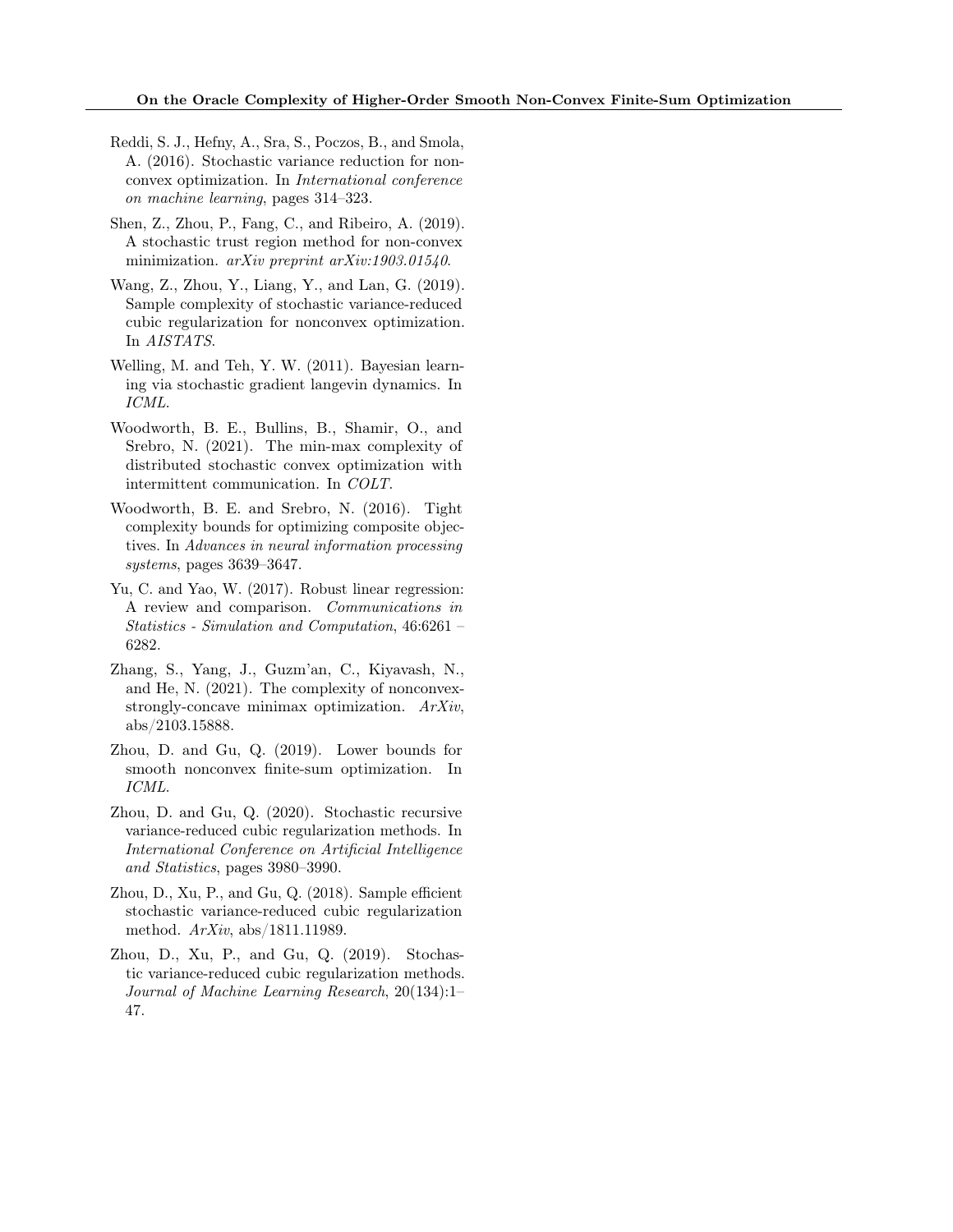# Supplementary Material: On the Oracle Complexity of Higher-Order Smooth Non-Convex Finite-Sum Optimization

The appendix is structured in 4 parts. Appendix [A](#page-10-0) provides all omitted proofs for Section [3,](#page-4-3) while Appendix B provides the same for Section [4,](#page-5-3) up to the end of Section [4.1.](#page-6-2) In Appendix [C](#page-24-0) we give the proofs for Theorems [4.9](#page-7-1) and [4.10.](#page-7-2) Finally Appendix [D](#page-33-0) contains the proof of a simple observation that is needed for all constructions.

# <span id="page-10-0"></span>A LOWER BOUNDS FOR DETERMINISTIC ALGORITHMS

We first prove Lemmas [3.3](#page-4-4) and [3.4](#page-4-2) in Appendices [A.1](#page-10-1) and [A.2](#page-11-0) respectively, and then prove the main Theorem [3.5](#page-5-0) in Appendix [A.3.](#page-11-1)

## <span id="page-10-1"></span>A.1 Proof of Lemma [3.3](#page-4-4)

**Proof** [of Lemma [3.3\]](#page-4-4). We will omit the scaling parameters as they do not influence the proof in any way and define for  $k \in [K]$  the shorthand  $y_k = y_k(\mathbf{x}) = \langle \mathbf{v}_k, \mathbf{x} \rangle$ . We will construct the oracle such that during round  $r \in [2:K+1]$ , its responses are based on the function:

$$
f_i^r(\mathbf{x}) = -\delta_{i,1} \Psi(1) \Phi(y_1)
$$
  
+ 
$$
\sum_{k=2}^{r-1} \delta_{i,k} \left[ \Psi(-y_{k-1}) \Phi(-y_k) - \Psi(y_{k-1}) \Phi(y_k) \right].
$$

We will show that  $V$  can be chosen such that these responses are consistent with Definition [3.2.](#page-4-0) By consistence, we mean equality of the function values and derivatives at the queried indices and points.

By construction, the answers for round r, only depend on  $\mathbf{v}_k$  and  $\delta_{i,k}$  for  $k < r$ . This allows us to determine  $\delta_{i,r}$  and  $\mathbf{v}_r$  at the end of round r. Specifically, we will choose  $\mathbf{v}_r$  such that  $\langle \mathbf{v}_r, \mathbf{x}^{(t)} \rangle = 0$  for all iterates occurring before the end of round r (i.e. all queries made so far). Further,  $\mathbf{v}_r$  needs to be orthogonal to  $\mathbf{v}_k$ for all  $k < r$ . These orthogonality constraints imply a requirement on the dimension of the domain of F. This dimension d must therefore be linear in the sum of  $K$  and of the final lower bound, to ensure orthogonality to both iterates and between the columns of **V** is possible. As mentioned above, we will also choose  $\delta_{i,r} = 1$  iff function  $i$  was not queried during round  $r$ .

We must now prove that for all  $q \geq 0$  and iterates t queried during round r, we have  $\nabla^q f_{it}^r(\mathbf{x}^{(t)}) = \nabla^q f_{it}(\mathbf{x}^{(t)}),$ guaranteeing that our oracle is aligned with the function from Definition [3.2.](#page-4-0) For simplicity, we define  $\mathbf{x} = \mathbf{x}^{(t)}$ and  $i = i^t$ . Then, we can write  $f_i(\mathbf{x})$  as

$$
f_i^r(\mathbf{x}) + \delta_{i,r}[\Psi(-y_{r-1})\Phi(-y_r) - \Psi(y_{r-1})\Phi(y_r)] + g_i^r(\mathbf{x})
$$

for  $g_i^r(\mathbf{x}) = f_i(\mathbf{x}) - f_i^r(\mathbf{x})$ . Since function i was queried during round r, we have  $\delta_{i,r} = 0$ , and so  $f_i(\mathbf{x}) = f_i^r(\mathbf{x}) + g_i^r(\mathbf{x})$ . Hence, it suffices that  $\nabla^q g_i^r(\mathbf{x}) = \mathbf{0} \in \mathbb{R}^{\otimes^q d}$ . Indeed,  $\Psi(z) = 0$  for all  $|z| \leq 1/2$ . By our choice of **V**, we have  $\langle \mathbf{v}_k, \mathbf{x} \rangle = 0$  for all  $k \geq r$ . Since all terms in  $g_i^r$  have a multiplicative factor  $\Psi(\pm \langle \mathbf{v}_{k-1}, \mathbf{x} \rangle)$ for some  $k \geq r+1$ , the function  $g_i^r$  is indeed constant 0 inside a neighbourhood of **x**, and so all its derivative tensors are 0 at  $x$ .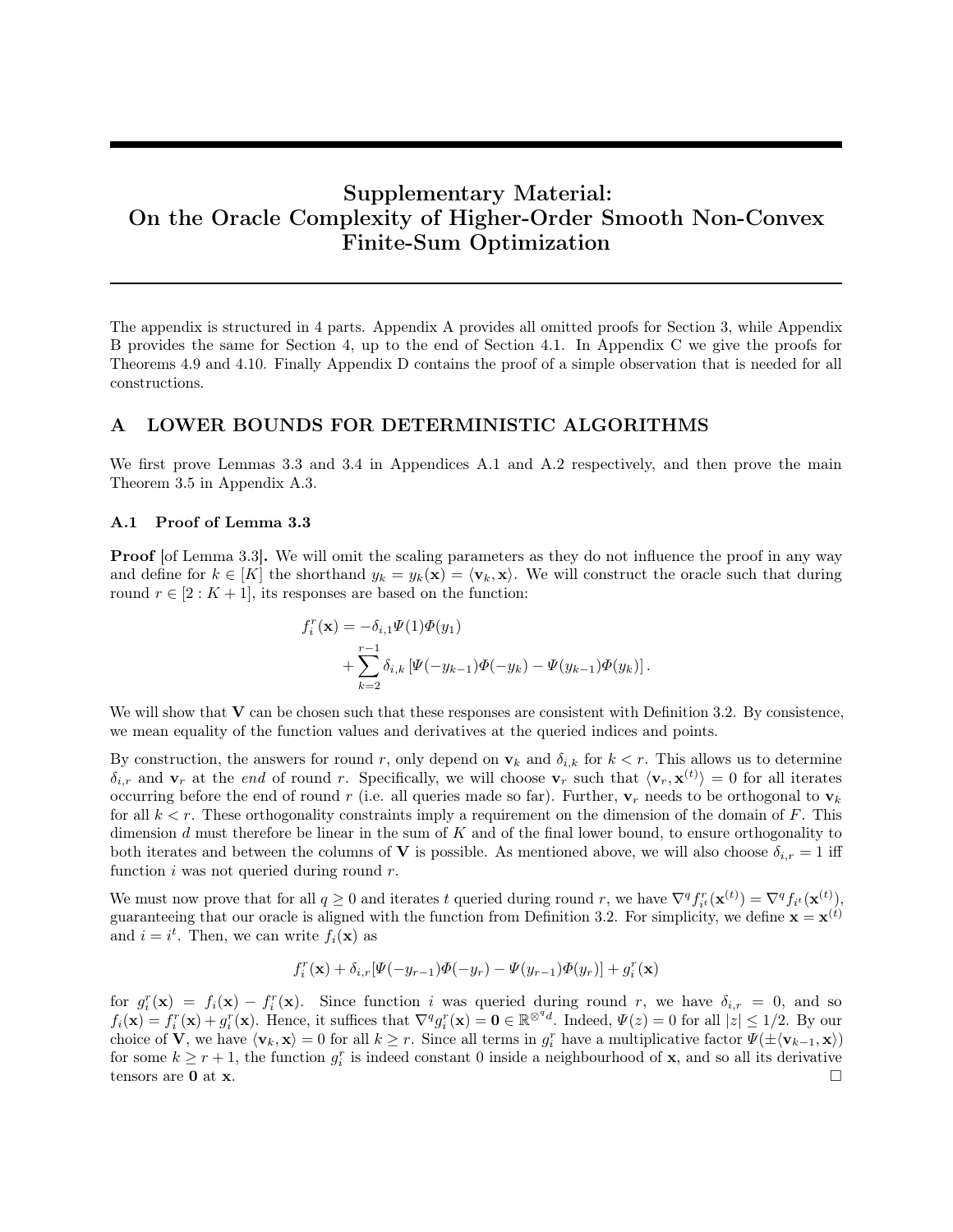## <span id="page-11-0"></span>A.2 Proof of Lemma [3.4](#page-4-2)

Before showing Lemma [3.4,](#page-4-2) we should stress that a key property of the function  $\bar{f}_K = f_{K,1}$  is that as long as the last coordinate in its input is zero, the gradient of the function will be lower bounded by a constant.

<span id="page-11-2"></span>**Lemma A.1** [Lemma 2 in [Carmon et al.](#page-8-2) [\(2019a\)](#page-8-2)]. Let  $\mathbf{x} \in \mathbb{R}^K$  with  $|x_k| < 1$  for some  $k \in [K]$ . Then, there exists  $l \leq k$  with  $|x_l| < 1$  and

$$
\left|\frac{\partial \bar{f}_K}{\partial x_l}(\mathbf{x})\right| > 1.
$$

**Proof** [of Lemma [3.4\]](#page-4-2). By Lemma [3.3,](#page-4-4) we have  $(\mathbf{V}^T \mathbf{x}^{(t)})_{K+1} = 0$  for all iterates up until the end of round K + 1 and will therefore be able to apply Lemma [A.1.](#page-11-2) We use  $\tilde{\nabla}$  to denote the gradient with respect to  $V^T x/\sigma$  and write

$$
\lambda \sigma^{p+1} \tilde{\nabla} \left[ \frac{1}{n} \sum_{i=1}^n f_{K+1,\boldsymbol{\delta}_i} (\mathbf{V}^T \mathbf{x}/\sigma) \right] = \frac{1}{n} \left[ \frac{n}{2} \right] \lambda \sigma^{p+1} \tilde{\nabla} \left[ \bar{f}_{K+1} (\mathbf{V}^T \mathbf{x}/\sigma) \right].
$$

Using the chain rule, we see that

$$
\nabla F(\mathbf{x}) = \frac{1}{n} \left[ \frac{n}{2} \right] \lambda \sigma^p \mathbf{V} \tilde{\nabla} \left[ \bar{f}_{K+1} (\mathbf{V}^T \mathbf{x}/\sigma) \right],
$$

and thus by Lemma [A.1](#page-11-2) and by the fact that  $V^T V = I_{K+1}$ 

$$
\|\nabla F(\mathbf{x})\| \ge \frac{\lambda \sigma^p}{4}.
$$

#### <span id="page-11-1"></span>A.3 Proof of Theorem [3.5](#page-5-0)

<span id="page-11-3"></span>Along with Lemma [3.4,](#page-4-2) we need the following result that will allow us to ensure F satisfies Assumption [2.1.](#page-3-0) **Lemma A.2.** For all K and  $\boldsymbol{\delta} \in \{0,1\}^K$ , the function  $f_{K,\boldsymbol{\delta}}$  from Definition [3.1](#page-4-1) satisfies

- i) The initial sub-optimality can be bounded by  $f_{K,\delta}(\mathbf{0}) \inf_{\mathbf{x} \in \mathbb{R}^K} f_{K,\delta}(\mathbf{x}) \leq 12K$ .
- ii) The function is p-th order  $\ell_p$ -smooth with  $\ell_p \leq \exp(\frac{5}{2}p \log p + cp)$  for some numerical constant  $c < \infty$ .

To show Lemma [A.2,](#page-11-3) we need the following technical result, which is a subset of Lemma 1 in [Carmon et al.](#page-8-2) [\(2019a\)](#page-8-2).

<span id="page-11-4"></span>Lemma A.3. For the functions from Definition [3.1](#page-4-1) we have

i) Both  $\Psi$  and  $\Phi$  are infinitely differentiable, and for all  $q \in \mathbb{N}$  we have

$$
\sup_x |\Psi^{(q)}(x)| \le \exp\left(\frac{5q}{2}\log(4q)\right) \quad \text{and} \quad \sup_x |\Phi^{(q)}(x)| \le \exp\left(\frac{3q}{2}\log\frac{3q}{2}\right).
$$

ii) The functions and derivatives  $\Psi, \Psi', \Phi, \Phi'$  are non-negative and bounded, with

$$
0 \le \Psi < e
$$
,  $0 \le \Psi' \le \sqrt{54/e}$ ,  $0 < \Phi < \sqrt{2\pi e}$  and  $0 < \Phi' \le \sqrt{e}$ .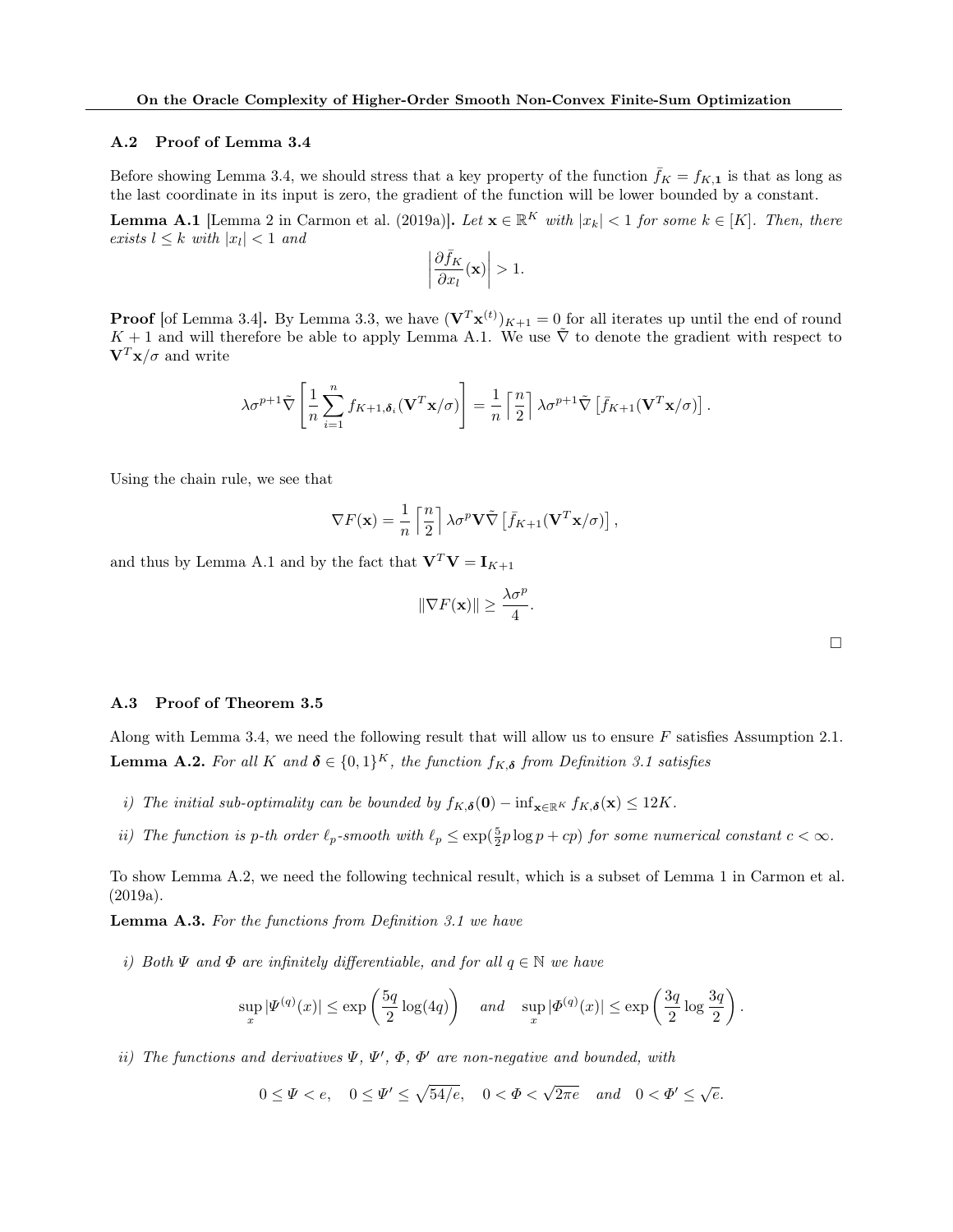Now we present our proof, closely following [Carmon et al.](#page-8-2) [\(2019a\)](#page-8-2), Appendix B.2. We account for the indicators  $\delta_k$  used in our construction, validating that they do not affect the aforementioned properties.

**Proof** [of Lemma [A.2\]](#page-11-3). Fix  $K \in \mathbb{N}, \delta \in \{0,1\}^K$ . We first bound the suboptimality gap. We have  $f_{K,\delta}(0) \leq 0$ because  $-\delta_1\Psi(1)\Phi(0) \le 0$  by Lemma [A.3](#page-11-4) ii). By the same arguments, for any **x**, we have

$$
f_{K,\delta}(\mathbf{x}) = -\delta_1 \Psi(1)\Phi(x_1) + \sum_{k=2}^{K} \delta_k [\Psi(-x_{k-1})\Phi(-x_k) - \Psi(x_{k-1})\Phi(x_k)]
$$
  
\n
$$
\geq -\delta_1 \Psi(1)\Phi(x_1) - \sum_{k=2}^{K} \delta_k [\Psi(x_{k-1})\Phi(x_k)] \geq -\delta_1 (e \cdot \sqrt{2\pi e}) - \sum_{k=2}^{K} \delta_k [e \sqrt{2\pi e}] > -K \cdot e \cdot \sqrt{2\pi e} \geq -12K.
$$

Thus, we get our bound on suboptimality.

For the second part, let  $\mathbf{x} \in \mathbb{R}^K$ . For a unit vector  $\mathbf{v} \in \mathbb{R}^K$  we define the directional projection  $h_{\mathbf{x},\mathbf{v}}(\theta)$  $f_{K,\delta}(\mathbf{x}+\theta \mathbf{v})$ . It suffices to show that  $|h_{\mathbf{x},\mathbf{v}}^{(p+1)}(0)| \leq \ell_p$  for any  $\mathbf{x},\mathbf{v}$ , because the directional projection is infinitely differentiable, by Lemma [A.3.](#page-11-4) Fix  $\mathbf{x}, \mathbf{v} \in \mathbb{R}^K$ . We can write

$$
h_{\mathbf{x},\mathbf{v}}^{(p+1)}(0) = \sum_{j_1,\ldots,j_{p+1}=1}^K \partial_{j_1} \cdots \partial_{j_{p+1}} f_{K,\boldsymbol{\delta}}(\mathbf{x}) v_{j_1} \cdots v_{j_{p+1}}.
$$

All multiplicative terms in  $f_{K,\delta}$  have zero derivatives unless all derivatives are w.r.t. adjacent indices. Defining for convenience  $v_0 = v_{K+1} = 0$  we can express the above as

$$
h_{\mathbf{x},\mathbf{v}}^{(p+1)}(0) = \sum_{\gamma \in \{0,1\}^p \cup \{0,-1\}^p} \sum_{j=1}^K \partial_{j+\gamma_1} \cdots \partial_{j+\gamma_p} \partial_j f_{K,\boldsymbol{\delta}}(\mathbf{x}) v_{j+\gamma_1} \cdots v_{j+\gamma_p} v_j.
$$

We can bound

$$
\max_{j\in[K]}\max_{\gamma\in\{0,1\}^p\cup\{0,-1\}^p}|\partial_{j+\gamma_1}\cdots\partial_{j+\gamma_p}\partial_jf_{K,\boldsymbol{\delta}}(\mathbf{x})|\leq \max_{k\in[0:k+1]}\left\{4\sup_{y\in\mathbb{R}}\left|\varPsi^{(k)}(y)\right|\sup_{y'\in\mathbb{R}}\left|\varPhi^{(p+1-k)}(y')\right|\right\}
$$

.

Here, we have used that  $\delta$  can only (potentially) suppress terms and that there are only 4 terms which may involve partial derivatives with respect to either  $x_j$  and  $x_{j+1}$  or  $x_j$  and  $x_{j-1}$ . Note that if  $\gamma \neq 0$ , there are only 2 such terms.

With Lemma [A.3,](#page-11-4) the above can be further bounded by

$$
4\sqrt{2\pi e} \cdot e^{2.5(p+1)\log(4(p+1))} \le e^{2.5p + \log p + 4p + 10}.
$$

We define  $\ell_p = 2^{p+1}e^{2.5p + \log p + 4p + 10} \leq e^{2.5p + \log p + 5p + 11}$ . Finally, we can bound the quantity of interest

$$
|h_{\mathbf{x},\mathbf{v}}^{(p+1)}(0)| \leq \sum_{\gamma \in \{0,1\}^p \cup \{0,-1\}^p} 2^{-(p+1)} \ell_p \left| \sum_{j=1}^K v_{j+\gamma_1} \cdots v_{j+\gamma_p} v_j \right| \leq \ell_p,
$$

because  $\left|\sum_{j=1}^K v_{j+\gamma_1} \cdots v_{j+\gamma_p} v_j\right| \leq 1$ , which follows from **v** being a unit vector (see [Carmon et al.](#page-8-2) [\(2019a\)](#page-8-2), B.2). This concludes the proof.  $\square$ 

Now we are ready to prove the main Theorem of this section.

**Proof** [of Theorem [3.5\]](#page-5-0). At this point, we are ready to proceed with our argument. Recall Definition [3.2](#page-4-0) of the hard instance  $F = \frac{1}{n} \sum f_i$  with  $\mathbf{V} \in \mathsf{Ortho}(d, K + 1)$ :

$$
f_i(\mathbf{x}) = \lambda \sigma^{p+1} f_{K+1, \delta_i}(\mathbf{V}^T \mathbf{x}/\sigma).
$$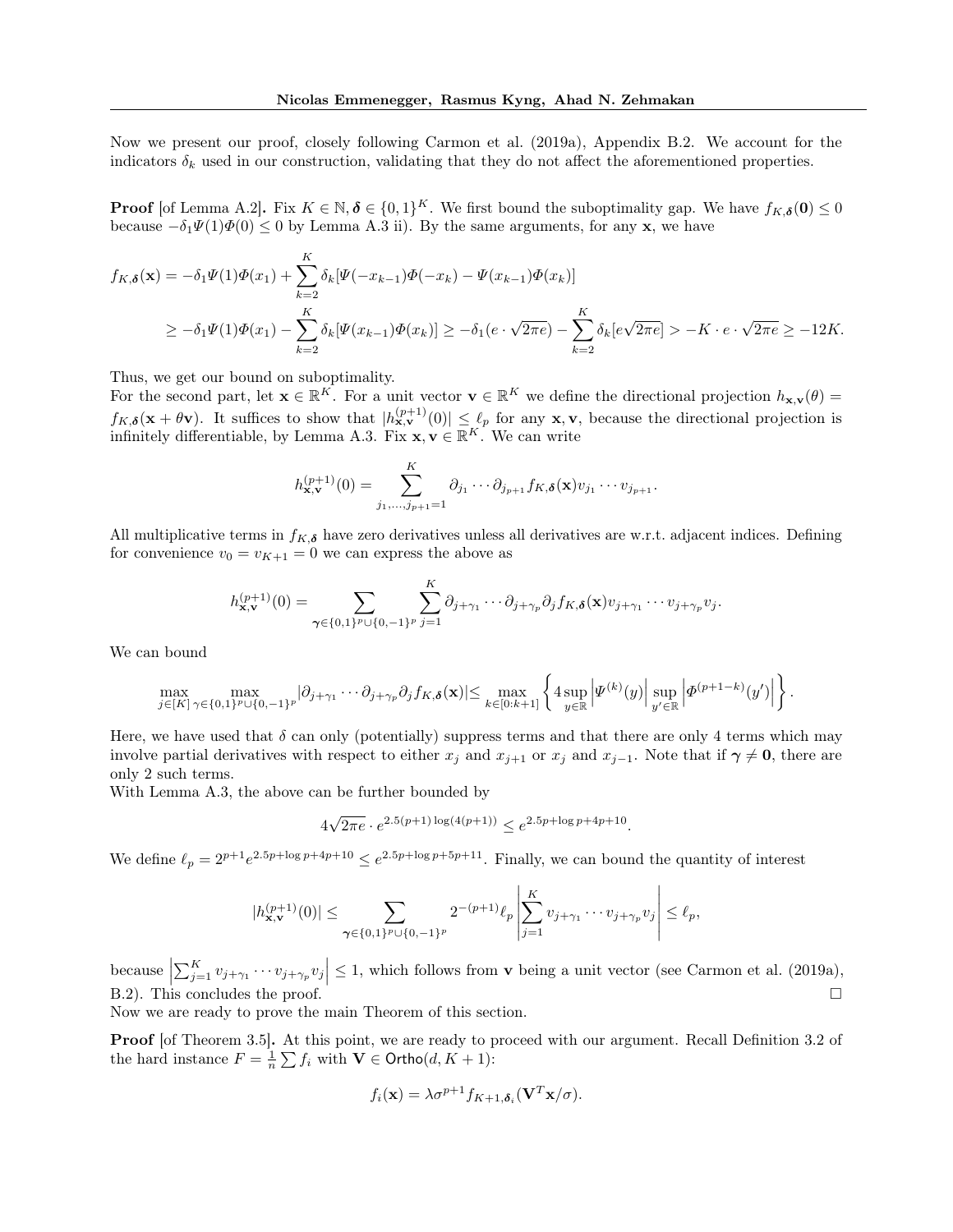We will guarantee smoothness through  $\lambda$ , bound the gradient norm from below through  $\sigma$  and finally control the distance to optimality with K. By Lemma [D.1](#page-33-1) and Lemma [A.2i](#page-11-3)i), we can write for any  $\mathbf{x}, \mathbf{y} \in \mathbb{R}^d$ 

$$
\|\nabla^p f_i(\mathbf{x}) - \nabla^p f_i(\mathbf{y})\| \le \lambda \ell_p \|\mathbf{V}^T(\mathbf{x} - \mathbf{y})\| \le \lambda \ell_p \|\mathbf{x} - \mathbf{y}\|,
$$

where the second inequality follows because  $d \geq K + 1$  and because we can complete V to be a square orthogonal matrix. We see that the choice  $\lambda = L_p/\ell_p$  guarantees pth-order smoothness with constant  $L_p$ .

Next, we will turn to bounding the gradient from below. By Lemma [3.4,](#page-4-2) we can lower bound  $\|\nabla F(\mathbf{x}^{(t)})\| > \frac{\lambda \sigma^p}{4}$ for all iterates up to the end of round  $K + 1$ . We desire a lower bound for *ε*-stationarity, so we will choose  $\sigma = \left(\frac{4\varepsilon\ell_p}{L}\right)$  $\frac{\ln \varepsilon \ell_p}{L_p}$  )  $^{\frac{1}{p}}$  .

As a last step, we will choose K such that the initial gap on suboptimality is bounded by  $\Delta$ . For that, we use Lemma [A.2i](#page-11-3)). We want

$$
F(0) - \inf_{\mathbf{x} \in \mathbb{R}^d} F(\mathbf{x}) \le \frac{1}{n} \sum_{i=1}^n \left[ f_i(\mathbf{0}) - \inf_{\mathbf{x} \in \mathbb{R}^d} f_i(\mathbf{x}) \right]
$$
  

$$
\le \frac{\lambda \sigma^{p+1}}{n} \sum_{i=1}^n \left[ f_{K+1, \delta_i}(\mathbf{0}) - \inf_{\mathbf{y} \in \mathbb{R}^{K+1}} f_{K+1, \delta_i}(\mathbf{y}) \right]
$$
  

$$
\le 12\lambda \sigma^{p+1} (K+1) \le \Delta.
$$

As a larger value of K yields a better bound, we can choose

$$
K + 1 = \left\lfloor \frac{\Delta}{192} \left( \frac{L_p}{\ell_p} \right)^{\frac{1}{p}} \frac{1}{\varepsilon^{\frac{p+1}{p}}} \right\rfloor \le \frac{\Delta}{12} \frac{\ell_p}{L_p} \left( \frac{L_p}{4\varepsilon \ell_p} \right)^{\frac{p+1}{p}}
$$

.

Because K is the number of rounds and each round consists of  $\Omega(n)$  queries, this yields a  $\Omega\left(\left(\frac{L_p}{\rho}\right)^2\right)$  $\frac{L_p}{\ell_p}\Big)^{1/p} \frac{\Delta n}{\varepsilon^{(p+1)/p}}$ lower bound, as desired. As explained in the proof of Lemma [3.3,](#page-4-4) the dimension d must merely be larger than the sum of the lower bound and the number of rounds, i.e. linear in the lower bound. This completes the  $\Box$ 

## B LOWER BOUNDS FOR RANDOMIZED ALGORITHMS

We first prove Lemmas [4.4,](#page-6-3) [4.5](#page-6-1) and [4.6](#page-6-4) in Appendices [B.1,](#page-13-0) [B.2](#page-15-0) and [B.3](#page-21-0) respectively, and then prove the main Theorem [4.7](#page-6-0) in Appendix [B.4.](#page-22-0)

### <span id="page-13-0"></span>B.1 Proof of Lemma [4.4](#page-6-3)

**Proof** [of Lemma [4.4\]](#page-6-3). We have  $\nabla^p G(\mathbf{x}) = \frac{a}{b^p} \nabla^p F(\mathbf{x}/b)$ . We have to exhibit an algorithm B such that  $B[F]$ follows the same distribution as  $\{[i^t, \mathbf{x}^{(t)}/b]\}_{t \in \mathbb{N}}$ .

Let  $\{A^{(t)}\}_{t\in\mathbb{N}}$  be the sequence of mappings that produce the iterates of A. With some mild abuse of notation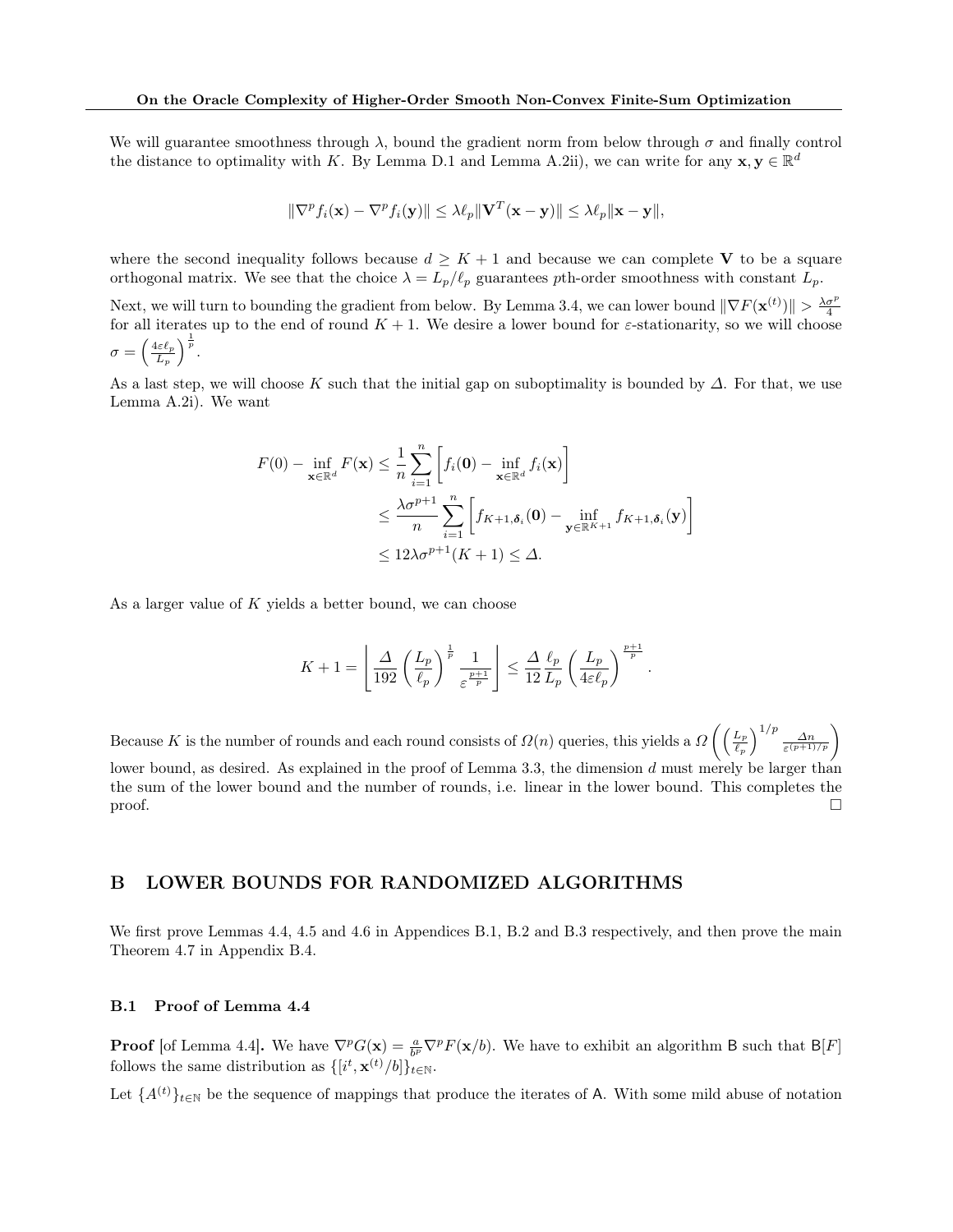we may write  $4$ 

 $\lambda$ 

$$
A_{\xi}[G]^{(t)} = A^{(t)} \Big\{ \begin{array}{c} \xi, i^{0:t-1}, \mathbf{x}^{(0:t-1)}, \\ \nabla^{(0:q)} g_{i^0}(\mathbf{x}^{(0)}), \dots, \nabla^{(0:q)} g_{i^{t-1}}(\mathbf{x}^{(t-1)}) \\ \n\vdots \\ \nabla g_i^{0:t-1}, \mathbf{x}^{(0:t-1)}, g_{i^{0:t-1}}(\mathbf{x}^{(0:t-1)}), \\ \nabla g_i^{0:t-1}(\mathbf{x}^{(0:t-1)}), \dots, \nabla^q g_{i^{0:t-1}}(\mathbf{x}^{(0:t-1)}) \end{array} \Big\}.
$$

B shall choose  $i^0$  exactly like A does. We define the sequence of mappings  $\{B^{(t)}\}_{t\in\mathbb{N}}$  underlying B on arbitrary input  $H = \frac{1}{n} \sum_{i=1}^{n} h_i$  as

$$
B_{\xi}[H]^{(t)}
$$
\n
$$
= B^{(t)} \Big\{ \n\xi, i^{0:t-1}, \mathbf{y}^{(0:t-1)}, h_{i^{0:t-1}}\left(\mathbf{y}^{(0:t-1)}\right),
$$
\n
$$
\nabla h_{i^{0:t-1}}\left(\mathbf{y}^{(0:t-1)}\right), \dots, \nabla^{q} h_{i^{0:t-1}}\left(\mathbf{y}^{(0:t-1)}\right)
$$
\n
$$
= \frac{1}{b} A^{(t)} \Big\{ \n\xi, i^{0:t-1}, b \cdot \mathbf{y}^{(0:t-1)}, a \cdot h_{i^{0:t-1}}\left(\mathbf{y}^{(0:t-1)}\right),
$$
\n
$$
\frac{a}{b} \nabla h_{i^{0:t-1}}\left(\mathbf{y}^{(0:t-1)}\right), \dots, \frac{a}{b^{q}} \nabla^{q} h_{i^{0:t-1}}\left(\mathbf{y}^{(0:t-1)}\right) \Big\},
$$

where we apply the outer division only on the iterates and not the indices. We can check by induction that for a fixed random seed  $\xi$ ,  $B_{\xi}[F]^{(t)} = \frac{A_{\xi}[G]^{(t)}}{b}$  $\frac{G}{b}$  for all  $t \in \mathbb{N}$ : The base case is clear as  $i^0$  does not depend on any oracle queries and  $\mathbf{x}^{(0)} = \mathbf{0}$  is deterministic. Now assume that the equality holds for all  $t' < t$ . Then

$$
B_{\xi}[F]^{(t)}
$$
  
\n
$$
I_{\frac{H}{=}B}^{(t)} \left\{ \n\begin{array}{c} \xi, i^{0:t-1}, \frac{\mathbf{x}^{(0:t-1)}}{b}, f_{i^{0:t-1}} \left( \frac{\mathbf{x}^{(0:t-1)}}{b} \right), \\ \n\nabla f_{i^{0:t-1}} \left( \frac{\mathbf{x}^{(0:t-1)}}{b} \right), \dots, \nabla^{q} f_{i^{0:t-1}} \left( \frac{\mathbf{x}^{(0:t-1)}}{b} \right) \n\end{array} \right\}
$$
  
\n
$$
= \frac{1}{b} A^{(t)} \left\{ \n\begin{array}{c} \xi, i^{0:t-1}, b \cdot \frac{\mathbf{x}^{(0:t-1)}}{b}, a \cdot f_{i^{0:t-1}} \left( \frac{\mathbf{x}^{(0:t-1)}}{b} \right), \\ \n\frac{a}{b} \nabla f_{i^{0:t-1}} \left( \frac{\mathbf{x}^{(0:t-1)}}{b} \right), \dots, \frac{a}{bq} \nabla^{q} f_{i^{0:t-1}} \left( \frac{\mathbf{x}^{(0:t-1)}}{b} \right) \n\end{array} \right\}
$$
  
\n
$$
= \frac{1}{b} A^{(t)} \left\{ \n\begin{array}{c} \xi, i^{0:t-1}, \mathbf{x}^{(0:t-1)}, g_{i^{0:t-1}} \left( \mathbf{x}^{(0:t-1)} \right), \\ \n\nabla g_{i^{0:t-1}} \left( \mathbf{x}^{(0:t-1)} \right), \dots, \nabla^{q} g_{i^{0:t-1}} \left( \mathbf{x}^{(0:t-1)} \right) \n\end{array} \right\}
$$
  
\n
$$
= \frac{A_{\xi}[G]^{(t)}}{b}.
$$

Therefore B[F] follows the same distribution as  $\{[i_t, \mathbf{x}^{(t)}/b]\}_{t\in\mathbb{N}}$  and so the sequence is informed by F, as desired.

<span id="page-14-0"></span><sup>&</sup>lt;sup>4</sup>We use  $\nabla^k g_{i^{0:t-1}}(\mathbf{x}^{(0:t-1)})$  to denote the sequence of all queried kth-order derivatives to produce iterate t.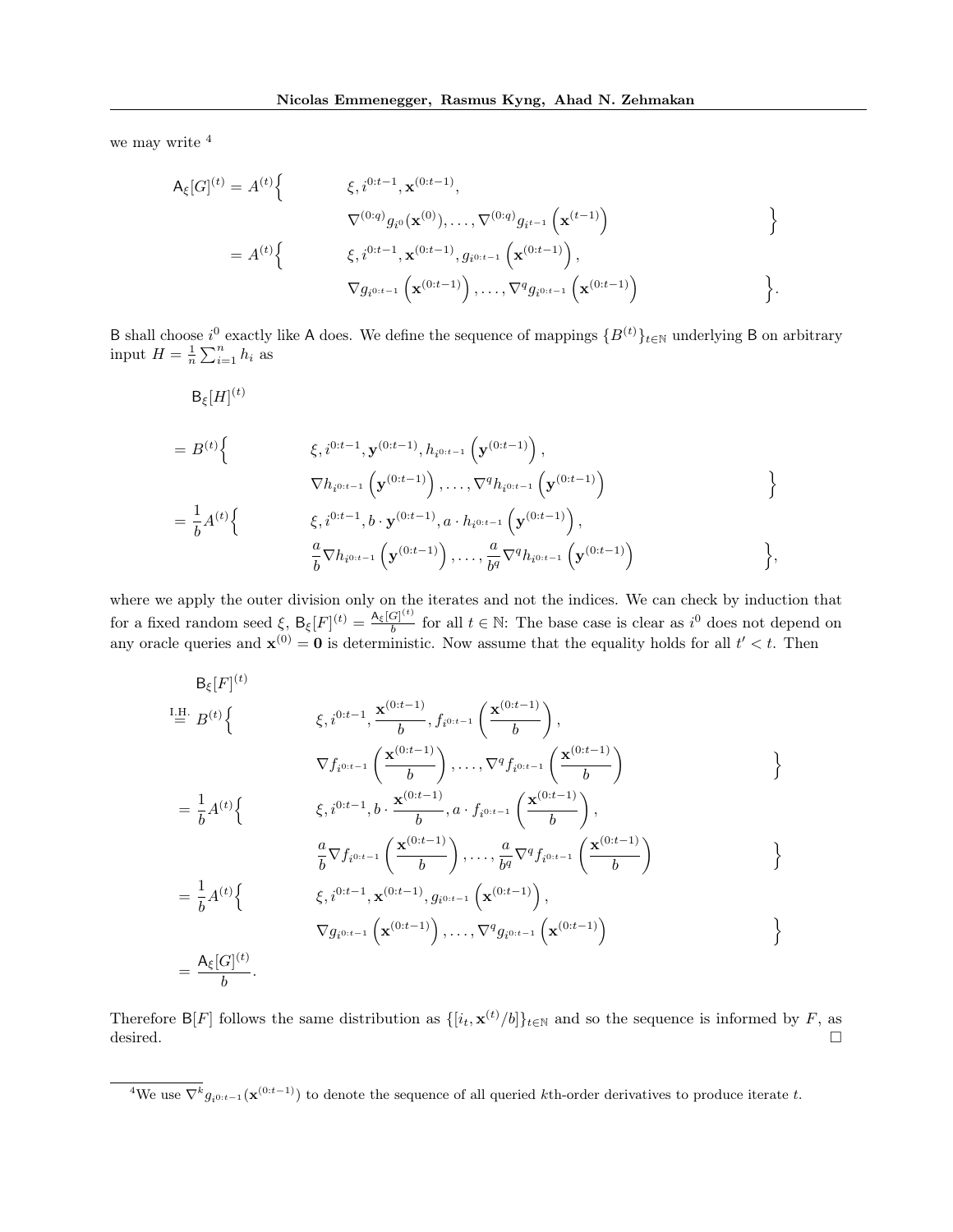### <span id="page-15-0"></span>B.2 Proof of Lemma [4.5](#page-6-1)

The proof of Lemma [4.5](#page-6-1) follows that of Lemma 12 in [Fang et al.](#page-8-5) [\(2018\)](#page-8-5)<sup>[5](#page-15-1)</sup> and is similar to Lemma 4 in [Carmon et al.](#page-8-2) [\(2019a\)](#page-8-2). The reader accustomed to lower bounds for convex optimization will be familiar with the ideas involved (e.g. Lemma 6 and 7 in [Woodworth and Srebro](#page-9-11) [\(2016\)](#page-9-11)).

**Proof** [of Lemma [4.5\]](#page-6-1). First, we define quantities that we will use throughout the proof.

Define  $\mathbf{y}_i^{(t)} = \rho(\mathbf{C}_i^T \mathbf{x}^{(t)}) = \frac{\mathbf{C}_i^T \mathbf{x}}{\sqrt{1 + ||\mathbf{C}_i^T \mathbf{x}||^2/R^2}}$ . Then  $\mathbf{y}_i^{(t)} \in \mathbb{R}^{d/n}$  satisfies  $\|\mathbf{y}_i^{(t)}\| \leq R$ . Let  $\mathcal{V}_i^{(t)}$  be the set of previous transformed iterates at index i along with the discovered columns of  $\bf{B}$  of after iteration t:

$$
\mathcal{V}_i^{(t)} = \{\mathbf{y}_i^{(0)}, \dots, \mathbf{y}_i^{(t)}\} \cup \bigcup_{j=1}^n \{\mathbf{b}_{j,1}, \dots, \mathbf{b}_{j,\min(K, I_j^t)}\}.
$$

Let  $\mathcal{U}_i^{(t)}$  be defined as in the premise of Lemma [4.5](#page-6-1) and denote by  $\tilde{\mathcal{U}}_i^{(t)}$  its "complement" (all other columns):

$$
\widetilde{\mathcal{U}}_i^{(t)} = \left\{ \mathbf{b}_{i,1}, \ldots, \mathbf{b}_{i, \min(K, I_i^{t-1})} \right\}.
$$

Define  $\mathcal{U}^{(t)} = \bigcup_{i=1}^n \mathcal{U}_i^{(t)}$  and  $\tilde{\mathcal{U}}^{(t)} = \bigcup_{i=1}^n \tilde{\mathcal{U}}_i^{(t)}$  and let  $\mathbf{P}_i^{(t)}$  denote the orthogonal projection onto the span of  $\mathcal{V}_i^{(t)}$ . Let  $\mathbf{P}_i^{(t)\perp} = \mathbf{I} - \mathbf{P}_i^{(t)}$  be its orthogonal complement. Both of these are mappings from  $\mathbb{R}^{d/n} \to \mathbb{R}^{d/n}$ .

Recall that our ultimate goal is to show that  $\{[i^t, \mathbf{x}^{(t)}]\}_{t\in\mathbb{N}}$  being informed by  $F^*$  implies that with probability  $1 - \delta$ , for all  $t \in \{0, ..., T\}$ , all  $i \in [n]$  and all corresponding  $\mathbf{u} \in \mathcal{U}_i^{(t)}$  the inequality

<span id="page-15-2"></span>
$$
|\langle \mathbf{u}, \mathbf{y}_i^{(t)} \rangle| < \frac{1}{2} \tag{2}
$$

holds. The case  $t = 0$  is obviously true, so from now on we focus on showing [\(2\)](#page-15-2) for  $t \ge 1$ . We will first define an auxiliary event, show that it implies our result and then bound its probability. For any  $t \in [T]$  define the event

$$
G^t = \bigcup_{i \in [n]} \bigcup_{\mathbf{u} \in \mathcal{U}^{(t)}} \left\{ \left| \langle \mathbf{u}, \mathbf{P}_i^{(t-1)\perp} \mathbf{y}_i^{(t)} \rangle \right| < a \|\mathbf{P}_i^{(t-1)\perp} \mathbf{y}_i^{(t)}\| \right\},
$$

where  $a = \min\left(\frac{1}{3(T+1)}, \frac{1}{2(1+\sqrt{3T})R}\right)$ . Note that the union is over  $\mathcal{U}^{(t)}$  and not  $\mathcal{U}_i^{(t)}$ . Let  $G^{\leq t} = \bigcap_{j=1}^t G^j$ . We first show that  $G^{\leq T}$  implies [\(2\)](#page-15-2).

Assume  $\mathcal{U}_i^{(t)} \neq \emptyset$ , otherwise [\(2\)](#page-15-2) holds trivially. For any  $i \in [n], t \in [T]$  and  $\mathbf{u} \in \mathcal{U}_i^{(t)}$  we have

$$
\begin{aligned} |\langle \mathbf{u}, \mathbf{y}_{i}^{(t)} \rangle| &\leq \left| \langle \mathbf{u}, \mathbf{P}_{i}^{(t-1)} \mathbf{y}_{i}^{(t)} + \mathbf{P}_{i}^{(t-1)\perp} \mathbf{y}_{i}^{(t)} \rangle \right| \\ &\lt\left| \langle \mathbf{u}, \mathbf{P}_{i}^{(t-1)} \mathbf{y}_{i}^{(t)} \rangle \right| + a \|\mathbf{P}_{i}^{(t-1)\perp} \mathbf{y}_{i}^{(t)}\| \\ &\leq R \|\mathbf{P}_{i}^{(t-1)} \mathbf{u}\| + aR. \end{aligned}
$$

In the second step we used  $G^{\leq T}$  and in the third step we used Cauchy-Schwarz and the fact that  $\mathbf{P}_i^{(t-1)}$  and  $\mathbf{P}_i^{(t-1)\perp}$  are orthogonal projectors and therefore self-adjoint. If we manage to show  $\|\mathbf{P}_i^{(t-1)}\mathbf{u}\| \leq \sqrt{3T}a =: b$ we are done, because the choice of a then implies that  $aR + R \|\mathbf{P}_i^{(t-1)}\mathbf{u}\| \le \frac{1}{2}$ .

We will show this by induction over  $t \in [T]$ : Consider  $t = 1$  and let  $i \in [n]$  be arbitrary. We have  $\mathcal{V}_i^{(t-1)} = \mathcal{V}_i^{(0)} = {\mathbf{y}_i^{(0)}, \mathbf{b}_{i^0,1}} = {\mathbf{0}, \mathbf{b}_{i^0,1}}.$  Because **u** can be any column of **B** except  $\mathbf{b}_{i^0,1}$  we have

<span id="page-15-1"></span> $5$ The main difference is that we make clear (thanks to the formalism of a robust zero-chain), that it does not matter how many derivatives the algorithm has access to, hence the identical statement.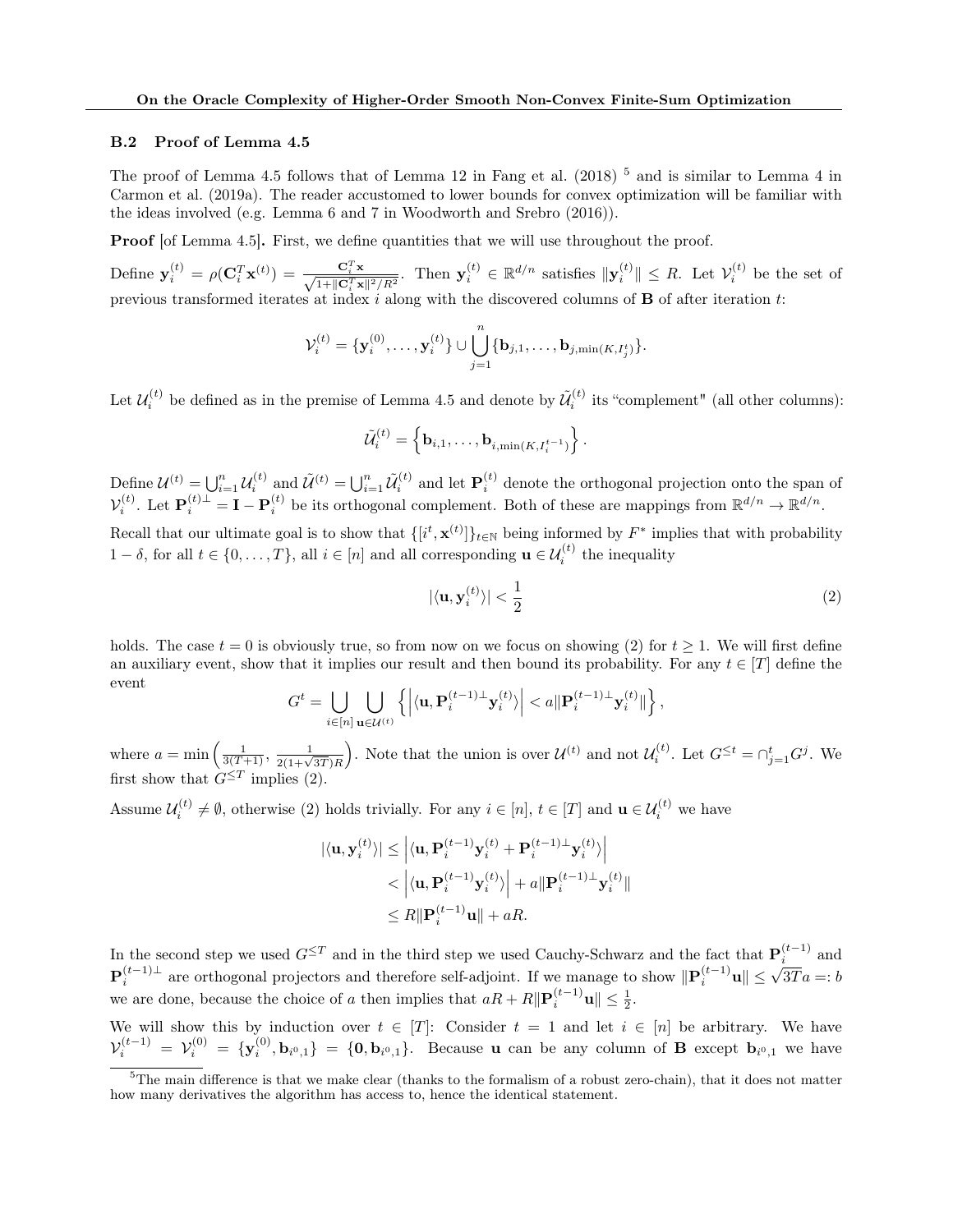${\bf P}_i^{(t-1)}$ **u** = 0. For the induction step, another way to write the vectors in  $\mathcal{V}_i^{(t-1)}$  is in the order they are discovered. That is, add to the set each iterate at i and an additional column of  $B_{ij}$  for the queried index  $i^j$ at iteration  $j$ . We get the sequence

$$
\mathbf{y}_{i}^{(0)}, \mathbf{b}_{i^0, \min(I_{i^0}^0, K)}, \mathbf{y}_{i}^{(1)}, \mathbf{b}_{i^1, \min(I_{i^1}^1, K)}, \dots, \mathbf{y}_{i}^{(t-1)}, \mathbf{b}_{i^{t-1}, \min(I_{i^{t-1}}^{t-1}, K)}
$$

.

We will now apply the Gram-Schmidt procedure on these vectors. Remember that for a sequence of vectors  $v_i$  the Gram-Schmidt procedure (without normalization) constructs vectors

$$
\mathbf{u}_1 = \mathbf{v}_1
$$
  
\n
$$
\mathbf{u}_2 = \mathbf{v}_2 - \text{proj}_{\mathbf{u}_1}(\mathbf{v}_2)
$$
  
\n
$$
\vdots
$$
  
\n
$$
\mathbf{u}_k = \mathbf{v}_k - \text{proj}_{\mathbf{u}_1, ..., \mathbf{u}_{k-1}}(\mathbf{v}_k),
$$

where  $proj_S$  shall denote the projection on a set of vectors S. Applying this scheme to our sequence above, we get vectors <sup>[6](#page-16-0)</sup>

$$
\left\{\mathbf{y}_{i}^{(z)} - \mathbf{P}_{i}^{(z-1)}\mathbf{y}_{i}^{(z)}\right\}_{z=0}^{t-1} = \left\{\mathbf{P}_{i}^{(z-1)\perp}\mathbf{y}_{i}^{(z)}\right\}_{z=0}^{t-1}
$$

and

$$
\left\{ \mathbf{b}_{i^{z},\min(I_{i^{z}}^{z},K)} - \mathbf{P}_{i}^{(z-1)} \mathbf{b}_{i^{z},\min(I_{i^{z}}^{z},K)} - \text{proj}_{\mathbf{P}_{i}^{(z-1)\perp}\mathbf{y}_{i}^{(z)}} \mathbf{b}_{i^{z},\min(I_{i^{z}}^{z},K)} \right\}_{z=0}^{t-1}
$$
\n
$$
=:\left\{ \hat{\mathbf{P}}_{i}^{(z-1)\perp} \mathbf{b}_{i^{z},\min(I_{i^{z}}^{z},K)} \right\}_{z=0}^{t-1}.
$$

We have  $\text{proj}_{\mathbf{P}_i^{(z-1)\perp}\mathbf{y}_i^{(z)}} = \frac{(\mathbf{P}_i^{(z-1)\perp}\mathbf{y}_i^{(z)})(\mathbf{P}_i^{(z-1)\perp}\mathbf{y}_i^{(z)})^T}{\|\mathbf{P}_i^{(z-1)\perp}\mathbf{y}_i^{(z)}\|^2}$  $\frac{(\sum_{i=1}^{n} (X_i^2)^2 - (\sum_{i=1}^{n} (X_i^2)^2)^T)}{||P_i^{(z-1)} - Y_i^{(z)}||^2}$  and therefore write the projection  $\hat{P}_i^{(z-1)}$  onto  $\mathcal{V}_i^{(z-1)} \cup$  $\{y_i^{(z)}\}$  as

<span id="page-16-1"></span>
$$
\hat{\mathbf{P}}_i^{(z-1)} = \mathbf{P}_i^{(z-1)} + \frac{(\mathbf{P}_i^{(z-1)} \bot \mathbf{y}_i^{(z)})(\mathbf{P}_i^{(z-1)} \bot \mathbf{y}_i^{(z)})^T}{\|\mathbf{P}_i^{(z-1)} \bot \mathbf{y}_i^{(z)}\|^2}.
$$

The orthogonalized vectors give us a basis in which we can write the norm  $\|\mathbf{P}_i^{(t-1)}\mathbf{u}\|^2$  as

$$
\sum_{z=0}^{t-1} \left| \left\langle \frac{\mathbf{P}_i^{(z-1)\perp} \mathbf{y}_i^{(z)}}{\|\mathbf{P}_i^{(z-1)\perp} \mathbf{y}_i^{(z)}\|} , \mathbf{u} \right\rangle \right|^2 + \sum_{z=0, I_{iz}^z \le K}^{t-1} \left| \left\langle \frac{\hat{\mathbf{P}}_i^{(z-1)\perp} \mathbf{b}_{i^z, I_{iz}^z}}{\|\hat{\mathbf{P}}_i^{(z-1)\perp} \mathbf{b}_{i^z, I_{iz}^z}\|} , \mathbf{u} \right\rangle \right|^2. \tag{3}
$$

Note that the set we applied Gram-Schmidt on was not linearly independent so we may get **0**-vectors. These do not influence the calculations, so we simply assume they are not present in [\(3\)](#page-16-1) from now on. The first term in [\(3\)](#page-16-1) is bounded by  $ta^2$  by the induction hypothesis. Let z be arbitrary but fixed and assume  $I_{i^z}^* \leq K$ . Recall the definition of  $\mathcal{U}^{(t)}$ . Then  $\mathbf{u} = \mathbf{b}_{i,j}$  for some  $j > I_i^{t-1} \geq I_i^z$ . **B** has orthonormal columns and so  $\mathbf{u} \perp \mathbf{b}_{i^z, I_{i^z}}$ . We will bound the second term in [\(3\)](#page-16-1) now:

<span id="page-16-2"></span>
$$
\begin{split}\n&= \left| \left\langle \hat{\mathbf{P}}_{i}^{(z-1)\perp} \mathbf{b}_{i^{z}, I_{i^{z}}^{z}}, \mathbf{u} \right\rangle \right| \\
&= \left| \left\langle \mathbf{b}_{i^{z}, I_{i^{z}}^{z}} - \hat{\mathbf{P}}_{i}^{(z-1)} \mathbf{b}_{i^{z}, I_{i^{z}}^{z}}, \mathbf{u} \right\rangle \right| \\
&= \left| \left\langle \mathbf{b}_{i^{z}, I_{i^{z}}^{z}} - \mathbf{P}_{i}^{(z-1)} \mathbf{b}_{i^{z}, I_{i^{z}}^{z}} - \frac{(\mathbf{P}_{i}^{(z-1)\perp} \mathbf{y}_{i}^{(z)})(\mathbf{P}_{i}^{(z-1)\perp} \mathbf{y}_{i}^{(z)})^{T}}{\|\mathbf{P}_{i}^{(z-1)\perp} \mathbf{y}_{i}^{(z)}\|^{2}} \mathbf{b}_{i^{z}, I_{i^{z}}^{z}}, \mathbf{u} \right\rangle \right| \\
&\leq \left| \left\langle \mathbf{P}_{i}^{(z-1)} \mathbf{b}_{i^{z}, I_{i^{z}}^{z}}, \mathbf{u} \right\rangle \right| + \left| \left\langle \frac{\mathbf{P}_{i}^{(z-1)\perp} \mathbf{y}_{i}^{(z)}}{\|\mathbf{P}_{i}^{(z-1)\perp} \mathbf{y}_{i}^{(z)}\|}, \mathbf{u} \right\rangle \left\langle \frac{\mathbf{P}_{i}^{(z-1)\perp} \mathbf{y}_{i}^{(z)}}{\|\mathbf{P}_{i}^{(z-1)\perp} \mathbf{y}_{i}^{(z)}\|}, \mathbf{b}_{i^{z}, I_{i^{z}}^{z}} \right\rangle \right|,\n\end{split} \tag{4}
$$

<span id="page-16-0"></span><sup>6</sup>Where  $\mathbf{P}_{i}^{(-1)} = \mathbf{0}_{d/n,d/n}$  is the zero matrix for convenience.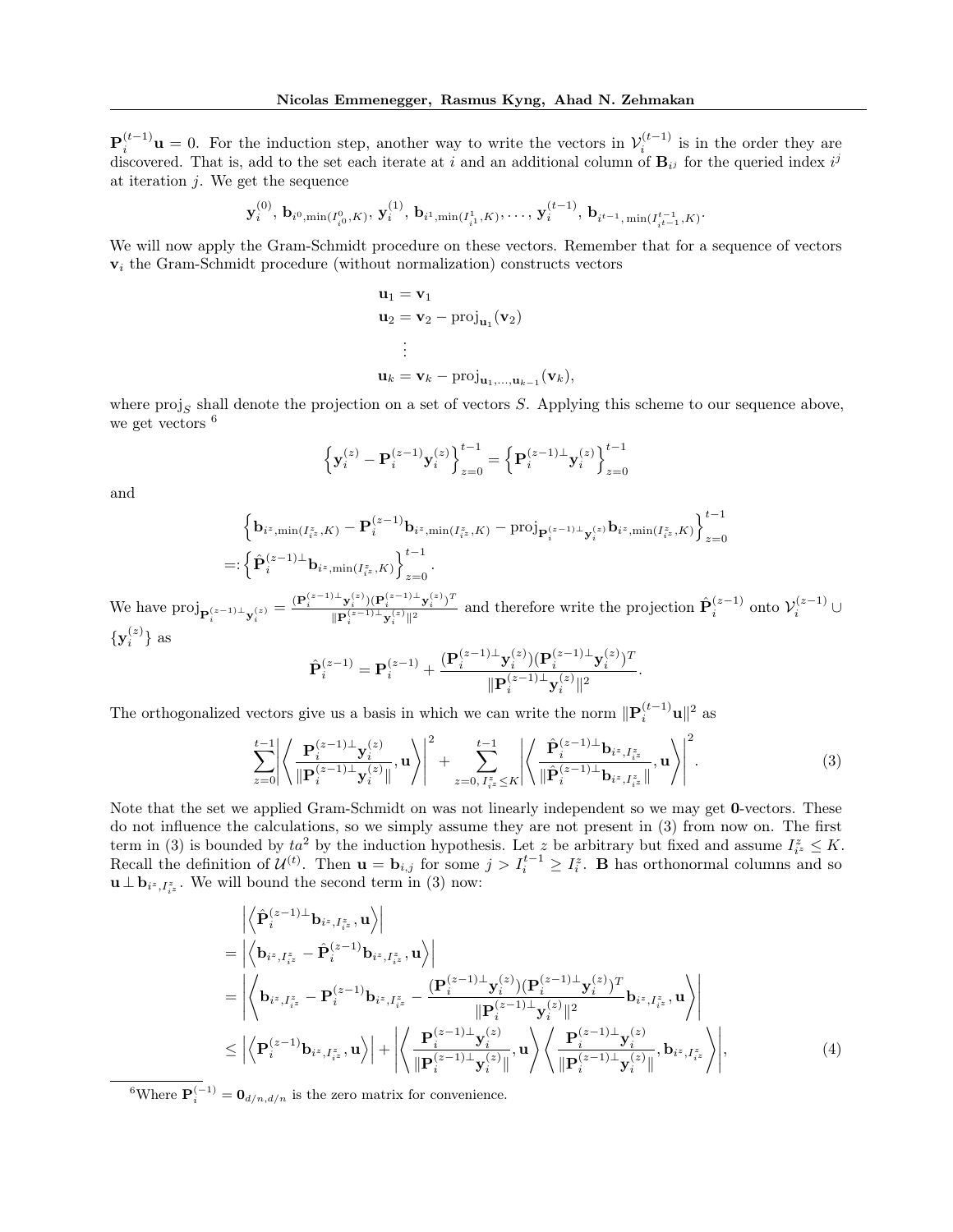where in the last step we used  $\mathbf{u} \perp \mathbf{b}_{i^z,I_{i^z}^z}$  and the triangle inequality. For an orthonormal projector **P** and any vectors **v**, **u** we have  $\langle \mathbf{Pv}, \mathbf{u} \rangle = \langle \mathbf{Pv}, \mathbf{Pu} \rangle$ . Therefore the left term in [\(4\)](#page-16-2) can be bounded by  $b^2$  as follows:

<span id="page-17-0"></span>
$$
\left| \left\langle \mathbf{P}_i^{(z-1)} \mathbf{b}_{i^z, I_{i^z}^z}, \mathbf{u} \right\rangle \right| = \left| \left\langle \mathbf{P}_i^{(z-1)} \mathbf{b}_{i^z, I_{i^z}^z}, \mathbf{P}_i^{(z-1)} \mathbf{u} \right\rangle \right|
$$
  
\n
$$
\leq \|\mathbf{P}_i^{(z-1)} \mathbf{b}_{i^z, I_{i^z}^z} \| \|\mathbf{P}_i^{(z-1)} \mathbf{u} \|
$$
  
\n
$$
\leq b^2.
$$
 (5)

The last step holds because of the induction hypothesis. Indeed, we have  $\mathbf{u} \in \mathcal{U}^{(t)} \subset \mathcal{U}^{(z)}$  and  $\mathbf{b}_{i^z, I_{i^z}^z} =$  $\mathbf{b}_{i^z,I^{z-1}_{i^z}+1} \in \mathcal{U}^{(z)}_{i^z} \subset \mathcal{U}^{(z)}.$ 

Next, our assumption is that  $G^{\leq T}$  happens and therefore  $G^z$  as well. Using its definition twice on the right term in [\(4\)](#page-16-2) yields

<span id="page-17-1"></span>
$$
\left| \left\langle \frac{\mathbf{P}_i^{(z-1)\perp} \mathbf{y}_i^{(z)}}{\|\mathbf{P}_i^{(z-1)\perp} \mathbf{y}_i^{(z)}\|}, \mathbf{u} \right\rangle \left\langle \frac{\mathbf{P}_i^{(z-1)\perp} \mathbf{y}_i^{(z)}}{\|\mathbf{P}_i^{(z-1)\perp} \mathbf{y}_i^{(z)}\|}, \mathbf{b}_{i^z, I_{i^z}^z} \right\rangle \right| \le a^2.
$$
\n(6)

We bound the norm in the denominator of the right term in [\(3\)](#page-16-1) by

$$
\begin{split} \|\hat{\mathbf{P}}_{i}^{(z-1)\perp}\mathbf{b}_{i^{z},I_{i^{z}}^{z}}\|^{2} &= \|\mathbf{b}_{i^{z},I_{i^{z}}^{z}}\|^{2} - \|\hat{\mathbf{P}}_{i}^{(z-1)}\mathbf{b}_{i^{z},I_{i^{z}}^{z}}\|^{2} \\ &= \|\mathbf{b}_{i^{z},I_{i^{z}}^{z}}\|^{2} - \|\mathbf{P}_{i}^{(z-1)}\mathbf{b}_{i^{z},I_{i^{z}}^{z}}\|^{2} - \left|\left\langle \frac{\mathbf{P}_{i}^{(z-1)\perp}\mathbf{y}_{i}^{(z)}}{\|\mathbf{P}_{i}^{(z-1)\perp}\mathbf{y}_{i}^{(z)}\|},\mathbf{b}_{i^{z},I_{i^{z}}^{z}}\right\rangle\right|^{2} \\ &\geq 1 - b^{2} - a^{2} .\end{split}
$$

The first step is justified by the Pythagorean theorem because  $\hat{\mathbf{P}}_i^{(z-1)\perp}$   $\mathbf{b}_{i^z,I_{i^z}^z}$  and  $\hat{\mathbf{P}}_i^{(z-1)}$   $\mathbf{b}_{i^z,I_{i^z}^z}$  are orthogonal. The second follows by the Pythagorean theorem and the definition of  $\hat{\mathbf{P}}^{(z-1)}$ . For the inequality, we use the same arguments as in [\(5\)](#page-17-0) and [\(6\)](#page-17-1).

We can return to [\(3\)](#page-16-1). Recall that  $b =$ √  $3\overline{T}a$  and thus  $a^2 + b^2 = 3Ta^2 + a^2 = (3T + 1)a^2 \le a$  by definition of a. We use this in step (∗) below:

$$
\begin{split} \|\mathbf{P}_{i}^{(t-1)}\mathbf{u}\|^{2} &= \sum_{z=0}^{t-1} \left| \left\langle \frac{\mathbf{P}_{i}^{(z-1)\perp}\mathbf{y}_{i}^{(z)}}{\|\mathbf{P}_{i}^{(z-1)\perp}\mathbf{y}_{i}^{(z)}\|}, \mathbf{u} \right\rangle \right|^{2} + \sum_{z=0, I_{i}^{z} \leq K}^{t-1} \left| \left\langle \frac{\hat{\mathbf{P}}_{i}^{(z-1)\perp}\mathbf{b}_{i^{z}, I_{i}^{z}}}{\|\hat{\mathbf{P}}_{i}^{(z-1)\perp}\mathbf{b}_{i^{z}, I_{i}^{z}}\|}, \mathbf{u} \right\rangle \right|^{2} \\ &\leq ta^{2} + t \frac{(a^{2} + b^{2})^{2}}{1 - (a^{2} + b^{2})} \\ &\stackrel{(*)}{\leq} ta^{2} + t \frac{a^{2}}{1 - a} \\ &\leq 3Ta^{2} \\ &= b^{2}, \end{split}
$$

where the last inequality holds because  $a \leq 1/2$  and  $t \leq T$ . This concludes the induction. We have thus proven that  $G^{\leq T}$  implies our result, namely that equation (2) holds for all  $t \in \{0, \ldots, T\}$ , all  $i \in [n]$  and all corresponding  $\mathbf{u} \in \mathcal{U}_i^{(t)}$ .

We now derive an upper bound for the probability of the complement event  $(G^{\leq T})^c$ . Note that if  $G^{\leq T}$  does not happen, then there is a smallest t for which it fails. For convenience, let  $G^{<1}$  be an event that always happens. Using a union bound, this argumentation is reflected by

<span id="page-17-2"></span>
$$
\mathbb{P}((G^{\leq T})^c \leq \sum_{t=1}^T \mathbb{P}((G^{\leq t})^c \mid G^{<}).\tag{7}
$$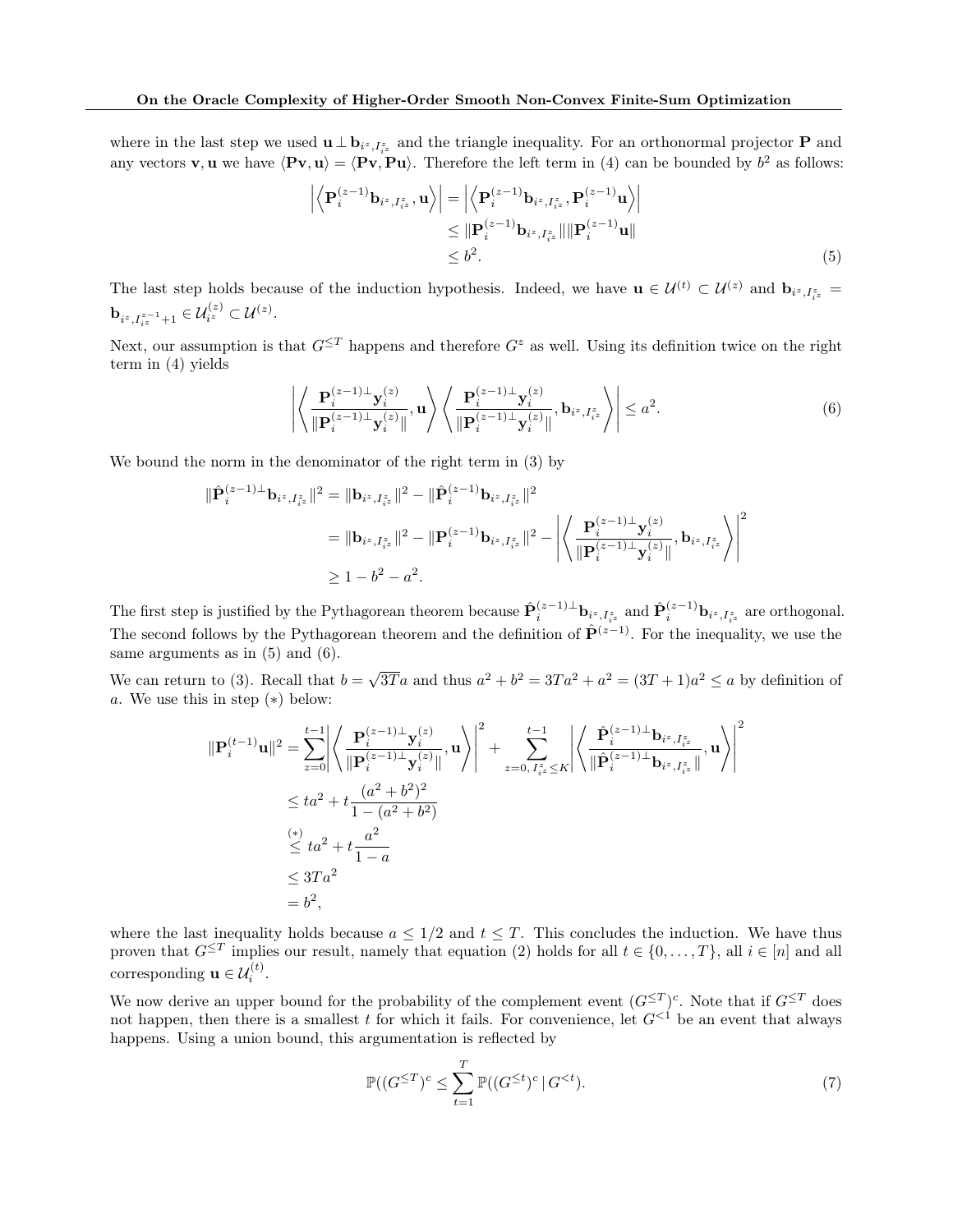We will bound the probability  $\mathbb{P}((G^{\leq t})^c \mid G^{< t})$ . For the remainder of the proof, we need matrices analogous to the sets  $\mathcal{U}^{(t)}$  and  $\tilde{\mathcal{U}}^{(t)}$ . First define  $\hat{i}^t$  to be the sequence  $i^{0:t-1}$ . Then let

$$
\tilde{\mathbf{U}}_j^{\hat{\imath}^t} = \left[\mathbf{b}_{j,1} \,|\, \cdots \,|\, \mathbf{b}_{j,\min(K,I_j^{t-1})}\right],
$$

where  $I_j^{t-1}$  is according to the sequence  $\hat{i}^t$ . Then define  $\tilde{\mathbf{U}}^{\hat{i}^t} = [\tilde{\mathbf{U}}_1^{\hat{i}^t} \cdots \tilde{\mathbf{U}}_n^{\hat{i}^t}]$ . Similarly, we define the "complement" matrices

<span id="page-18-1"></span>
$$
\mathbf{U}_j^{\hat{i}^t} = \left[\mathbf{b}_{j,I_j^{t-1}+1} | \cdots | \mathbf{b}_{j,K}\right].
$$

Note that for any j, one of  $\mathbf{U}_j^{\hat{i}^t}$  or  $\tilde{\mathbf{U}}_j^{\hat{i}^t}$  could potentially be empty. This will not be problematic in what follows. Analogous to before  $\mathbf{U}^{\hat{i}^t} = [\mathbf{U}_1^{\hat{i}^t} \cdots \mathbf{U}_n^{\hat{i}^t}].$  Finally  $\bar{\mathbf{U}}^{\hat{i}^t} = [\tilde{\mathbf{U}}^{\hat{i}^t}, \mathbf{U}^{\hat{i}^t}]$  is a matrix with all columns of  $\mathbf{B}$ , but in different order. For our event, by the law of total probability we have

$$
\mathbb{P}((G^{\leq t})^c | G^{\n
$$
= \sum_{\hat{i}_0 \in \hat{S}^t} \mathbb{E}_{\xi, \tilde{\mathbf{U}}^{\hat{i}_0}} \left[ \mathbb{P}((G^{\leq t})^c | G^{\n(8)
$$
$$

In the rest, we show for all (fixed)  $t, \xi_0, \tilde{\mathbf{U}}_0, \hat{i}_0^t$  a bound on the probability

$$
\mathbb{P}((G^{\leq t})^c | G^{\n(9)
$$

A bound on [\(9\)](#page-18-0) is also a bound for [\(8\)](#page-18-1), because

<span id="page-18-0"></span>
$$
\sum_{\hat{i}_0^t \in \hat{S}^t} \mathbb{E}_{\xi, \tilde{\mathbf{U}}^{\hat{i}_0^t}} \mathbb{P}(\hat{i}^t = \hat{i}_0^t \,|\, G^{
$$

First, we show that given  $G^{, the next iterate  $[i^t, \mathbf{x}^{(t)}]$  produced by A only depends on  $\tilde{\mathbf{U}}^{i^t}$  and not the full$ draw of  $\bar{\mathbf{U}}^{i}$ <sup>t</sup>, because  $\bar{f}_K$  is a robust zero-chain. This is formalized below:

<span id="page-18-2"></span>**Lemma B.1.** For every  $t \in [T]$ , there exist measurable functions  $A_+^{(t)}$  and  $A_-^{(t)}$  such that

$$
[i^t, \mathbf{x}^{(t)}] = A_+^{(t)}(\xi, \tilde{\mathbf{U}}^{i^t}, \hat{i}^t) \mathbb{1}_{G^{
$$

**Proof** [of Lemma [B.1\]](#page-18-2). Recall the definition  $f_i^*(\mathbf{x}) = \hat{f}_{K;\mathbf{B}_i}(\mathbf{C}_i^T\mathbf{x}) = \bar{f}_K(\mathbf{B}_i^T\rho(\mathbf{C}_i^T\mathbf{x})) + \frac{1}{10}\|\mathbf{C}_i^T\mathbf{x}\|^2$  for convenience. The sequence  $\{[i^t, \mathbf{x}^{(t)}]\}_{t\in\mathbb{N}}$  is informed by  $F^*$ . Therefore, for any  $t \in \mathbb{N}$ , there exists a measurable mapping  $A^{(t)}$  such that:

$$
[i^t, \mathbf{x}^{(t)}] = A^{(t)} \Big\{ \xi, \hat{i}^t, \mathbf{x}^{(0:t-1)}, \nabla^{(0:q)} f_{i^0}^*(\mathbf{x}^{(0)}), \dots, \nabla^{(0:q)} f_{i^{t-1}}^*(\mathbf{x}^{(t-1)}) \Big\}.
$$

We show our result by induction on  $t \in [T]$ . The base case is clear, as the first iterate is  $\mathbf{x}^{(0)} = \mathbf{0}$ . For the step, assume  $G^{ happens and that the result holds for any  $s \leq t$ . By the derivation on the previous$ pages we have  $|\langle \mathbf{b}_{i^t,j}, \mathbf{y}_{i^t}^{(t)} \rangle$  $|\hat{t}_{i'}^{(t)}\rangle|$  < 1/2 for all  $j \geq I_{i'}^{t-1} + 1 = I_{i'}^{t}$ . Then because  $\bar{f}_{K}$  is a robust zero-chain and C is fixed,  $\nabla^{(0:q)} f_i^*(\mathbf{x}^{(t)})$  only depends on  $\mathbf{x}^{(t)}$  and columns of  $\mathbf{B}_{i^t}$  with indices up to  $\min(K, I_{i^t}^t)$ . Note that  $\tilde{\mathbf{U}}^{i^{t+1}}$  contains all of those columns of  $\mathbf{B}_{i^t}$ . Therefore the computation of the pair  $[i^t, \mathbf{x}^{(t)}]$  only depends on  $\mathbf{x}^{(0)}, \ldots, \mathbf{x}^{(t)}$ ,  $\hat{i}^{t+1}$  and  $\tilde{\mathbf{U}}^{\hat{i}^{t+1}}$  in case  $G^{< t+1}$  happens. In that case, we may write

$$
[i^{t+1}, \mathbf{x}^{(t+1)}] = A_+^{(t+1)}(\xi, \tilde{\mathbf{U}}^{\tilde{i}^{t+1}}, \tilde{i}^{t+1}),
$$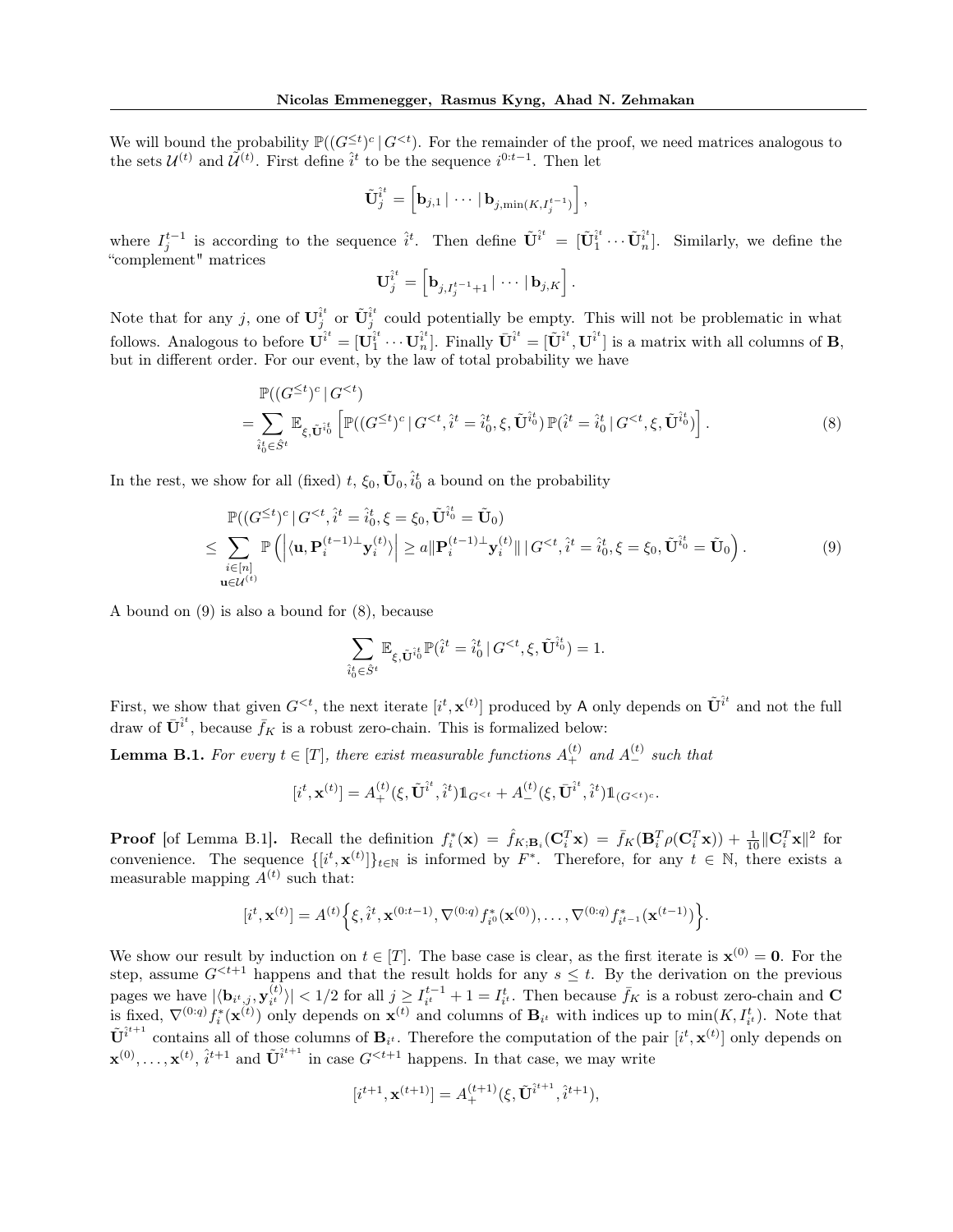with the dependence on the previous iterates being implicit (justified by the induction hypothesis). This leads to the statement of this sub-lemma.

For  $t \in [T]$ , condition on  $G^{,  $\hat{i}^t = \hat{i}^t_0$ ,  $\xi = \xi_0$  and  $\tilde{\mathbf{U}}^{\hat{i}^t_0} = \tilde{\mathbf{U}}_0$ . Consequently, the iterates  $\mathbf{x}^{(1)}, \ldots, \mathbf{x}^{(t)}$  are$ deterministic and so are the  $y_i$ 's. Thus for all  $i \in [n]$ , the quantity  $P_i^{(t-1)\perp} y_i^{(t)}$  is deterministic as well (recall the definition of  $\mathcal{V}_i^{(t-1)}$ ).

For any (still random)  $\mathbf{u} \in \mathcal{U}_i^{(t)}$ , we are interested in (recall [\(9\)](#page-18-0)):

$$
\mathbb{P}\left(\left|\langle\mathbf{u},\mathbf{P}_{i}^{(t-1)\perp}\mathbf{y}_{i}^{(t)}\rangle\right|\geq a\|\mathbf{P}_{i}^{(t-1)\perp}\mathbf{y}_{i}^{(t)}\|\,|G^{
$$

The inequality follows because  $\|\mathbf{P}_i^{(t-1)\perp}\mathbf{u}\| \leq \|\mathbf{u}\|$ , which holds as  $\mathbf{P}_i^{(t-1)\perp}$  is an orthogonal projector. By the previous discussion, we know the second term in this scalar product is a deterministic unit vector in the space orthogonal to  $\mathcal{V}_i^{(t-1)}$  [7](#page-19-0). What remains to study is the distribution of  $\frac{\mathbf{P}_i^{(t-1)}\perp \mathbf{u}}{\mathbf{P}_i^{(t-1)}\perp \mathbf{u}}$  $\frac{\mathbf{F}_i}{\|\mathbf{P}_i^{(t-1)}\perp \mathbf{u}\|}$ . We wish to show that  $\mathbf{P}_i^{(t-1)\perp}$ u  $\frac{\mathbf{P}_i^{(t-1)}\cdot \mathbf{u}}{\|\mathbf{P}_i^{(t-1)}\cdot \mathbf{u}\|}$  is a uniformly distributed unit vector in the space orthogonal to  $\mathcal{V}_i^{(t-1)}$ . Let  $\mathbf{Z}_i \in \mathbb{R}^{d/n \times d/n}$  be a rotation that lets the span of  $\mathcal{V}_i^{(t-1)}$  invariant, i.e.  $\mathbf{Z}_i^T \mathbf{u} = \mathbf{u} = \mathbf{Z}_i \mathbf{u}$  for any  $\mathbf{u} \in \mathcal{V}_i^{(t-1)}$ . For a random variable  $X$ , let  $p_X$  denote its density. We want to show the equality:

$$
p_{\mathbf{U}^{\hat{i}\hat{b}}}(\mathbf{U}_0 | G^{
$$

to show the distribution of  $\frac{\mathbf{P}_i^{(t-1)} \perp \mathbf{u}}{\mathbf{u} \cdot \mathbf{v}^{(t-1)} \perp}$  $\frac{\mathbf{F}_i}{\|\mathbf{P}_i^{(t-1)}\perp \mathbf{u}\|}$  is indeed uniform.

Let  $\bar{U}_0 = [\tilde{U}_0, U_0]$ . We lighten the notation up a bit by omitting the random variables where they are clear from context. Using conditional densities:

$$
\begin{aligned} p_{\mathbf{U}^{\hat{i}\hat{b}}}(\mathbf{U}_{0}\,|\,\hat{i}_{0}^{t},G^{
$$

Plugging in  $\mathbf{Z}_i \mathbf{U}_0$  and using  $\mathbf{Z}_i \tilde{\mathbf{U}}_0 = \tilde{\mathbf{U}}_0$  we obtain

$$
p_{\mathbf{U}^{\hat{i}\hat{t}}_{0}}(\mathbf{Z}_{i}\mathbf{U}_{0}\,|\,G^{
$$

Because of the uniform distribution of **B** and thus also of  $\bar{\mathbf{U}}^{i_0}$ , it suffices to show that

$$
\mathbb{P}(G^{
$$

This probability is either 0 or 1, because we condition on all the randomness involved. We show by induction on  $s \in [t]$  that  $\mathbb{P}(G^{ implies  $\mathbb{P}(G^{. The other direction is$$ analogous.

<span id="page-19-0"></span><sup>7</sup>This set is also deterministic as a consequence of the conditioned variables.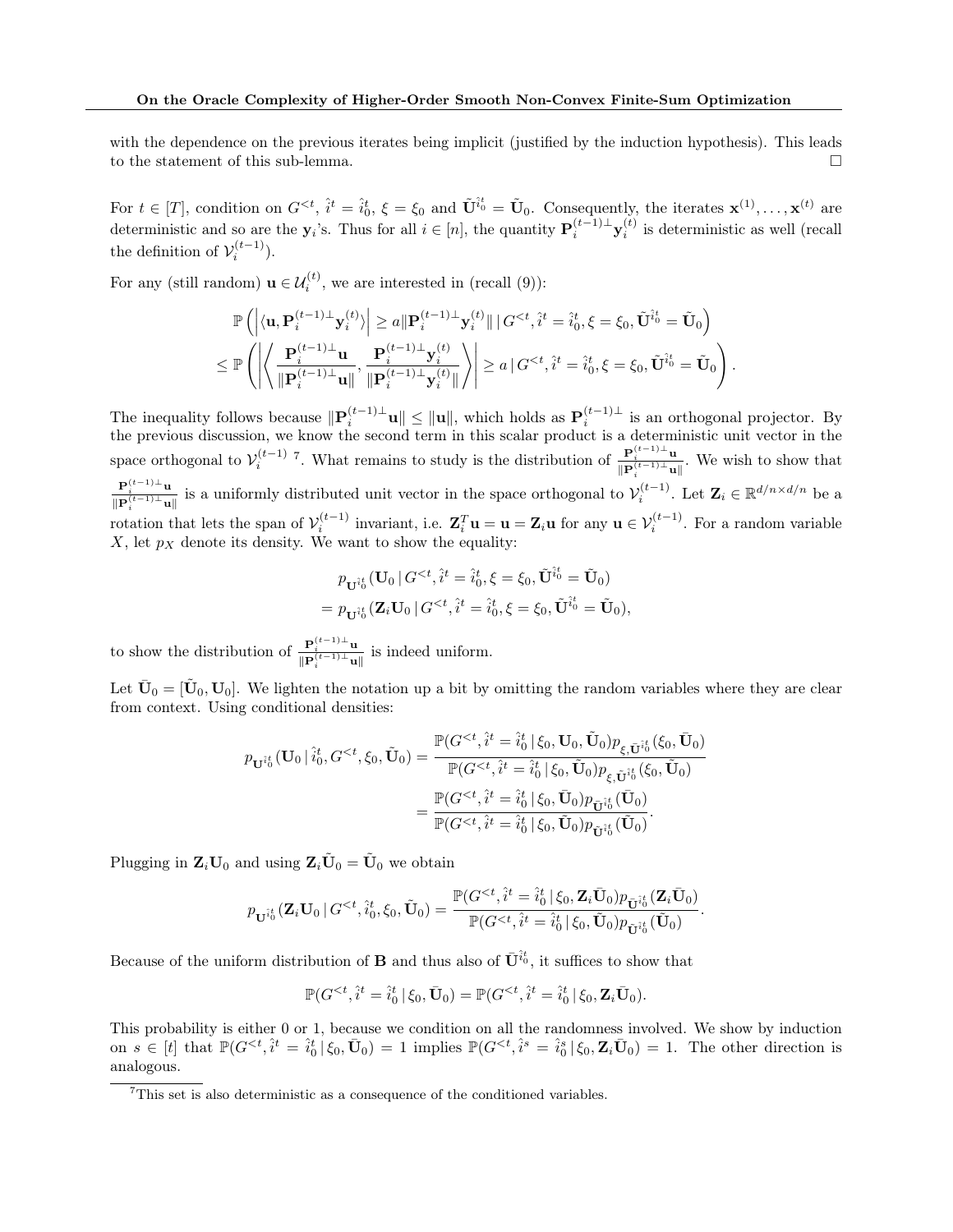Therefore assume  $\hat{i}^t = \hat{i}^t_0$  and that  $G^{ happens, conditioned on  $\xi = \xi_0$  and  $\bar{\mathbf{U}}^{\hat{i}^t_0} = \bar{\mathbf{U}}_0$ . The base case is$ trivial, because  $G^{<1}$  always happens. For the inductive step, let  $s \ge 2$  and assume that  $\hat{i}^{s-1} = \hat{i}_0^{s-1}$  and  $G^{< s-1}$  happen, conditioned on  $\xi = \xi_0$  and  $\bar{\mathbf{U}}^{i_0^t} = \mathbf{Z}_i \bar{\mathbf{U}}_0$  (induction hypothesis).

Let  $i'^{s-1}$ ,  $\mathbf{x}'^{(s-1)}$  denote the next index and iterate the algorithm produces, given  $\bar{\mathbf{U}}^{i_0^t} = \mathbf{Z}_i \bar{\mathbf{U}}_0$ . By Lemma [B.1,](#page-18-2) the induction hypothesis allows us to write for some  $A_{+}^{(s-1)}$ 

<span id="page-20-0"></span>
$$
[i'^{s-1}, \mathbf{x}'^{(s-1)}] = A_{+}^{(s-1)}(\xi_0, \mathbf{Z}_i \tilde{\mathbf{U}}_0, \hat{i}_0^{s-1})
$$
  
=  $A_{+}^{(s-1)}(\xi_0, \tilde{\mathbf{U}}_0, \hat{i}_0^{s-1})$   
=  $[i^{s-1}, \mathbf{x}^{(s-1)}],$  (10)

where we also used  $\mathbf{Z}_i \tilde{\mathbf{U}}_0 = \tilde{\mathbf{U}}_0$ . This means that  $\hat{i}^s = \hat{i}_0^s$  iff  $\hat{i}'^s = \hat{i}_0^s$ , which gets us halfway there. We just have to show that  $G^{ happens as well, given  $\bar{\mathbf{U}}^{i_0^t} = \mathbf{Z}_i \bar{\mathbf{U}}_0$ . Of course, showing  $G^{s-1}$  suffices, by the induction$ hypothesis. For this, let  $\mathbf{u} \in \mathcal{U}^{(s-1)}$  and  $i \in [n]$ . We have

$$
\left\langle \mathbf{Z}_{i} \mathbf{u}, \frac{\mathbf{P}_{i}^{(s-2)\perp} \mathbf{y}_{i}^{\prime (s-1)}}{\|\mathbf{P}_{i}^{(s-2)\perp} \mathbf{y}_{i}^{\prime (s-1)}\|} \right\rangle = \left\langle \mathbf{u}, \mathbf{Z}_{i}^{T} \frac{\mathbf{P}_{i}^{(s-2)\perp} \mathbf{y}_{i}^{\prime (s-1)}}{\|\mathbf{P}_{i}^{(s-2)\perp} \mathbf{y}_{i}^{\prime (s-1)}\|} \right\rangle
$$

$$
= \left\langle \mathbf{u}, \frac{\mathbf{P}_{i}^{(s-2)\perp} \mathbf{y}_{i}^{\prime (s-1)}}{\|\mathbf{P}_{i}^{(s-2)\perp} \mathbf{y}_{i}^{\prime (s-1)}\|} \right\rangle.
$$

The first equality follows because  $\mathbf{P}_i^{(s-2)\perp}\mathbf{y}_i^{(s-1)} = \mathbf{P}_i^{(s-2)\perp}\mathbf{y}_i^{(s-1)}$  by [\(10\)](#page-20-0) and the second step follows because  $\mathbf{P}_i^{(s-2)\perp}\mathbf{y}_i^{(s-1)} = \mathbf{y}_i^{(s-1)} - \mathbf{P}_i^{(s-2)}\mathbf{y}_i^{(s-1)}$  is in the span of  $\mathcal{V}_i^{(s-1)} \subset \mathcal{V}_i^{(t)}$  and left invariant by  $\mathbf{Z}_i^T$ . Thus  $G^{s-1}$ holds as well, conditioned on  $\bar{\mathbf{U}}_{0}^{it} = \mathbf{Z}_{i} \bar{\mathbf{U}}_{0}$ .

This concludes the inductive step and therefore our proof that  $\frac{\mathbf{P}_i^{(t-1)} \perp \mathbf{u}}{\mathbf{u}_i(t-1) \perp}$  $\frac{\mathbf{P}_i}{\|\mathbf{P}_i^{(t-1)}\perp \mathbf{u}\|}$  is a uniformly distributed unit vector in a subspace of  $\mathbb{R}^{d/n}$  of dimension at least

$$
d' \ge d/n - |\mathcal{V}_i^{(t-1)}| \ge d/n - (t-1) - \sum_{j=1}^n \min(I_j^{(t-1)}, K) \ge d/n - 2t.
$$

We may write our probability to bound

$$
\mathbb{P}\left(\left|\left\langle\frac{\mathbf{P}_i^{(t-1)\perp}\mathbf{u}}{\|\mathbf{P}_i^{(t-1)\perp}\mathbf{u}\|},\frac{\mathbf{P}_i^{(t-1)\perp}\mathbf{y}_i^{(t)}\mathbf{y}_i^{(t)}}{\|\mathbf{P}_i^{(t-1)\perp}\mathbf{y}_i^{(t)}\|}\right\rangle\right|\geq a\,|G^{
$$

as

$$
\mathbb{P}(|v_1| \ge a),
$$

where **v** is a uniformly distributed unit vector in  $\mathbb{R}^{d'}$ . This is because for the dot product, only the angle between the two vectors matters and with all conditioned variables,  $\frac{\mathbf{P}_i^{(t-1)} \perp \mathbf{y}_i^{(t)}}{\|\mathbf{P}_i^{(t-1)} \perp \mathbf{y}_i^{(t)}\|}$  is fixed so we may assume w.l.o.g. that it is equal to  $e_1$ . By a standard concentration of measure bound on the sphere (see Lecture 8 in [Ball](#page-8-18) [\(1997\)](#page-8-18)) we get

$$
\mathbb{P}(|v_1| \ge a) = \mathbb{P}(|v_1| > a) \le 2e^{-d'a^2/2} \le 2e^{-\frac{a^2}{2}(d/n - 2t)} \le 2e^{-\frac{a^2}{2}(d/n - 2T)}.
$$

Returning to [\(9\)](#page-18-0) we get for all  $t \in [T]$  a bound for [\(8\)](#page-18-1) of

$$
\mathbb{P}((G^{\leq t})^c \mid G^{<}) \leq n \cdot nK \cdot 2e^{-\frac{a^2}{2}(d/n - 2T)},
$$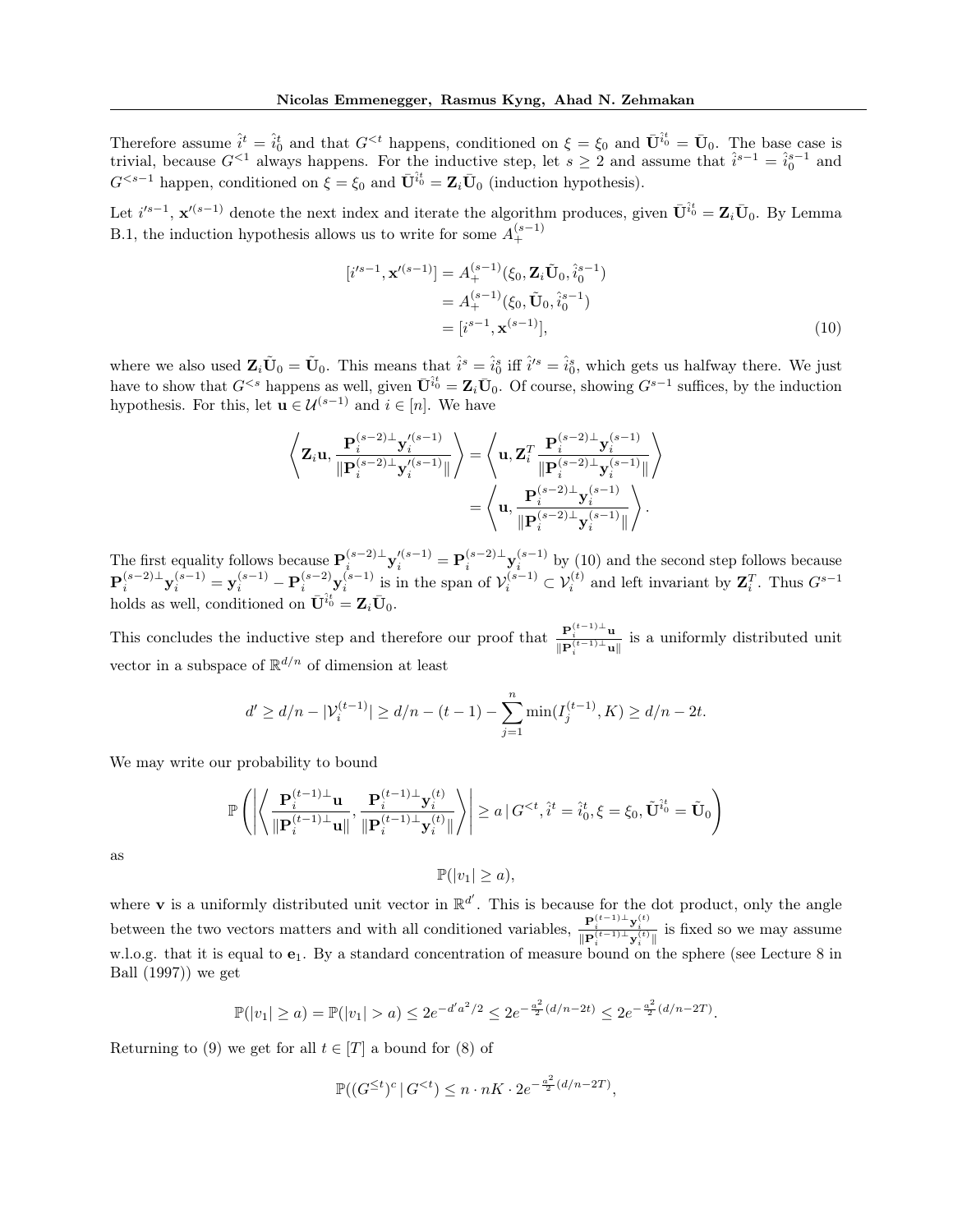and therefore by [\(7\)](#page-17-2)

$$
\mathbb{P}((G^{\leq T})^c) \leq T \cdot n \cdot nK \cdot 2e^{-\frac{a^2}{2}(d/n - 2T)} \leq 2(nK)(n^2K)e^{-\frac{a^2}{2}(d/n - 2T)}.
$$

Setting

$$
d/n \ge \frac{2}{a^2} \log \left( \frac{2n^3 K^2}{\delta} \right) + 2T
$$

gives us a probability  $\delta$  bound. By the definitions of a and T, the choice

$$
d/n \ge 2\max(9n^2K^2, 12nKR^2)\log\left(\frac{2n^3K^2}{\delta}\right) + nK
$$

suffices. This concludes the proof.

### <span id="page-21-0"></span>B.3 Proof of Lemma [4.6](#page-6-4)

The proof is related to [Carmon et al.](#page-8-2) [\(2019a\)](#page-8-2), Lemma 5.

**Proof** [of Lemma [4.6\]](#page-6-4). Fix  $t \in \{0, ..., T\}$ . For any  $i \in [n]$ , define  $\mathbf{y}_i^{(t)} = \rho(\mathbf{C}_i^T \mathbf{x}^{(t)})$ . Then Lemma [4.5](#page-6-1) gives for all  $\mathbf{u} \in \mathcal{U}_i^{(t)}$  that  $|\langle \mathbf{u}, \mathbf{y}_i^{(t)} \rangle| < 1/2$ . Therefore for each i with  $\mathcal{U}_i^{(t)} \neq \emptyset$  we have some  $k \in [K]$  with

$$
|\langle \mathbf{b}_{i,k}, \mathbf{y}_{i}^{(t)} \rangle| < \frac{1}{2} < 1.
$$

With  $\mathbf{z} = \mathbf{B}_i^T \mathbf{y}_i^{(t)}$ , by Lemma [A.1](#page-11-2) there exists an index  $j \leq k$  with  $|z_j| = |\langle \mathbf{b}_{i,j}, \mathbf{y}_i^{(t)} \rangle| < 1$  and

$$
\left| \frac{\partial \bar{f}_K}{\partial z_j} (\mathbf{B}_i^T \mathbf{y}^{(t)}) \right| = \left| \frac{\partial \bar{f}_K}{\partial z_j} (\mathbf{z}) \right| > 1.
$$

Define  $\tilde{f}_{K;B_i}(\mathbf{y}_i^{(t)}) = \bar{f}_K(\mathbf{B}_i^T \mathbf{y}_i^{(t)})$  and recall the definitions of  $\bar{f}_K$  and  $\hat{f}_{K;\mathbf{B}_i}$ . They give

$$
\hat{f}_{K;\mathbf{B}_i}(\mathbf{C}_i^T \mathbf{x}) = \tilde{f}_{K;\mathbf{B}_i}(\rho(\mathbf{C}_i^T \mathbf{x})) + \frac{1}{10} \|\mathbf{C}_i^T \mathbf{x}\|^2 = \bar{f}_K(\mathbf{B}_i^T \rho(\mathbf{C}_i^T \mathbf{x})) + \frac{1}{10} \|\mathbf{C}_i^T \mathbf{x}\|^2.
$$

By the chain rule we have

$$
\mathbf{B}_i^T(\nabla \tilde{f}_{K;\mathbf{B}_i}(\mathbf{y}_i^{(t)})) = \mathbf{B}_i^T(\mathbf{B}_i \nabla \bar{f}_K(\mathbf{B}_i^T \mathbf{y}_i^{(t)})) = \nabla \bar{f}_K(\mathbf{B}_i^T \mathbf{y}_i^{(t)}).
$$

Combining this with the above we deduce that

$$
\left| \langle \mathbf{b}_{i,j}, \nabla \tilde{f}_{K;\mathbf{B}_i}(\mathbf{y}_i^{(t)}) \rangle \right| = \left| \frac{\partial \bar{f}_K}{\partial z_j}(\mathbf{B}_i^T \mathbf{y}^{(t)}) \right| > 1.
$$

[Carmon et al.](#page-8-2) [\(2019a\)](#page-8-2) show that  $|\langle \mathbf{b}_{i,j}, \mathbf{y}_{i}^{(t)} \rangle| < 1$  and  $\left| \langle \mathbf{b}_{i,j}, \nabla \tilde{f}_{K;\mathbf{B}_{i}}(\mathbf{y}_{i}^{(t)}) \rangle \right| > 1$  imply

$$
\|\nabla \hat{f}_{K;\mathbf{B}_i}(\mathbf{C}_i^T \mathbf{x}^{(t)})\| > \frac{1}{2},
$$

where the gradient is w.r.t. the function argument, i.e.  $\mathbf{C}_i^T \mathbf{x}^{(t)}$ . They show this in the proof of Lemma 5, in the calculations following Equation  $(14)$ <sup>[8](#page-21-1)</sup>.

<span id="page-21-1"></span><sup>&</sup>lt;sup>8</sup>With slightly different naming. Replace U with  $B_i$  and  $u^{(j)}$  with  $b_{i,j}$ , T with K and  $x^{(t)}$  with  $C_i^T x^{(t)}$ . Also note that this is the part where the added regularization term in  $\hat{f}$  is needed.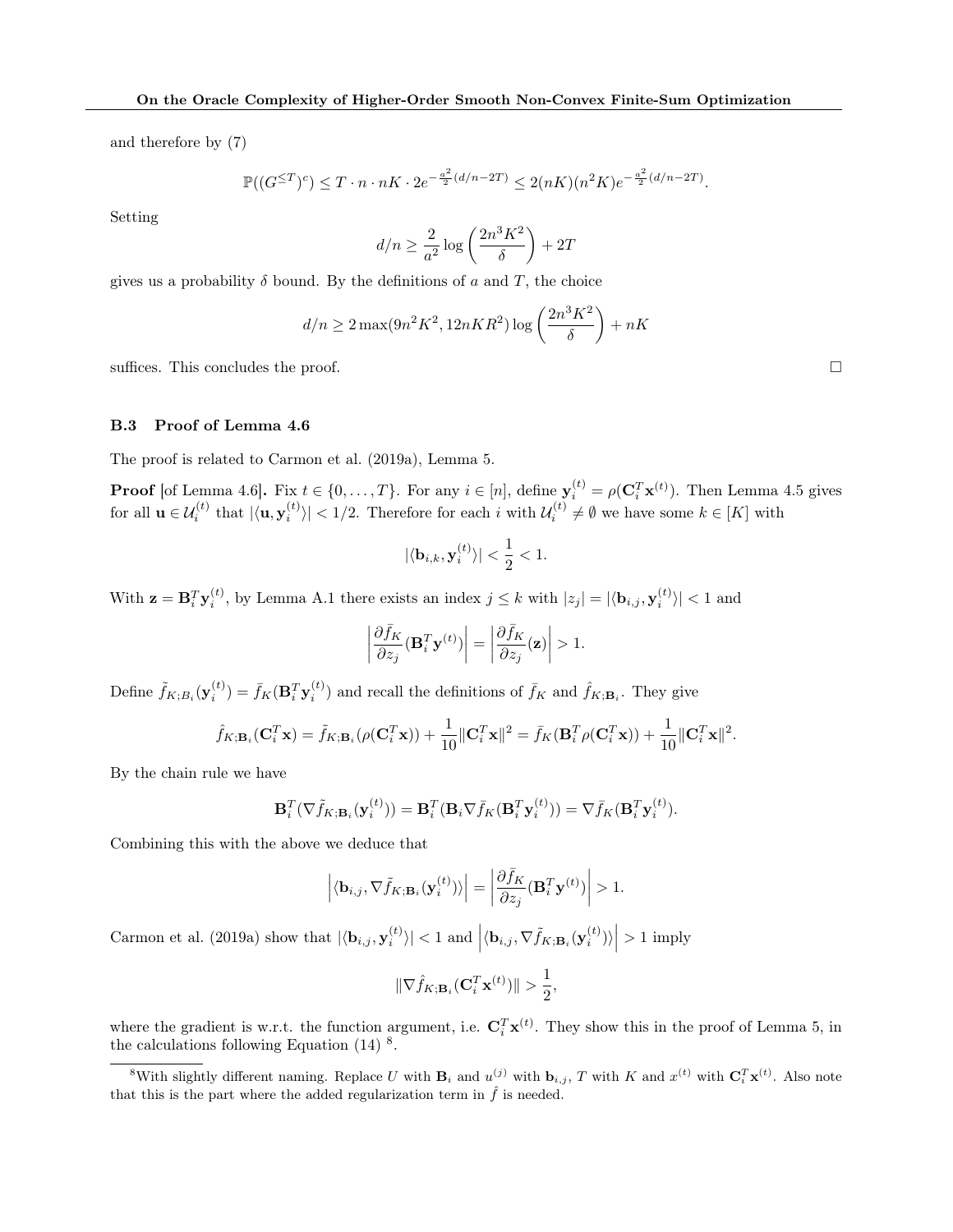The only thing that remains to show is that this indeed guarantees  $\nabla F^*(\mathbf{x}^{(t)})$  to be large. Note that in each iteration, one of the  $U_i$ 's shrinks in size by at most 1, while the others do not change. That means that after  $t \leq T = \frac{nK}{2}$  iterations, at most  $\lfloor n/2 \rfloor$  indices i can have  $\mathcal{U}_i^{(t)} = \emptyset$ . Let  $J \subset [K]$  be the set of those indices i with  $\mathcal{U}_i^{(t)} \neq \emptyset$ . Then  $|J| \geq n/2$  and

$$
\begin{split}\n\|\nabla F^*(\mathbf{x}^{(t)})\|^2 &= \|\frac{1}{n}\sum_{i=1}^n \nabla f_i^*(\mathbf{x}^{(t)})\|^2 \\
&= \|\frac{1}{n}\sum_{i=1}^n \nabla \left[\hat{f}_{K;\mathbf{B}_i} \left(\mathbf{C}_i^T \mathbf{x}^{(t)}\right)\right]\|^2 \\
&= \|\frac{1}{n}\sum_{i=1}^n \mathbf{C}_i \nabla \hat{f}_{K;\mathbf{B}_i} \left(\mathbf{C}_i^T \mathbf{x}^{(t)}\right)\|^2 \\
&= \frac{1}{n^2}\sum_{i=1}^n \sum_{j=1}^n \left(\nabla \hat{f}_{K;\mathbf{B}_i} \left(\mathbf{C}_i^T \mathbf{x}^{(t)}\right)\right)^T \mathbf{C}_i^T \mathbf{C}_j \nabla \hat{f}_{K;\mathbf{B}_j} \left(\mathbf{C}_j^T \mathbf{x}^{(t)}\right) \\
&\stackrel{\text{(s)}}{=} \frac{1}{n^2}\sum_{i=1}^n \left(\nabla \hat{f}_{K;\mathbf{B}_i} \left(\mathbf{C}_i^T \mathbf{x}^{(t)}\right)\right)^T \mathbf{C}_i^T \mathbf{C}_i \nabla \hat{f}_{K;\mathbf{B}_i} \left(\mathbf{C}_i^T \mathbf{x}^{(t)}\right) \\
&= \frac{1}{n^2}\sum_{i=1}^n \|\nabla \hat{f}_{K;\mathbf{B}_i} \left(\mathbf{C}_i^T \mathbf{x}^{(t)}\right)\|^2 \\
&\geq \frac{1}{n^2}\sum_{i\in J} \|\nabla \hat{f}_{K;\mathbf{B}_i} \left(\mathbf{C}_i^T \mathbf{x}^{(t)}\right)\|^2 \\
&\geq \frac{1}{n^2}\frac{n}{2}\frac{1}{4} \\
&\geq \frac{1}{16n}.\n\end{split}
$$

where ( $*$ ) is because of the definition of  $C \in \text{Ortho}(d, d)$ .

## <span id="page-22-0"></span>B.4 Proof of Theorem [4.7](#page-6-0)

The function  $\hat{f}_{K;\mathbf{B}_i}$  from Definition [4.2](#page-5-2) has some very useful properties regarding its Lipschitz constants and its gap to optimality.

<span id="page-22-1"></span>**Lemma B.2** [Lemma 6 in [Carmon et al.](#page-8-2) [\(2019a\)](#page-8-2)]. The function  $\hat{f}_{K;\mathbf{B}_i}$  satisfies the following properties:

- i)  $\hat{f}_{K;\mathbf{B}_i}(\mathbf{0}) \inf_{\mathbf{y}\in\mathbb{R}^{d/n}} \hat{f}_{K;\mathbf{B}_i}(\mathbf{y}) \le 12K.$
- ii) For every  $p \ge 1$ , the pth-order derivatives of  $\hat{f}_{K;\mathbf{B}_i}$  are  $\hat{\ell}_p$ -Lipschitz continuous, where  $\hat{\ell}_p \le \exp(c p \log p + c)$ for a numerical constant  $c < \infty$ .

With this, we can proceed with the proof of the main lower bound theorem.

Proof [of Theorem [4.7\]](#page-6-0). We define the functions

$$
f_i(\mathbf{x}) = \lambda \sigma^{p+1} f_i^* \left( \frac{\mathbf{x}}{\sigma} \right) = \lambda \sigma^{p+1} \hat{f}_{K; \mathbf{B}_i} \left( \frac{\mathbf{C}_i^T \mathbf{x}}{\sigma} \right),
$$

giving us

$$
F(\mathbf{x}) = \frac{1}{n} \sum_{i=1}^{n} f_i(\mathbf{x}).
$$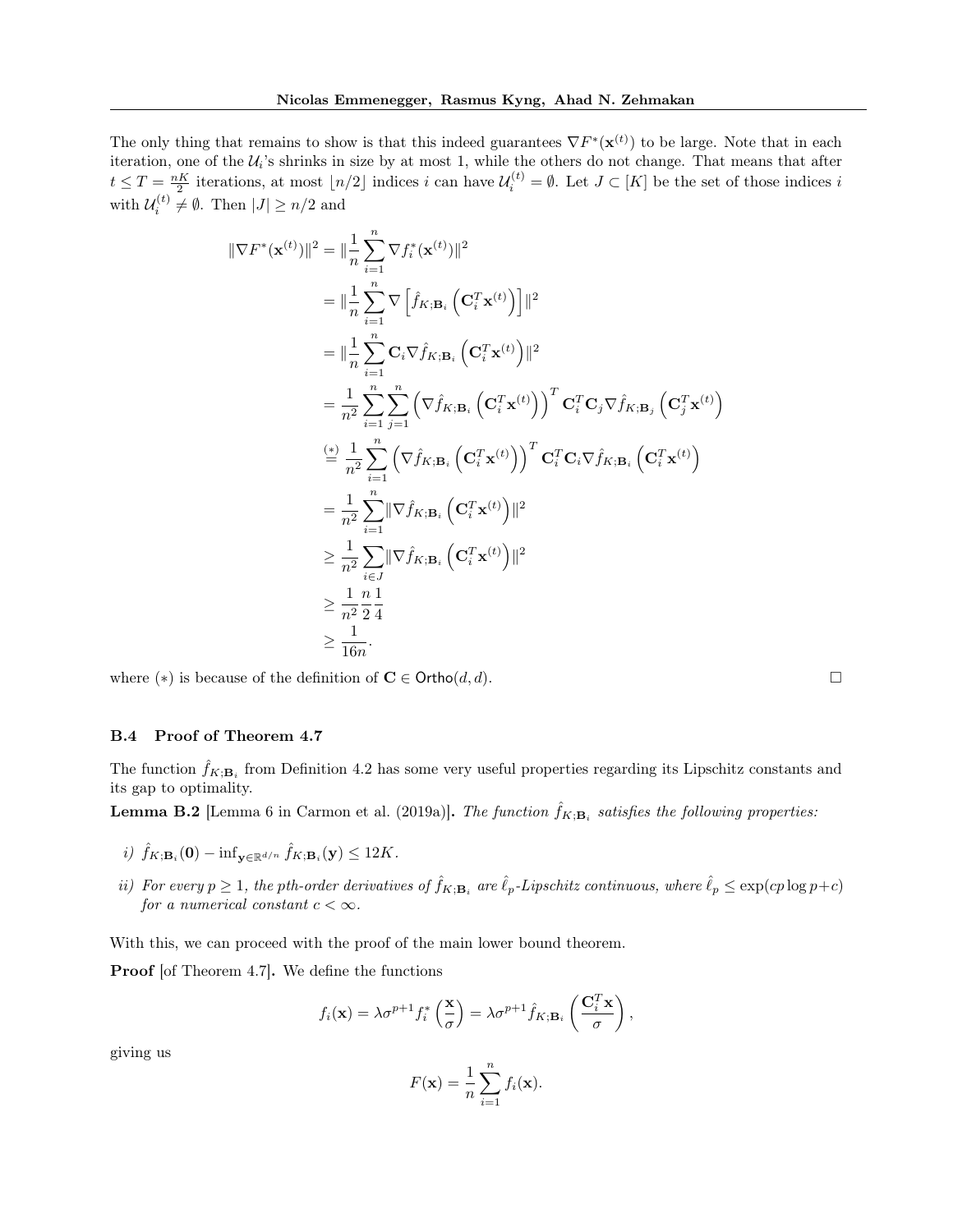We will choose the scaling parameters to ensure that our instance belongs to the desired function class. We have

$$
\|\nabla^p f_i(\mathbf{x}) - \nabla^p f_i(\mathbf{y})\| \leq \lambda \hat{\ell}_p \|\mathbf{C}_i^T \mathbf{x} - \mathbf{C}_i^T \mathbf{y}\|
$$
  
 
$$
\leq \lambda \hat{\ell}_p \|\mathbf{x} - \mathbf{y}\|.
$$
 (11)

The first inequality follows from Lemmas [D.1](#page-33-1) and [B.2](#page-22-1) and the second holds because  $C_i$  can be extended to the orthonormal matrix **C**. The choice  $\lambda = \frac{L_p}{\hat{i}}$  $\frac{L_p}{\hat{\ell}_p}$  accomplishes our goal of smoothness with parameter  $L_p$ .

Now fix an algorithm A and assume  $\{[i^t, \mathbf{x}^{(t)}]\}_{t\in\mathbb{N}}$  are the iterates produced by A on F. Consequently, by Lemma [4.4](#page-6-3)  $\{[i^t, \mathbf{x}^{(t)}/\sigma]\}_{t\in\mathbb{N}}$  is informed by  $F^*$ . Therefore, we can apply Lemma [4.6](#page-6-4) on the sequence  $\{[i^t, \mathbf{x}^{(t)}/\sigma]\}_{t\in\mathbb{N}}$  to bound

$$
\|\nabla F(\mathbf{x}^{(t)})\|^2 = \|\lambda \sigma^p \nabla F^*(\mathbf{x}^{(t)}/\sigma)\|^2
$$
  
=  $\lambda^2 \sigma^{2p} \|\nabla F^*(\mathbf{x}^{(t)}/\sigma)\|^2$   
 $\stackrel{4.6}{\geq} \frac{\sigma^{2p} \lambda^2}{16n},$ 

for all  $t \in [0:T]$  with probability  $1-\delta$  for a sufficiently large dimension d (that depends on  $\delta$ ). We will fix this dimension at the end. To get a lower bound for an  $\varepsilon$  precision requirement we can choose  $\sigma$  to be

$$
\frac{\sigma^p \lambda}{4\sqrt{n}} = \varepsilon \iff \sigma = \left(\frac{4\sqrt{n}\varepsilon \hat{\ell}_p}{L_p}\right)^{\frac{1}{p}}.
$$

As a last step, we will guarantee the optimality gap requirement. From Lemma [B.2,](#page-22-1) we immediately have

$$
F(\mathbf{0}) - \inf_{\mathbf{x} \in \mathbb{R}^d} F(\mathbf{x}) \le 12\lambda \sigma^{p+1} K.
$$

We require

$$
12\lambda\sigma^{p+1}K = 12\frac{L_p}{\hat{\ell}_p} \left(\frac{4\sqrt{n}\varepsilon\hat{\ell}_p}{L_p}\right)^{\frac{p+1}{p}}K \le \Delta.
$$

To get the best possible bound, we choose

$$
K = \left\lfloor \frac{\Delta}{192} \left( \frac{L_p}{\hat{\ell}_p} \right)^{\frac{1}{p}} \frac{1}{n^{\frac{p+1}{2p}} \varepsilon^{\frac{p+1}{p}}}
$$

We will need that this  $K$  is at least 1 in order to get a sensible bound, as becomes clear in the subsequent steps. To enforce this, we may require that

$$
\tilde{c}_p \Delta \left( L_p \right)^{\frac{1}{p}} \frac{1}{\varepsilon^{\frac{p+1}{p}}} \geq n^{\frac{p+1}{2p}},
$$

or in other words,

$$
n\leq c_p\frac{\Delta^{\frac{2p}{p+1}}L_p^{\frac{2}{p+1}}}{\varepsilon^2}
$$

for some constants  $c_p, \tilde{c}_p$  that depend on p. As Lemma [4.6](#page-6-4) yields the lower bound  $T = \frac{nK}{2}$  we get a lower bound of

$$
\varOmega\left(\left(\frac{L_p}{\hat{\ell}_p}\right)^{\frac{1}{p}}\frac{\Delta n^{\frac{p-1}{2p}}}{\varepsilon^{\frac{p+1}{p}}}\right)
$$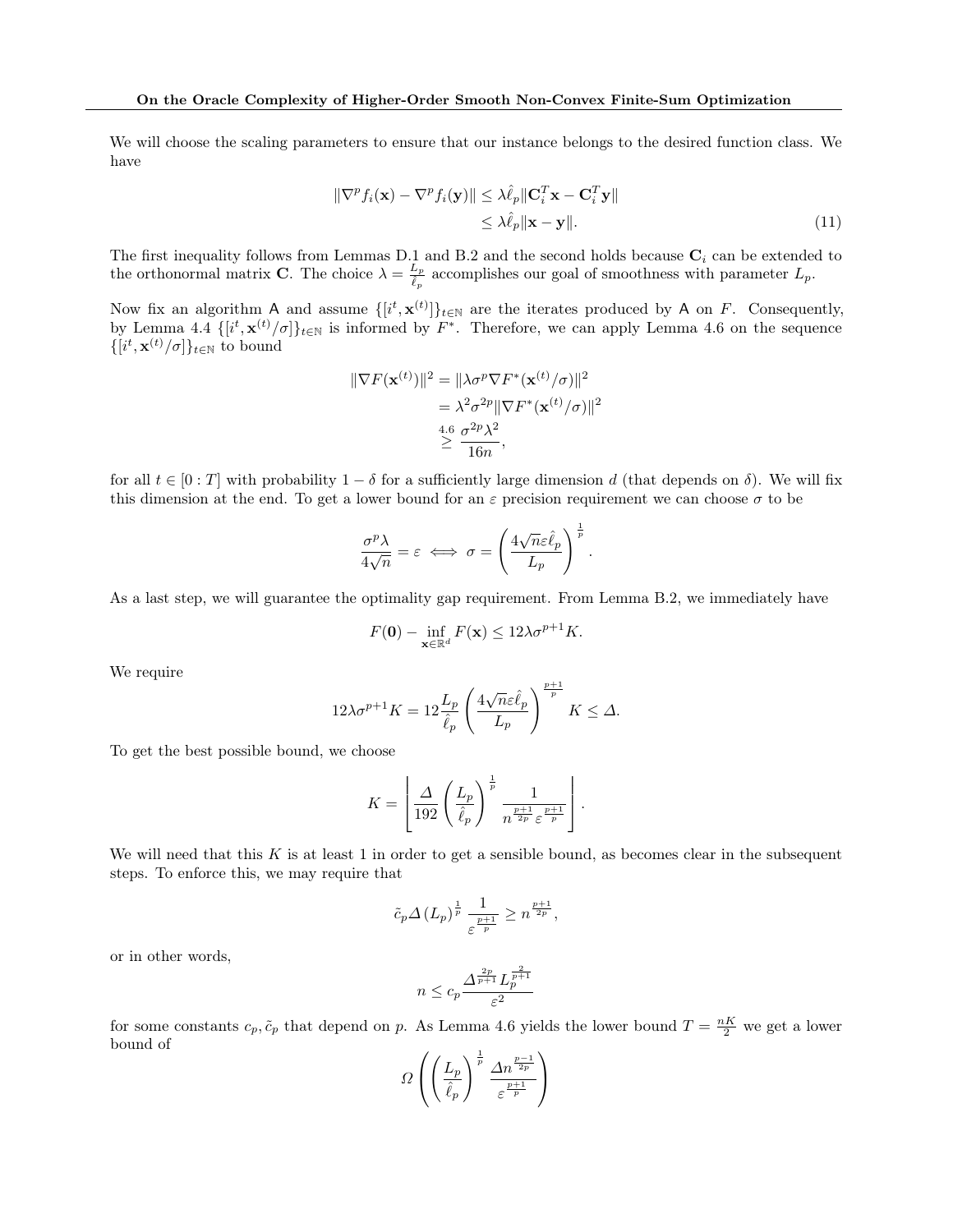with probability at least  $1/2$  for large enough dimension d (see below). Thus there must be a fixed function  $F$ such that for this many iterations – with probability  $1/2$  depending only on  $\xi$  – the iterates A produces on F all have gradient larger than  $\varepsilon$ . For the dimension requirement, one can plug in the values of K and  $\delta = 1/2$ into the dimension requirement of Lemma [4.6,](#page-6-4) to see that some  $d \in \tilde{\mathcal{O}}(n^{\frac{2p-1}{p}} \Delta L_p^{2/p} \varepsilon^{-\frac{2(p+1)}{p}}) \leq \tilde{\mathcal{O}}(n^2 \Delta L_p^2 \varepsilon^{-4})$ suffices.

# <span id="page-24-0"></span>C PROOFS OF RESULTS UNDER ASSUMPTION [4.8](#page-7-0)

In Appendix [C.1](#page-24-1) we will first state a stronger statement than [4.9,](#page-7-1) namely Theorem [C.1,](#page-25-0) and then show that Theorem [4.9](#page-7-1) follows from that. The subsequent sections will be dedicated to proving Theorem [C.1:](#page-25-0) in Appendix [C.2](#page-25-1) we will state and prove all lemmas necessary and then in Appendix [C.3,](#page-29-0) we will prove Theorem [C.1.](#page-25-0) Finally, in Appendix [C.4](#page-31-0) we will prove the lower bound Theorem [4.10.](#page-7-2)

### <span id="page-24-1"></span>C.1 Proof of Theorem [4.9](#page-7-1)

The convergence analysis in this section follows that of SVRC [\(Zhou et al., 2019\)](#page-9-2). This supports our claim that Assumption [4.8](#page-7-0) is a natural smoothness assumption. We refer the reader to Algorithm [1](#page-24-2) for a description of SVRC.

Algorithm 1 SVRC [\(Zhou et al., 2019\)](#page-9-2)

<span id="page-24-2"></span>**Input:** Gradient and Hessian batch sizes  $b<sub>q</sub>$ ,  $b<sub>h</sub>$ , cubic penalty parameter M, number of epochs S and steps per epoch T. Starting point  $x_0$ 

$$
\hat{\mathbf{x}}^1 = \mathbf{x}_0
$$
\nfor  $s = 1$  to  $S$  do\n
$$
\mathbf{x}_0^s = \hat{\mathbf{x}}^s
$$
\n
$$
\mathbf{g}^s = \nabla F(\hat{\mathbf{x}}^s), \mathbf{H}^s = \nabla^2 F(\hat{\mathbf{x}}^s)
$$
\nfor  $t = 0$  to  $T - 1$  do\n
$$
\text{Sample index sets } I_g, I_h, \text{ with } |I_h| = b_h, |I_g| = b_g
$$
\n
$$
\mathbf{v}_t^s = \frac{1}{b_g} \sum_{i_t \in I_g} [\nabla f_{i_t}(\mathbf{x}_t^s) - \nabla f_{i_t}(\hat{\mathbf{x}}^s)] + \mathbf{g}^s - (\frac{1}{b_g} \sum_{i_t \in I_g} \nabla^2 f_{i_t}(\hat{\mathbf{x}}^s) - \mathbf{H}^s)(\mathbf{x}_t^s - \hat{\mathbf{x}}^s)
$$
\n
$$
\mathbf{U}_t^s = \frac{1}{b_h} \sum_{j_t \in I_h} [\nabla^2 f_{j_t}(\mathbf{x}_t^s) - \nabla^2 f_{j_t}(\hat{\mathbf{x}}^s)] + \mathbf{H}^s
$$
\n
$$
\mathbf{h}_t^s = \arg \min_h [\langle \mathbf{v}_t^s, \mathbf{h} \rangle + \frac{1}{2} \langle \mathbf{U}_t^s \mathbf{h}, \mathbf{h} \rangle + \frac{M}{6} ||\mathbf{h}||^3]
$$
\n
$$
\mathbf{x}_{t+1}^s = \mathbf{x}_t^s + \mathbf{h}_t^s
$$
\nend for\n
$$
\hat{\mathbf{x}}^{s+1} = \mathbf{x}_T^s
$$
\nend for\n
$$
\mathbf{Input: } \mathbf{x}_{\text{out}} = \mathbf{x}_t^s, \text{ where } s \in [S], t \in [T] \text{ are chosen uniformly at random.}
$$

Recall the terminology in Algorithm [1.](#page-24-2) We will commonly call  $\mathbf{v}_t^s$  and  $\mathbf{U}_t^s$  the gradient and Hessian estimators respectively, we will refer to  $\hat{\mathbf{x}}^s$  as the snapshot point, and to  $\mathbf{h}_t^s$  as the step. Finally, we will define

$$
m_t^s(\mathbf{h}) = \langle \mathbf{v}_t^s,\mathbf{h}\rangle + \frac{1}{2}\langle \mathbf{U}_t^s\mathbf{h},\mathbf{h}\rangle + \frac{M}{6}\|\mathbf{h}\|^3,
$$

so that  $\mathbf{h}_t^s = \arg \min_{\mathbf{h}} m_t^s(\mathbf{h})$ . To aid in the analysis, we define the following quantity also introduced in [Zhou](#page-9-2) [et al.](#page-9-2) [\(2019\)](#page-9-2):

$$
\mu(\mathbf{x}) = \max \left\{ \|\nabla F(\mathbf{x})\|^{3/2}, -\frac{\lambda_{\min}^3(\nabla^2 F(\mathbf{x}))}{L_2^{3/2}} \right\}
$$

.

Whenever  $\mu(\mathbf{x}) \leq \varepsilon^{3/2}$ , x is an  $\varepsilon$ -approximate local minimum [\(Zhou et al., 2019\)](#page-9-2). In Section [C.3,](#page-29-0) we will show that we can bound the expected value of this quantity as follows (see also Theorem 6 in [Zhou et al.](#page-9-2) [\(2019\)](#page-9-2)):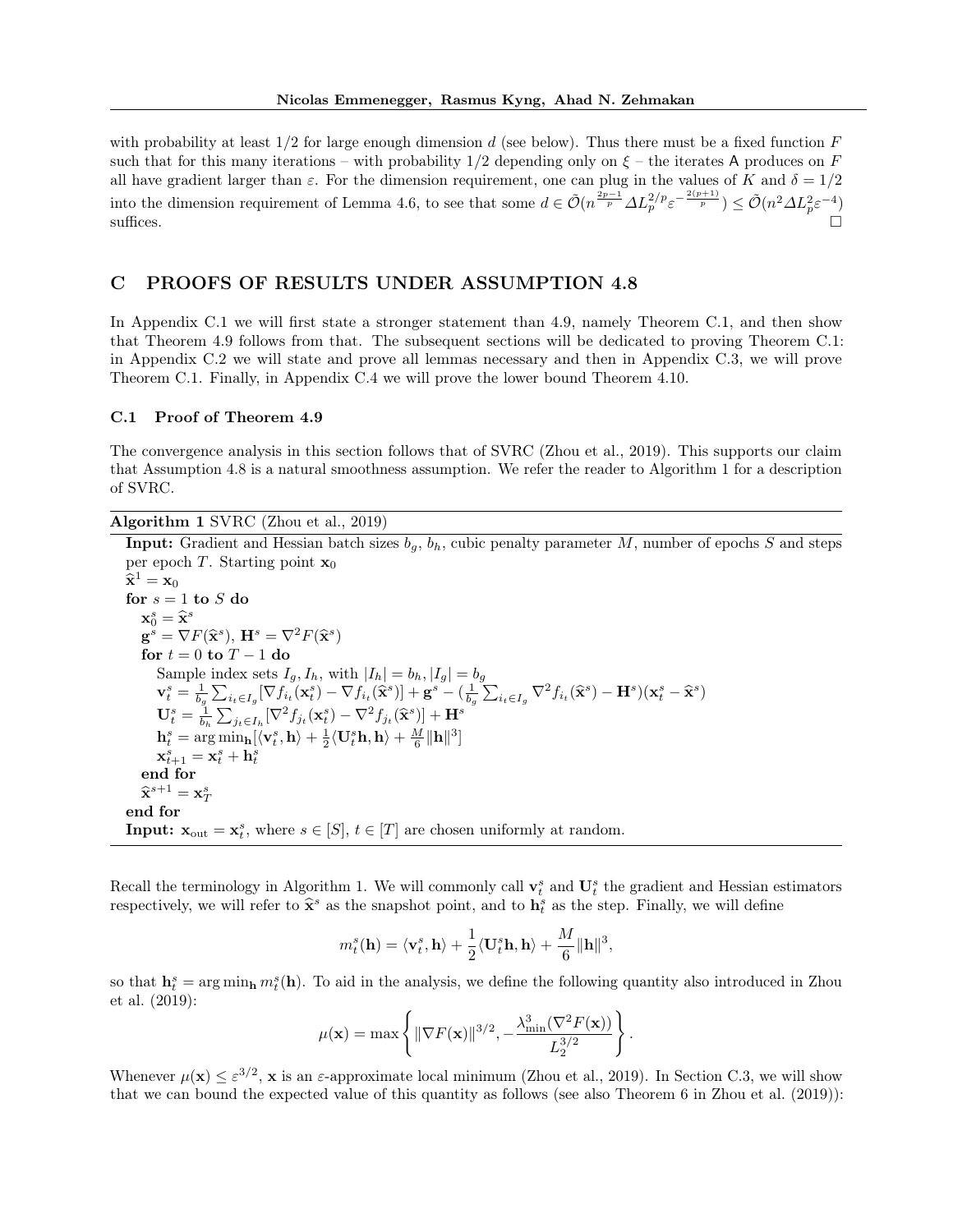<span id="page-25-0"></span>**Theorem C.1.** Let  $M = C_M L_2$  for  $C_M = 150$ . Let  $T \ge 2$  and choose  $b_g \ge 5T^4$  and  $b_h \ge 3000T^2 \log^3 d$ . Then

$$
\mathbb{E}[\mu(\mathbf{x}_{\text{out}})] \le \frac{240C_M^2 L_2^{1/2} \Delta}{ST}.
$$

Using this, we proceed with the proof of the main upper bound result.

Proof [of Theorem [4.9\]](#page-7-1). We first check that in the setting of Theorem [4.9,](#page-7-1) the assumptions of Theorem [C.1](#page-25-0) hold. It is clear that  $T \geq 2$  and that  $b_g = 5 \max\{n^{4/5}, 2^4\} = 5T^4$ . Further,  $b_h = 3000 \max\{4, n^{2/5}\} \log^3 d =$  $3000T^2 \log^3 d$ . Plugging in the choices of S and T into the result of Theorem [C.1,](#page-25-0) one gets

$$
\mathbb{E}[\mu(\mathbf{x}_{\text{out}})] \leq \frac{240C_M^2L_2^{1/2}\varDelta}{ST} \leq \frac{240C_M^2L_2^{1/2}\varDelta}{\max\{1, 240C_M^2L_2^{1/2}\varDelta n^{-1/5}\varepsilon^{-3/2}\}\max\{2, n^{1/5}\}} \leq \varepsilon^{3/2},
$$

as desired. In particular, we have

$$
\mathbb{E}[\|\nabla F(\mathbf{x}_{\text{out}})\|]^{3/2} \le \mathbb{E}[\|\nabla F(\mathbf{x}_{\text{out}})\|^{3/2}] \le \varepsilon^{3/2},
$$

allowing comparison with our lower bound from Theorem [4.10.](#page-7-2)

During each epoch, n oracle calls are needed to construct  $\mathbf{g}^s$  and  $\mathbf{H}^s$ , requiring Sn calls overall. To compute  $\mathbf{v}_t^s$  and  $\mathbf{U}_t^s$ , we need

$$
b_g + b_h = 5 \max\{n^{4/5}, 2^4\} + 3000 \max\{4, n^{2/5}\} \log^3
$$

oracle queries at each iteration, requiring  $ST(b<sub>g</sub> + b<sub>h</sub>)$  calls over all epochs and iterations. The total number of oracle queries is therefore at most

$$
Sn + ST(bg + bh)
$$
  
= max{1, 240 $CM2L21/2Δn-1/5ε-3/2}n+ (max{1, 240 $CM2L21/2Δn-1/5ε-3/2})(max{2, n1/5})(5 max{n4/5, 24} + 3000 max{4, n2/5} log3 d) $\leq \tilde{O}\left(n + \frac{\Delta L21/2n4/5}{ε3/2}\right).$$$ 

 $\Box$ 

### <span id="page-25-1"></span>C.2 Lemmas Required in the Proof of Theorem [C.1](#page-25-0)

We will need some auxiliary lemmas to conduct the proof. The first is a version of Lemma 1 from [Nesterov](#page-8-10) [and Polyak](#page-8-10) [\(2006\)](#page-8-10), but tailored to our finite-sum setting.

<span id="page-25-2"></span>**Lemma C.2.** Let  $F = \frac{1}{n} \sum f_i$  satisfy Assumption [4.8.](#page-7-0) Then we have for any **x** and **y**:

$$
\mathbb{E}_i\left[\|\nabla f_i(\mathbf{y}) - \nabla f_i(\mathbf{x}) - \nabla^2 f_i(\mathbf{x})(\mathbf{y} - \mathbf{x})\|^2\right] \leq \frac{1}{3}L_2^2 \|\mathbf{x} - \mathbf{y}\|^4.
$$

and for any h:

$$
F(\mathbf{x} + \mathbf{h}) \le F(\mathbf{x}) + \langle \nabla F(\mathbf{x}), \mathbf{h} \rangle + \frac{1}{2} \langle \nabla^2 F(\mathbf{x}) \mathbf{h}, \mathbf{h} \rangle + \frac{L_2}{6} \|\mathbf{h}\|^3.
$$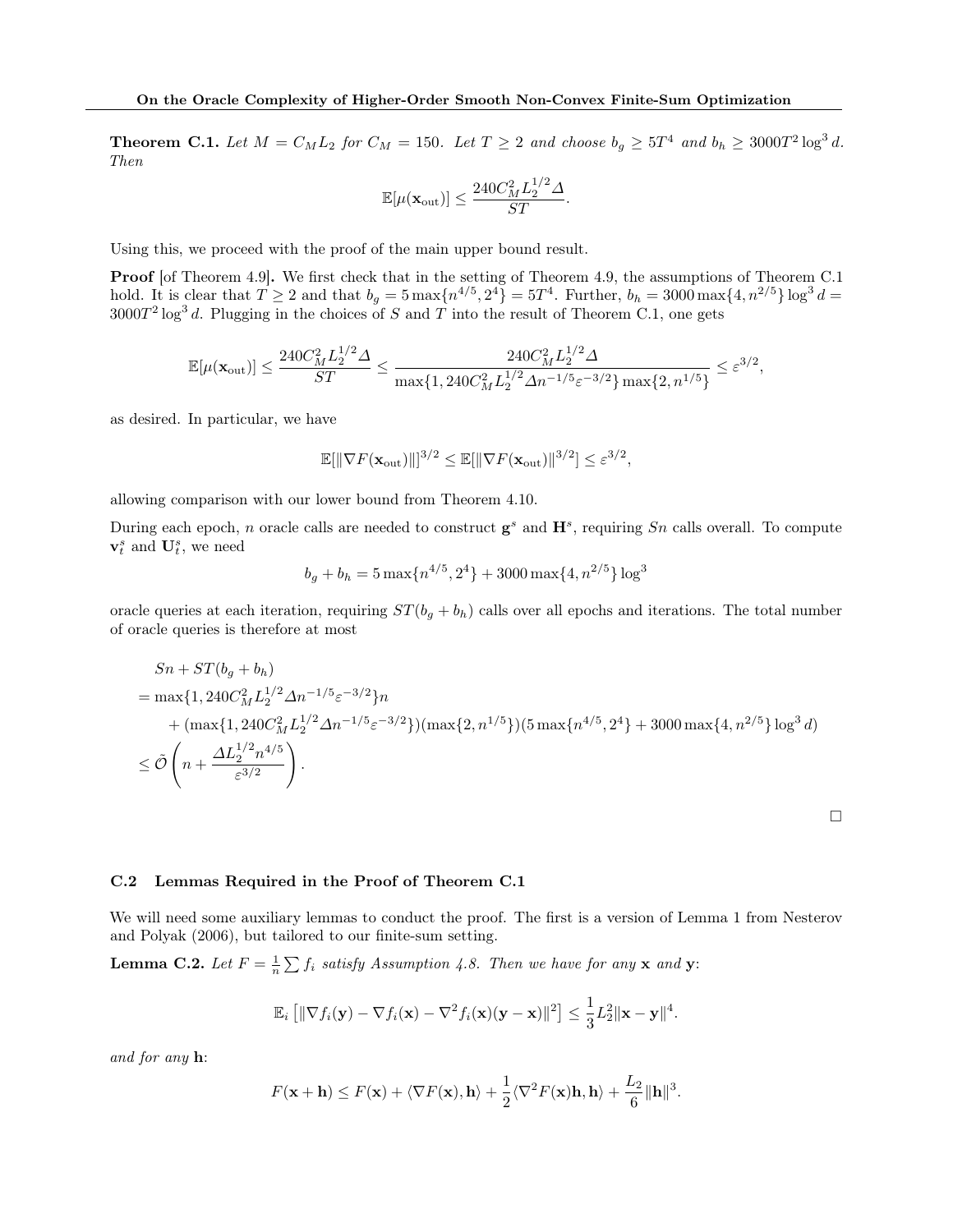Proof [of Lemma [C.2\]](#page-25-2). We have

$$
\mathbb{E}_{i} \|\nabla f_{i}(\mathbf{y}) - \nabla f_{i}(\mathbf{x}) - \nabla^{2} f_{i}(\mathbf{x}) (\mathbf{y} - \mathbf{x}) \|^{2} = \mathbb{E}_{i} \|\int_{0}^{1} [\nabla^{2} f_{i}(\mathbf{x} + \tau(\mathbf{y} - \mathbf{x})) - \nabla^{2} f_{i}(\mathbf{y})](\mathbf{y} - \mathbf{x}) d\tau \|^{2}
$$
  
\n
$$
\leq \mathbb{E}_{i} \int_{0}^{1} \|\nabla^{2} f_{i}(\mathbf{x} + \tau(\mathbf{y} - \mathbf{x})) - \nabla^{2} f_{i}(\mathbf{y}) \|^{2} \|\mathbf{x} - \mathbf{y}\|^{2} d\tau
$$
  
\n
$$
= \int_{0}^{1} \mathbb{E}_{i} \|\nabla^{2} f_{i}(\mathbf{x} + \tau(\mathbf{y} - \mathbf{x})) - \nabla^{2} f_{i}(\mathbf{y}) \|^{2} \|\mathbf{x} - \mathbf{y}\|^{2} d\tau
$$
  
\n
$$
\leq \int_{0}^{1} L_{2}^{2} \|\mathbf{x} + \tau(\mathbf{y} - \mathbf{x}) - \mathbf{y}\|^{2} \|\mathbf{x} - \mathbf{y}\|^{2} d\tau
$$
  
\n
$$
= \frac{L_{2}^{2}}{3} \|\mathbf{x} - \mathbf{y}\|^{4},
$$

where the first inequality is because of  $\|\int_0^1 \mathbf{v} d\tau\|^2 \le \left(\int_0^1 \|\mathbf{v}\| d\tau\right)^2 \le \int_0^1 \|\mathbf{v}\|^2 d\tau$  and the second inequality follows because of Assumption [4.8](#page-7-0) and  $\mathbb{E}[|X|^s]^{1/s} \leq \mathbb{E}[|X|^t]^{1/t}$  for  $s \leq t$ .

We also take the following lemma directly from [Zhou et al.](#page-9-2) [\(2019\)](#page-9-2). Its proof exploits the optimality of  $h_t^s$ .

<span id="page-26-2"></span>Lemma C.3 [Lemma 24 in [Zhou et al.](#page-9-2) [\(2019\)](#page-9-2)]. For the iterates in Algorithm [1](#page-24-2) under the assumptions of Theorem [4.9](#page-7-1) we have

$$
\mathbf{v}_t^s + \mathbf{U}_t^s \mathbf{h}_t^s + \frac{M}{2} ||\mathbf{h}_t^s||\mathbf{h}_t^s = 0,
$$
  

$$
\mathbf{U}_t^s + \frac{M}{2} ||\mathbf{h}_t^s||\mathbf{I} \succeq 0,
$$
  

$$
\langle \mathbf{v}_t^s, \mathbf{h}_t^s \rangle + \frac{1}{2} \langle \mathbf{U}_t^s \mathbf{h}_t^s, \mathbf{h}_t^s \rangle + \frac{M}{6} ||\mathbf{h}_t^s||^3 \le -\frac{M}{12} ||\mathbf{h}_t^s||^3.
$$

Lemmas [C.4](#page-26-0) and [C.6](#page-27-0) resemble Lemmas 25 and 26 in [Zhou and Gu](#page-9-1) [\(2019\)](#page-9-1) and bound the variances of the gradient and Hessian estimators of SVRC. Under the new smoothness Assumption [4.8,](#page-7-0) some constant factors change and the batch size for the Hessian estimator must comply to some stronger requirements, but other than that, third-moment smoothness is a viable alternative to an individual smoothness assumption. The proofs are analogous to the proofs of their respective counterparts.

The first lemma bounds the variance of  $\mathbf{v}_t^s$ :

<span id="page-26-0"></span>**Lemma C.4.** The gradient estimator  $\mathbf{v}_t^s$  in Algorithm [1](#page-24-2) satisfies

$$
\mathbb{E}_{i_t} \|\nabla F(\mathbf{x}_t^s) - \mathbf{v}_t^s\|^{3/2} \le \frac{2L_2^{3/2}}{b_g^{3/4}} \|\mathbf{x}_t^s - \hat{\mathbf{x}}^s\|^3,
$$

where  $\mathbb{E}_{i_t}$  is the expectation over the batch indices  $i_t \in I_g$ .

To prove Lemma [C.4](#page-26-0) we will need the following technical result:

<span id="page-26-1"></span>**Lemma C.5** [Lemma 31 in [Zhou et al.](#page-9-2) [\(2019\)](#page-9-2)]. Suppose  $\mathbf{a}_1, \ldots, \mathbf{a}_N$  are i.i.d. and  $\mathbb{E} \mathbf{a}_i = 0$  for all i. Then

$$
\mathbb{E}\|\frac{1}{N}\sum_{i=1}^N\mathbf{a}_i\|^{3/2}\leq \frac{1}{N^{3/4}}(\mathbb{E}\|\mathbf{a}_i\|^2)^{3/4}.
$$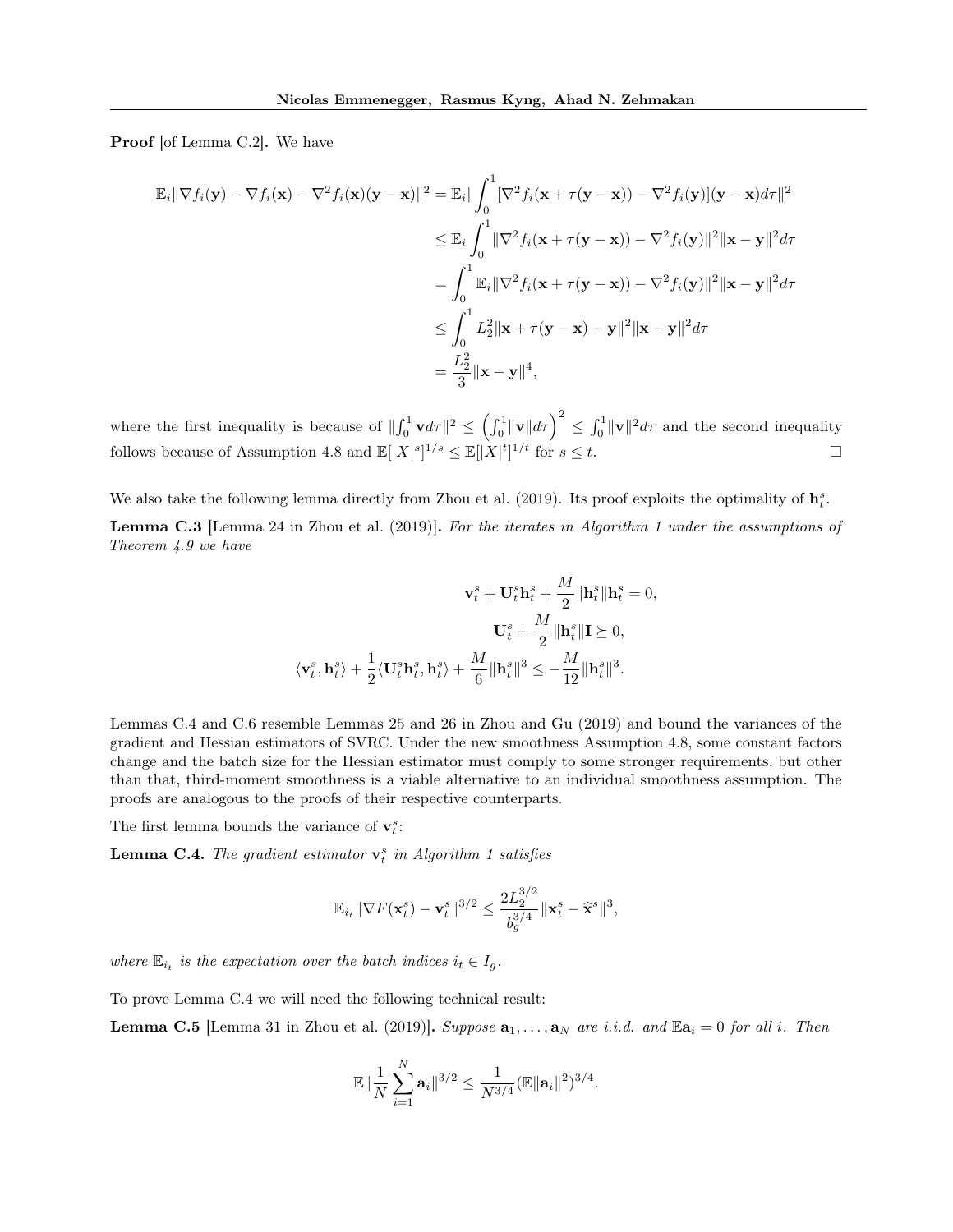**Proof** [of Lemma [C.4\]](#page-26-0). Using the definition of  $\mathbf{v}_t^s$ , we can write

$$
\mathbb{E}_{i_{t}}\|\nabla F(\mathbf{x}_{t}^{s})-\mathbf{v}_{t}^{s}\|^{3/2} \n= \mathbb{E}_{i_{t}}\|\frac{1}{b_{g}}\sum [\nabla f_{i_{t}}(\mathbf{x}_{t}^{s})-\nabla f_{i_{t}}(\hat{\mathbf{x}}^{s})] + \mathbf{g}^{s} - \left[\frac{1}{b_{g}}\sum \nabla^{2} f_{i_{t}}(\hat{\mathbf{x}}^{s}) - \mathbf{H}^{s}\right](\mathbf{x}_{t}^{s}-\hat{\mathbf{x}}^{s}) - \nabla F(\mathbf{x}_{t}^{s})\|^{3/2} \n= \mathbb{E}_{i_{t}}\|\frac{1}{b_{g}}\sum [\nabla f_{i_{t}}(\mathbf{x}_{t}^{s})-\nabla f_{i_{t}}(\hat{\mathbf{x}}^{s})-\nabla^{2} f_{i_{t}}(\hat{\mathbf{x}}^{s})(\mathbf{x}_{t}^{s}-\hat{\mathbf{x}}^{s}) - (\nabla F(\mathbf{x}_{t}^{s})-\nabla F(\hat{\mathbf{x}}^{s})-\nabla^{2} F(\hat{\mathbf{x}}^{s})(\mathbf{x}_{t}^{s}-\hat{\mathbf{x}}^{s}))]\|^{3/2} \n\leq \frac{1}{b_{g}^{3/4}}\left(\mathbb{E}_{i_{t}}\|\nabla f_{i_{t}}(\mathbf{x}_{t}^{s})-\nabla f_{i_{t}}(\hat{\mathbf{x}}^{s})-\nabla^{2} f_{i_{t}}(\hat{\mathbf{x}}^{s})(\mathbf{x}_{t}^{s}-\hat{\mathbf{x}}^{s}) - (\nabla F(\mathbf{x}_{t}^{s})-\nabla F(\hat{\mathbf{x}}^{s})-\nabla^{2} F(\hat{\mathbf{x}}^{s})(\mathbf{x}_{t}^{s}-\hat{\mathbf{x}}^{s}))\|^{2}\right)^{3/4} \n\leq \frac{3^{3/4}}{b_{g}^{3/4}}\left(\mathbb{E}_{i_{t}}\|\nabla f_{i_{t}}(\mathbf{x}_{t}^{s})-\nabla f_{i_{t}}(\hat{\mathbf{x}}^{s})-\nabla^{2} f_{i_{t}}(\hat{\mathbf{x}}^{s})(\mathbf{x}_{t}^{s}-\hat{\mathbf{x}}^{s})\|^{2}\right)^{3/4} \n+ \mathbb{E}_{i_{t}}\|(\nabla F(\mathbf{x}_{t}
$$

The first inequality is because of Lemma [C.5.](#page-26-1) Indeed, as the different indices are independent, and the expectation is taken over the batch indices, we can apply Lemma [C.5.](#page-26-1) The second holds due to the basic inequality  $\|\mathbf{u} + \mathbf{v}\|^2 \le 3(\|\mathbf{u}\|^2 + \|\mathbf{v}\|^2)$ . The third inequality is because of Lemma [C.2.](#page-25-2)

This lemma bounds the variance of  $\mathbf{U}_{t}^{s}$ :

<span id="page-27-0"></span>**Lemma C.6.** If  $b_h \ge 12000 \log^3 d$ , the Hessian estimator  $\mathbf{U}_t^s$  satisfies

$$
\mathbb{E}_{j_t} \|\nabla^2 F(\mathbf{x}_t^s) - \mathbf{U}_t^s\|^3 \le 15000 L_2^3 \left(\frac{\log d}{b_h}\right)^{3/2} \|\mathbf{x}_t^s - \hat{\mathbf{x}}^s\|^3,
$$

where  $\mathbb{E}_{j_t}$  is the expectation over the batch indices  $j_t \in I_h$ .

In the proof of Lemma [C.6,](#page-27-0) we will need the following matrix-moment inequality.

<span id="page-27-1"></span>**Lemma C.7** [Lemma 32 in [Zhou et al.](#page-9-2) [\(2019\)](#page-9-2)]. Suppose that  $q \geq 2$ ,  $p \geq 2$ , and fix  $r \geq \max\{q, 2\log p\}$ . Consider i.i.d. random self-adjoint matrices  $Y_1, \ldots, Y_N$  with dimension  $p \times p$ ,  $\mathbb{E}Y_i = 0$ . It holds that

$$
\left[ \mathbb{E} \|\sum_{i=1}^N \mathbf{Y}_i\|^q \right]^{1/q} \leq 2\sqrt{er} \|\left( \sum_{i=1}^N \mathbb{E} \mathbf{Y}_i^2 \right)^{1/2} \| + 4er(\mathbb{E} \max_i \|\mathbf{Y}_i\|^q)^{1/q}.
$$

Proof [of Lemma [C.6\]](#page-27-0). We can rewrite

$$
\mathbb{E}_{j_t} \|\nabla^2 F(\mathbf{x}_t^s) - \mathbf{U}_t^s\|^3 = \mathbb{E}_{j_t} \|\nabla^2 F(\mathbf{x}_t^s) - \frac{1}{b_h} \left[ \sum [\nabla^2 f_{j_t}(\mathbf{x}_t^s) - \nabla^2 f_{j_t}(\hat{\mathbf{x}}^s) + \mathbf{H}^s] \right] \|^3
$$
  

$$
= \mathbb{E}_{j_t} \|\frac{1}{b_h} \left[ \sum [\nabla^2 f_{j_t}(\mathbf{x}_t^s) - \nabla^2 f_{j_t}(\hat{\mathbf{x}}^s) + \mathbf{H}^s - \nabla^2 F(\mathbf{x}_t^s) \right] \|^3.
$$

Applying Lemma [C.7,](#page-27-1) and using our third-moment assumption, we can bound this further. The Lemma controls the third moment of a sum with a sum of second moments and an additive term of the third moment of the maximum matrix. While Assumption [4.8](#page-7-0) is not ideal for bounding maximum terms, we may replace the maximum with a sum over the whole batch, which is sufficient in this case. This only makes the batch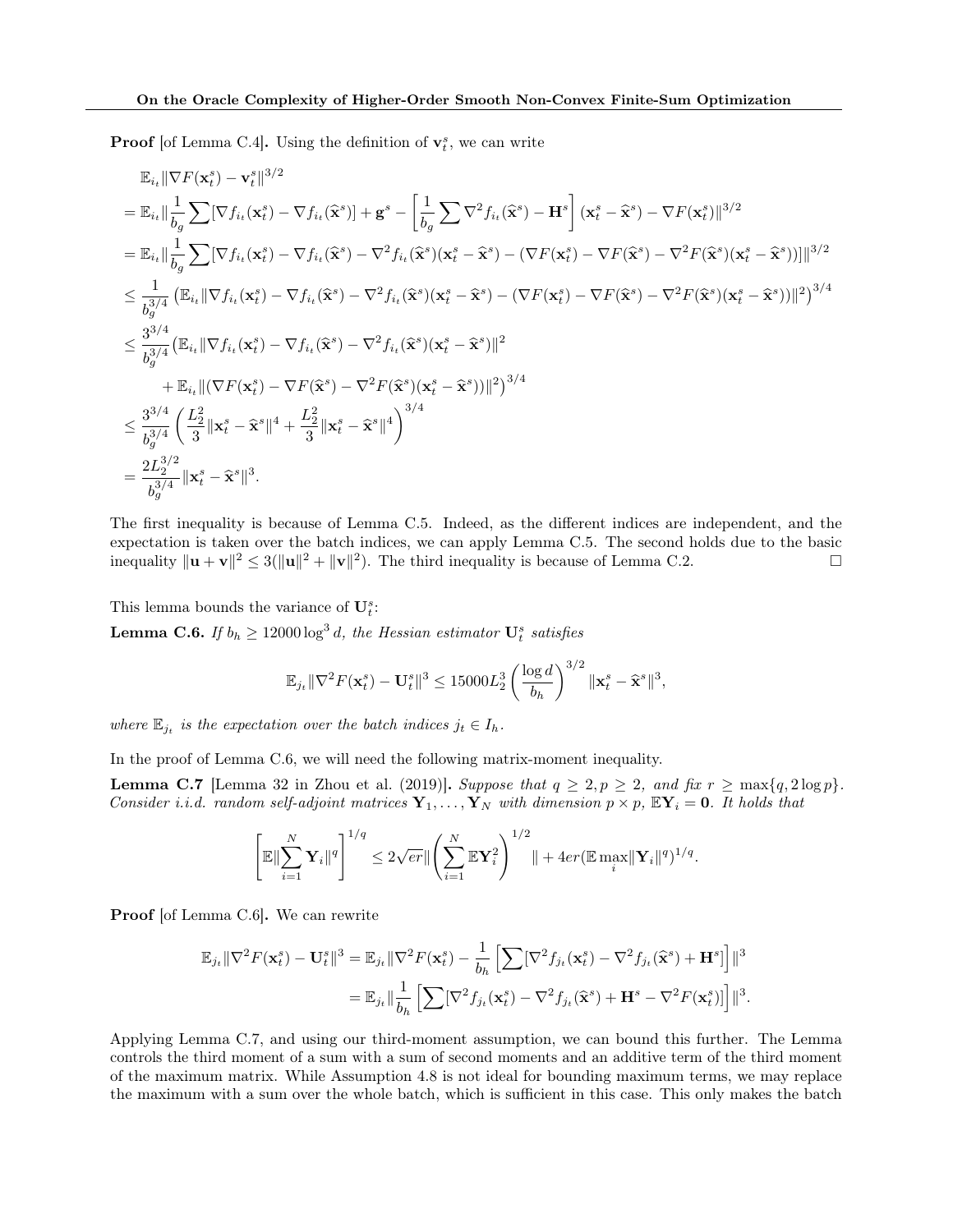size requirement grow polylogarithmically in the dimension of the domain. We proceed with the proof. Define  $\mathbf{Y}_{j_t} = \nabla^2 f_{j_t}(\mathbf{x}_t^s) - \nabla^2 f_{j_t}(\hat{\mathbf{x}}^s) + \mathbf{H}^s - \nabla^2 F(\mathbf{x}_t^s)$  and set  $N = b_h$ ,  $q = 3$ ,  $p = d$  and  $r = 2 \log p$ . Then

<span id="page-28-0"></span>
$$
\left(\mathbb{E}_{j_t} \|\sum \mathbf{Y}_{j_t}\|^3\right)^{1/3} \le 2\sqrt{er} \|\left(\sum \mathbb{E}_{j_t} \mathbf{Y}_{j_t}^2\right)^{1/2} + 4er(\mathbb{E}_{j_t} \max_{j_t} \|\mathbf{Y}_{j_t}\|^3)^{1/3}.
$$
 (12)

<span id="page-28-2"></span><span id="page-28-1"></span>.

We bound both terms separately. For the first, we follow the original proof and get

$$
2\sqrt{er} \|\left(\sum \mathbb{E}_{j_t} \mathbf{Y}_{j_t}^2\right)^{1/2} \| = 2\sqrt{er} \|\sum \mathbb{E}_{j_t} \mathbf{Y}_{j_t}^2\|^{1/2}
$$
  

$$
= 2\sqrt{b_h er} \|\mathbb{E}_{j_t} \mathbf{Y}_{j_t}^2\|^{1/2}
$$
  

$$
\leq 2\sqrt{b_h er} \left(\mathbb{E}_{j_t} \|\mathbf{Y}_{j_t}^2\|\right)^{1/2}
$$
  

$$
\leq 2\sqrt{b_h er} \left(\mathbb{E}_{j_t} \|\mathbf{Y}_{j_t}\|^2\right)^{1/2}
$$

Plugging back the definition of  $\mathbf{Y}_{j_t}$ , and using Assumption [4.8](#page-7-0) along with  $\mathbb{E}[|X|^s]^{1/s} \leq \mathbb{E}[|X|^t]^{1/t}$  for  $s \leq t$ allows us to bound

$$
2\sqrt{b_her} \left( \mathbb{E}_{j_t} ||\mathbf{Y}_{j_t}||^2 \right)^{1/2} = 2\sqrt{b_her} \left( \mathbb{E}_{j_t} ||\nabla^2 f_{j_t}(\mathbf{x}_t^s) - \nabla^2 f_{j_t}(\widehat{\mathbf{x}}^s) + \mathbf{H}^s - \nabla^2 F(\mathbf{x}_t^s) ||^2 \right)^{1/2}
$$
  
\n
$$
\leq 2\sqrt{b_her} \left( 3 \mathbb{E}_{j_t} ||\nabla^2 f_{j_t}(\mathbf{x}_t^s) - \nabla^2 f_{j_t}(\widehat{\mathbf{x}}^s) ||^2 + 3 \mathbb{E}_{j_t} ||\mathbf{H}^s - \nabla^2 F(\mathbf{x}_t^s) ||^2 \right)^{1/2}
$$
  
\n
$$
\leq 2\sqrt{b_her} \left( 6 L_2^2 ||\mathbf{x}_t^s - \widehat{\mathbf{x}}^s||^2 \right)^{1/2}
$$
  
\n
$$
\leq 5L_2\sqrt{b_her} ||\mathbf{x}_t^s - \widehat{\mathbf{x}}^s||. \tag{13}
$$

For the second term in Equation [\(12\)](#page-28-0) we write

$$
4er(\mathbb{E}_{j_t} \max_{j_t} \|\mathbf{Y}_{j_t}\|^3)^{1/3} \le 4er(\mathbb{E}_{j_t} \sum \|\mathbf{Y}_{j_t}\|^3)^{1/3}
$$
  
\n
$$
\le 4b_h^{1/3} er(\mathbb{E}_{j_t} \|\mathbf{Y}_{j_t}\|^3)^{1/3}
$$
  
\n
$$
= 4b_h^{1/3} er(\mathbb{E}_{j_t} \|\nabla^2 f_{j_t}(\mathbf{x}_t^s) - \nabla^2 f_{j_t}(\hat{\mathbf{x}}^s) + \mathbf{H}^s - \nabla^2 F(\mathbf{x}_t^s) \|^3)^{1/3}
$$
  
\n
$$
\le 4(7b_h)^{1/3} er(\mathbb{E}_{j_t} \|\nabla^2 f_{j_t}(\mathbf{x}_t^s) - \nabla^2 f_{j_t}(\hat{\mathbf{x}}^s) \| + \|\mathbf{H}^s - \nabla^2 F(\mathbf{x}_t^s) \|^3)^{1/3}
$$
  
\n
$$
\le 4(7b_h)^{1/3} er(2L_2^3 \|\mathbf{x}_t^s - \hat{\mathbf{x}}^s \|^3)^{1/3}
$$
  
\n
$$
\le 4(7b_h)^{1/3} er(2L_2^3 \|\mathbf{x}_t^s - \hat{\mathbf{x}}^s \|^3)^{1/3}
$$
  
\n
$$
\le 10L_2 b_h^{1/3} er|\mathbf{x}_t^s - \hat{\mathbf{x}}^s|.
$$
 (14)

Plugging in Equations [\(13\)](#page-28-1) and [\(14\)](#page-28-2) into [\(12\)](#page-28-0) we get

$$
\left(\mathbb{E}_{j_t}\|\sum \mathbf{Y}_{j_t}\|^3\right)^{1/3} \le 5L_2\sqrt{b_her}\|\mathbf{x}_t^s - \widehat{\mathbf{x}}^s\| + 10L_2b_h^{1/3}er\|\mathbf{x}_t^s - \widehat{\mathbf{x}}^s\|,
$$

and therefore for the quantity we are interested in:

<span id="page-28-3"></span>
$$
\mathbb{E}_{j_t} \|\nabla^2 F(\mathbf{x}_t^s) - \mathbf{U}_t^s\|^3 \le 125L_2^3 \left(\sqrt{\frac{er}{b_h}} + \frac{2er}{b_h^{2/3}}\right)^3 \|\mathbf{x}_t^s - \hat{\mathbf{x}}^s\|^3
$$
  
\n
$$
\le 125L_2^3 \left(\sqrt{\frac{2e \log d}{b_h}} + \frac{4e \log d}{b_h^{2/3}}\right)^3 \|\mathbf{x}_t^s - \hat{\mathbf{x}}^s\|^3
$$
  
\n
$$
\le 15000L_2^3 \left(\frac{\log d}{b_h}\right)^{3/2} \|\mathbf{x}_t^s - \hat{\mathbf{x}}^s\|^3.
$$
 (15)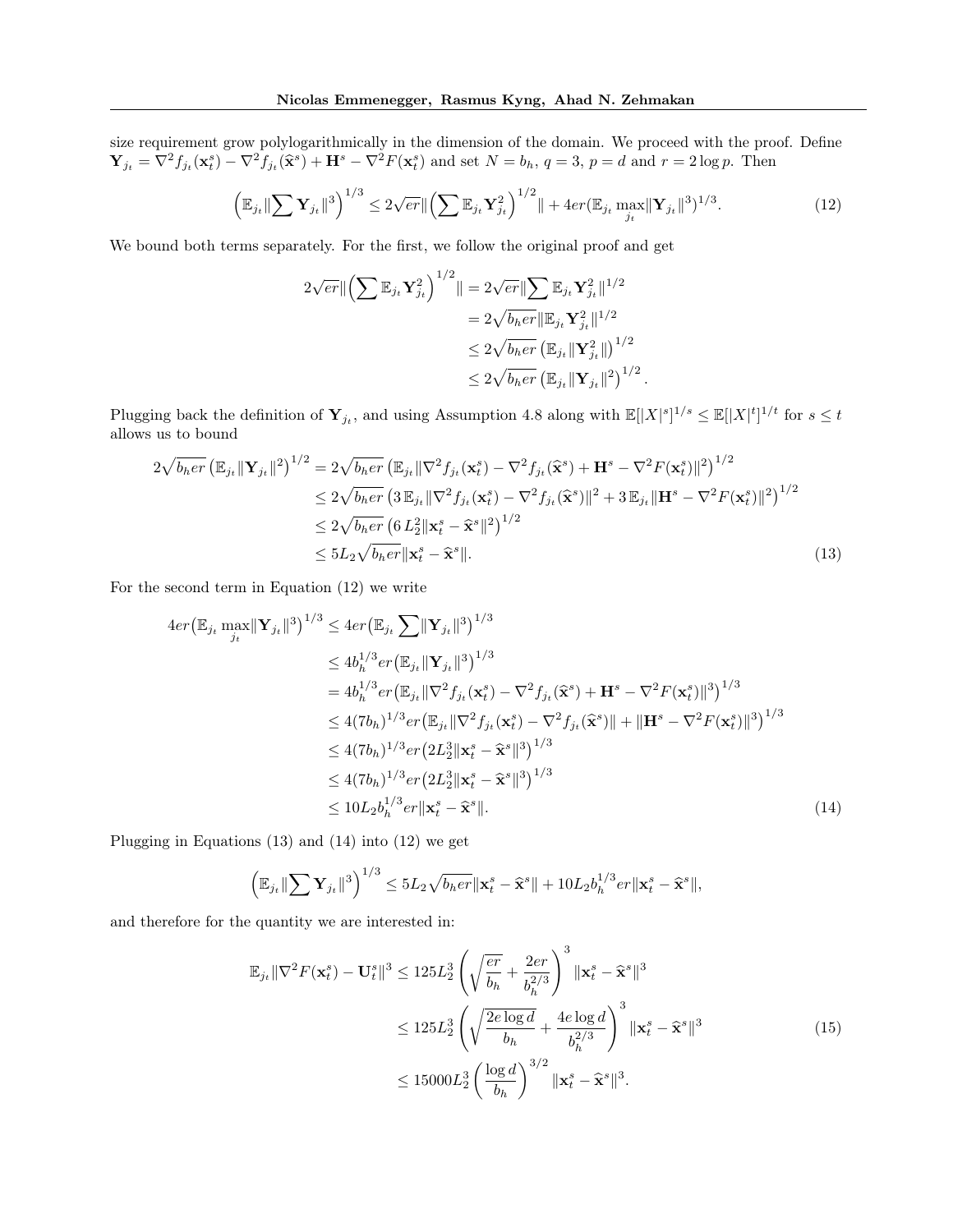Because in [\(15\)](#page-28-3) the first term in the parentheses dominates if  $b_h \geq \sqrt{8e \log d}^6$ , for which  $b_h \geq 12000 \log^3 d$  is sufficient.  $\Box$ 

For completeness, we provide the rest of the lemmas from [Zhou et al.](#page-9-2) [\(2019\)](#page-9-2) that are needed in the analysis. We change the wording a bit, to make their applicability explicit, but all the proofs in the original paper can be applied unchanged, as is easily checked.

Lemma [C.8](#page-29-1) can be derived using the Cauchy-Schwarz and Young inequalities.

<span id="page-29-1"></span>Lemma C.8 [Lemma 27 in [Zhou et al.](#page-9-2) [\(2019\)](#page-9-2)]. For the iterates in Algorithm [1](#page-24-2) under the assumptions of Theorem [4.9](#page-7-1) and for any  $h$ , we have

$$
\langle \nabla F(\mathbf{x}_t^s) - \mathbf{v}_t^s, \mathbf{h} \rangle \le \frac{M}{27} ||\mathbf{h}||^3 + \frac{2||\nabla F(\mathbf{x}_t^s) - \mathbf{v}_t^s||^{3/2}}{M^{1/2}},
$$
  

$$
\langle \nabla^2 F(\mathbf{x}_t^s) - \mathbf{U}_t^s, \mathbf{h} \rangle \le \frac{2M}{27} ||\mathbf{h}||^3 + \frac{27}{M^2} ||\nabla^2 F(\mathbf{x}_t^s) - \mathbf{U}_t^s||^3.
$$

<span id="page-29-5"></span>Lemma C.9 [Lemma 28 in [Zhou et al.](#page-9-2) [\(2019\)](#page-9-2)]. For the iterates in Algorithm [1](#page-24-2) under the assumptions of Theorem [4.9](#page-7-1) and for any  $h$ , we have

$$
\begin{split} \mu(\mathbf{x}_t^s+\mathbf{h}) &\leq 9C_M^{3/2}\Big[M^{3/2}\|\mathbf{h}\|^3+\|\nabla F(\mathbf{x}_t^s)-\mathbf{v}_t^s\|^{3/2}+M^{-3/2}\|\nabla^2 F(\mathbf{x}_t^s)-\mathbf{U}_t^s\|^3\\ &+\|\nabla m_t^s(\mathbf{h})\|^{3/2}+M^{3/2}\big|\|\mathbf{h}\|-\|\mathbf{h}_t^s\|\big|^3\Big]. \end{split}
$$

<span id="page-29-4"></span>**Lemma C.10** [Lemma 29 in [Zhou et al.](#page-9-2) [\(2019\)](#page-9-2)]. For any  $x, y, h$  and  $C \geq 3/2$  we have

$$
\|\mathbf{x} + \mathbf{h} - \mathbf{y}\|^3 \le 2C^2 \|\mathbf{h}\|^3 + (1 + 3/C) \|\mathbf{x} - \mathbf{y}\|^3.
$$

<span id="page-29-7"></span>**Lemma C.11** [Lemma 30 in [Zhou et al.](#page-9-2) [\(2019\)](#page-9-2)]. Define  $c_T = 0$  and for  $t \in [0 : T - 1]$  define  $c_t =$  $c_{t+1}(1+3/T) + M(500T^3)^{-1}$ . Then for any  $t \in [1:T]$  we have:

<span id="page-29-6"></span><span id="page-29-3"></span><span id="page-29-2"></span>
$$
M/24 - 2c_t T^2 \ge 0.
$$

### <span id="page-29-0"></span>C.3 Proof of Theorem [C.1](#page-25-0)

Proof [of Theorem [C.1\]](#page-25-0). This proof is very close to identical to the one of Theorem 6 in [Zhou et al.](#page-9-2) [\(2019\)](#page-9-2), but we give it again for completeness, with the changes coming from the slightly modified lemmas. We can bound the function value at the next iterate  $F(\mathbf{x}_{t+1})$  as follows:

$$
F(\mathbf{x}_{t+1}^{s}) \leq F(\mathbf{x}_{t}^{s}) + \langle \nabla F(\mathbf{x}_{t}^{s}), \mathbf{h}_{t}^{s} \rangle + \frac{1}{2} \langle \nabla^{2} F(\mathbf{x}_{t}^{s}) \mathbf{h}_{t}^{s}, \mathbf{h}_{t}^{s} \rangle + \frac{L_{2}}{6} \|\mathbf{h}_{t}^{s}\|^{3}
$$
\n
$$
= F(\mathbf{x}_{t}^{s}) + \langle \mathbf{v}_{t}^{s}, \mathbf{h}_{t}^{s} \rangle + \frac{1}{2} \langle \mathbf{U}_{t}^{s} \mathbf{h}_{t}^{s}, \mathbf{h}_{t}^{s} \rangle + \frac{M}{6} \|\mathbf{h}_{t}^{s}\|^{3} + \langle \nabla F(\mathbf{x}_{t}^{s}) - \mathbf{v}_{t}^{s}, \mathbf{h}_{t}^{s} \rangle
$$
\n
$$
+ \frac{1}{2} \langle (\nabla^{2} F(\mathbf{x}_{t}^{s}) - \mathbf{U}_{t}^{s}) \mathbf{h}_{t}^{s}, \mathbf{h}_{t}^{s} \rangle + \frac{M - L_{2}}{6} \|\mathbf{h}_{t}^{s}\|^{3}
$$
\n
$$
\leq F(\mathbf{x}_{t}^{s}) - \frac{M}{2} \|\mathbf{h}_{t}^{s}\|^{3} + \left(\frac{M}{27} \|\mathbf{h}_{t}^{s}\|^{3} + \frac{2 \|\nabla F(\mathbf{x}_{t}^{s}) - \mathbf{v}_{t}^{s}\|^{3/2}}{M^{1/2}}\right)
$$
\n
$$
+ \frac{1}{2} \left(\frac{2M}{27} \|\mathbf{h}_{t}^{s}\|^{3} + \frac{27}{M^{2}} \|\nabla^{2} F(\mathbf{x}_{t}^{s}) - \mathbf{U}_{t}^{s}\|^{3}\right) - \frac{M - L_{2}}{6} \|\mathbf{h}_{t}^{s}\|^{3}
$$
\n
$$
\leq F(\mathbf{x}_{t}^{s}) - \frac{M}{2} \|\mathbf{h}_{t}^{s}\|^{3} + \frac{2}{M^{2}} \|\nabla F(\mathbf{x}_{t}^{s}) - \mathbf{U}_{t}^{s}\|^{3}\right) - \frac{M - L_{2}}{6} \|\mathbf{h}_{t}^{s}\|
$$

$$
\leq F(\mathbf{x}_t^s) - \frac{M}{12} \|\mathbf{h}_t^s\|^3 + \frac{2}{M^{1/2}} \|\nabla F(\mathbf{x}_t^s) - \mathbf{v}_t^s\|^{3/2} + \frac{27}{M^2} \|\nabla^2 F(\mathbf{x}_t^s) - \mathbf{U}_t^s\|^3. \tag{18}
$$

[\(16\)](#page-29-2) holds due to Lemma [C.2](#page-25-2) and [\(17\)](#page-29-3) is valid because of Lemmas [C.3](#page-26-2) and [C.8.](#page-29-1)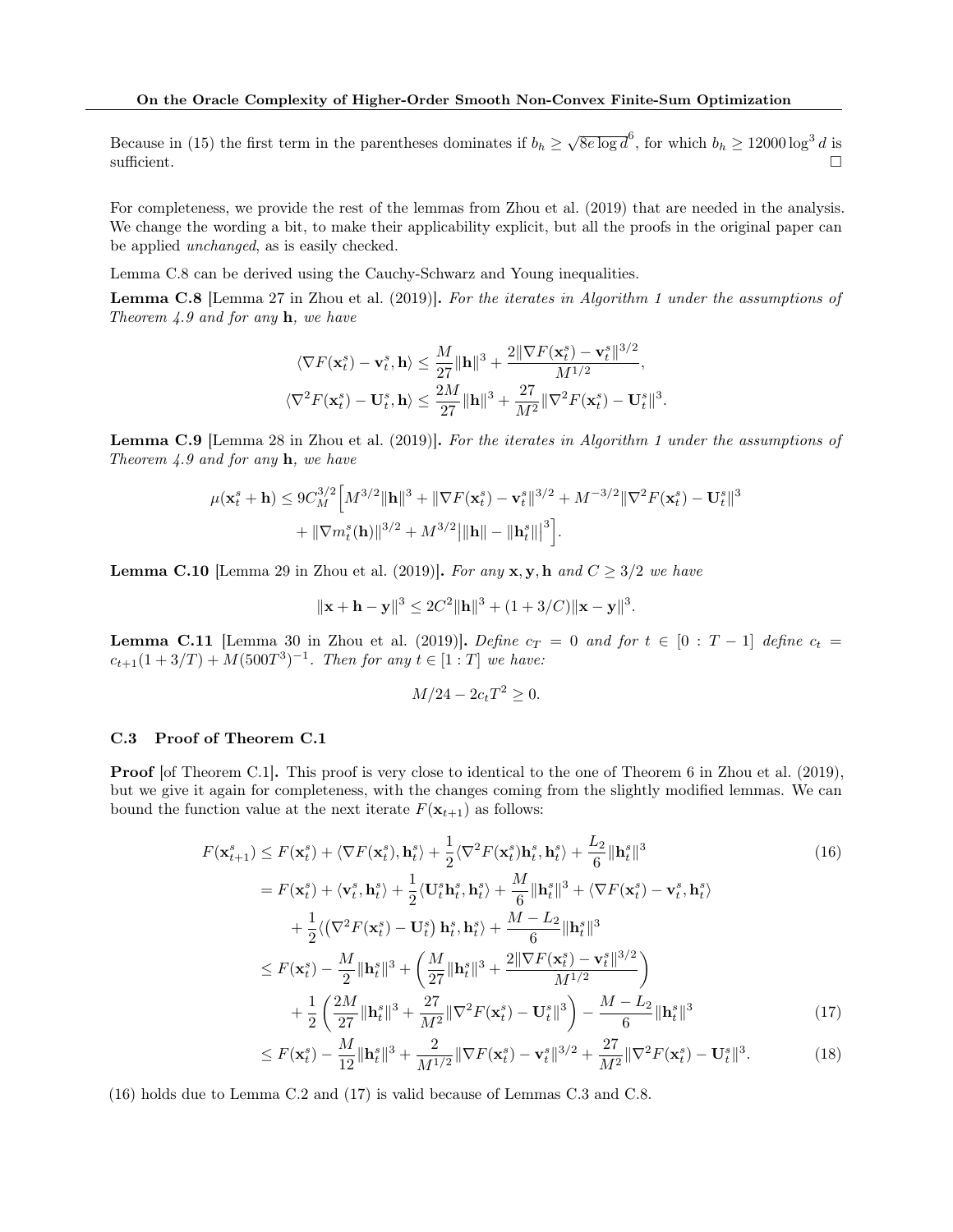Define

<span id="page-30-1"></span>
$$
R_t^s = \mathbb{E}\left[F(\mathbf{x}_t^s) + c_t \|\mathbf{x}_t^s - \hat{\mathbf{x}}^s\|^3\right],
$$

where  $c_T = 0$  and  $c_t = c_{t+1}(1+3/T) + M(500T^3)^{-1}$  for  $t \in [0:T-1]$ . We use Lemma [C.10](#page-29-4) with  $T \ge 2 \ge 3/2$ to get a recurrence – involving the step – for the cubed distance from an iterate to the snapshot point:

<span id="page-30-0"></span>
$$
c_{t+1} \|\mathbf{x}_{t+1}^s - \hat{\mathbf{x}}^s\|^3 \le 2c_{t+1}T^2 \|\mathbf{h}_t^s\|^3 + c_{t+1}(1+3/T) \|\mathbf{x}_t^s - \hat{\mathbf{x}}^s\|^3. \tag{19}
$$

We can make use of Lemma [C.9](#page-29-5) with  $\mathbf{h} = \mathbf{h}_t^s$  followed by Lemma [C.3](#page-26-2)

$$
(240C_M^2L_2^{1/2})^{-1}\mu(\mathbf{x}_{t+1}^s) \le \frac{M}{24} \|\mathbf{h}_t^s\|^3 + \frac{\|\nabla F(\mathbf{x}_t^s) - \mathbf{v}_t^s\|^{3/2}}{24M^{1/2}} + \frac{\|\nabla^2 F(\mathbf{x}_t^s) - \mathbf{U}_t^s\|^3}{24M^2} + \frac{\|\nabla m_t^s(\mathbf{h}_t^s)\|^{3/2}}{24M^{1/2}} + \frac{M}{24} \|\mathbf{h}_t^s\| - \|\mathbf{h}_t^s\|^3
$$

$$
= \frac{M}{24} \|\mathbf{h}_t^s\|^3 + \frac{\|\nabla F(\mathbf{x}_t^s) - \mathbf{v}_t^s\|^{3/2}}{24M^{1/2}} + \frac{\|\nabla^2 F(\mathbf{x}_t^s) - \mathbf{U}_t^s\|^3}{24M^2}, \qquad (20)
$$

In the first step we used  $C_M = 150$  and  $M = C_M L_2$  and in the second we used the optimality of  $\mathbf{h}_t^s$  as an argument of  $m_t^s$ . Our aim is to get a telescoping sum for the  $R_t$ 's. For that, we start by combining [\(18\)](#page-29-6), [\(19\)](#page-30-0) and [\(20\)](#page-30-1) (this time the expectation is over all the randomness involved in the algorithm):

$$
R_{t+1}^{s} + (240C_{M}^{2}L_{2}^{1/2})^{-1}\mathbb{E}[\mu(\mathbf{x}_{t+1})] = \mathbb{E}\left[F(\mathbf{x}_{t+1}^{s}) + c_{t+1}\|\mathbf{x}_{t+1}^{s} - \hat{\mathbf{x}}^{s}\|^{3} + (240C_{M}^{2}L_{2}^{1/2})^{-1}\mu(\mathbf{x}_{t+1}^{s})\right]
$$
  
\n
$$
\leq \mathbb{E}\left[F(\mathbf{x}_{t}^{s}) + c_{t+1}(1+3/T)\|\mathbf{x}_{t}^{s} - \hat{\mathbf{x}}^{s}\|^{3} - (M/24 - 2c_{t+1}T^{2})\|\mathbf{h}_{t}^{s}\|^{3}\right]
$$
  
\n
$$
+ \mathbb{E}\left[3M^{-1/2}\|\nabla F(\mathbf{x}_{t}^{s}) - \mathbf{v}_{t}^{s}\|^{3/2} + 28M^{-2}\|\nabla^{2}F(\mathbf{x}_{t}^{s}) - \mathbf{U}_{t}^{s}\|^{3}\right]
$$
  
\n
$$
\leq \mathbb{E}\left[F(\mathbf{x}_{t}^{s}) + c_{t+1}(1+3/T)\|\mathbf{x}_{t}^{s} - \hat{\mathbf{x}}^{s}\|^{3}\right]
$$
  
\n
$$
+ \mathbb{E}\left[3M^{-1/2}\|\nabla F(\mathbf{x}_{t}^{s}) - \mathbf{v}_{t}^{s}\|^{3/2} + 28M^{-2}\|\nabla^{2}F(\mathbf{x}_{t}^{s}) - \mathbf{U}_{t}^{s}\|^{3}\right],
$$
 (21)

because by Lemma [C.11](#page-29-7) we have  $M/24 - 2c_{t+1}T^2 \ge 0$  for any  $t \in [T]$ . In the second term of [\(21\)](#page-30-2), we recover the gradient and Hessian estimator variances that Lemmas [C.4](#page-26-0) and [C.6](#page-27-0) control. Indeed, taking iterated expectations yields

$$
3M^{-1/2}\|\nabla F(\mathbf{x}_t^s)-\mathbf{v}_t^s\|^{3/2}\leq \frac{6L_2^{3/2}}{M^{1/2}b_g^{3/4}}\mathbb{E}\|\mathbf{x}_t^s-\widehat{\mathbf{x}}^s\|^3\leq \frac{M}{1000T^3}\mathbb{E}\|\mathbf{x}_t^s-\widehat{\mathbf{x}}^s\|^3.
$$

Here we have used that  $M = 150L_2$  and  $b_g \geq 5T^4$ . For the Hessian estimator, we get

<span id="page-30-2"></span>
$$
28M^{-2} \|\nabla^2 F(\mathbf{x}_t^s) - \mathbf{U}_t^s\|^3 \le \frac{28 \cdot 15000L_2^3}{M^2(b_h/\log d)^{3/2}} \mathbb{E} \|\mathbf{x}_t^s - \hat{\mathbf{x}}^s\|^3
$$
  

$$
\le \frac{28 \cdot 15000M}{150^3(3000)^{3/2}T^3} \mathbb{E} \|\mathbf{x}_t^s - \hat{\mathbf{x}}^s\|^3
$$
  

$$
\le \frac{M}{1000T^3} \mathbb{E} \|\mathbf{x}_t^s - \hat{\mathbf{x}}^s\|^3,
$$

where we additionally use  $b_h \geq 3000T^2 \log^3 d$ . Note that our larger  $b_h$  actually gives us better constant factors than we derive, but we do not need this and therefore keep the same as in the original proof. From here, we exactly follow said original proof from [Zhou et al.](#page-9-2) [\(2019\)](#page-9-2). We can plug those 2 bounds back into [\(21\)](#page-30-2) and use the definition of  $c_t$  to get the recurrence

$$
R_{t+1}^{s} + (240C_{M}^{2}L_{2}^{1/2})^{-1}\mathbb{E}[\mu(\mathbf{x}_{t+1})] \leq \mathbb{E}\left[F(\mathbf{x}_{t}^{s}) + \|\mathbf{x}_{t}^{s} - \hat{\mathbf{x}}^{s}\|^{3}\left(c_{t+1}(1+3/T) + \frac{M}{500T^{3}}\right)\right]
$$
  
=  $\mathbb{E}[F(\mathbf{x}_{t}^{s}) + c_{t}\|\mathbf{x}_{t}^{s} - \hat{\mathbf{x}}^{s}\|^{3}] = R_{t}^{s}.$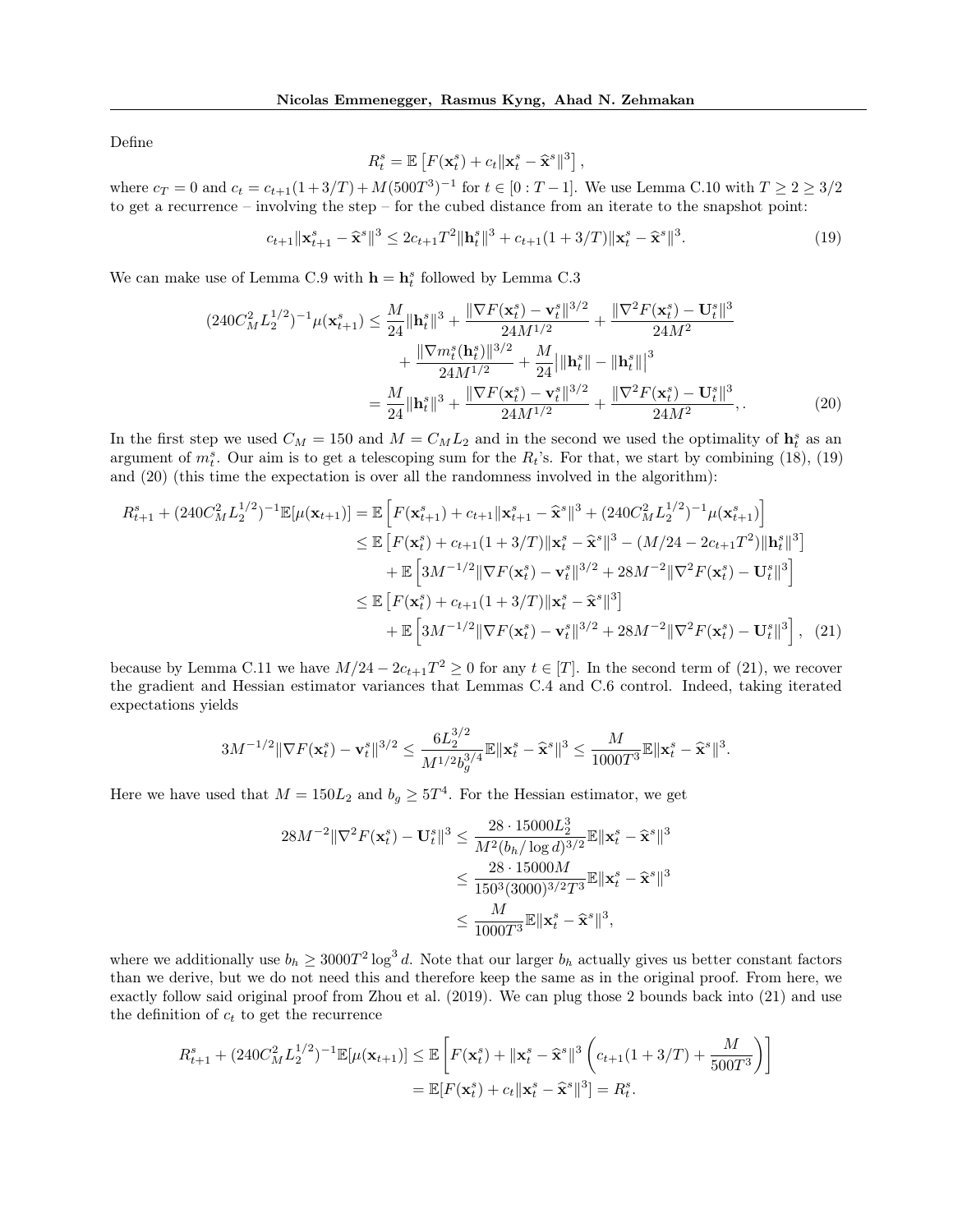We will now do 2 steps of telescoping. First, let  $s \in [S]$  be arbitrary. As  $c_T = 0$  and  $x_T^s = \hat{\mathbf{x}}^{s+1}$  by definition, we have  $B_s = \mathbb{E}[F(\mathbf{x}^s) + c - ||\mathbf{x}^s - \hat{\mathbf{x}}^{s}||_2^2] = \mathbb{E}[F(\mathbf{x}^s) - \mathbb{E}[F(\mathbf{x}^s)] - \mathbb{E}[F(\mathbf$ definition, we have  $R^s_T = \mathbb{E}[F(\mathbf{x}_T^s) + c_T ||\mathbf{x}_T^s - \hat{\mathbf{x}}^s||^3] = \mathbb{E}F(\mathbf{x}_T^s) = \mathbb{E}F(\hat{\mathbf{x}}^{s+1})$ . As  $\mathbf{x}_0^s = \hat{\mathbf{x}}^s$ , we have  $P^s = \mathbb{E}[F(\mathbf{x}_T^s) + c_T ||\mathbf{x}_T^s - \hat{\mathbf{x}}^s||^3] = \mathbb{E}F(\mathbf{x}_T^s)$ . As  $\mathbf{x}_0^s =$  $R_0^s = \mathbb{E}[F(\mathbf{x}_0^s) + c_0 || \mathbf{x}_0^s - \hat{\mathbf{x}}^s ||^3] = \mathbb{E}[F(\hat{\mathbf{x}}^s)]$ . Thus, rearranging and telescoping the above from  $t = 0$  to  $T - 1$ yields

$$
\mathbb{E}F(\widehat{\mathbf{x}}^s) - \mathbb{E}F(\widehat{\mathbf{x}}^{s+1}) = R_0^s - R_T^s \ge \sum_{t=1}^T (240C_M^2 L_2^{1/2})^{-1} \mathbb{E}[\mu(\mathbf{x}_t^s)].
$$

Further, we can telescope this from  $s = 1$  to S and obtain

$$
\Delta \ge F(\widehat{\mathbf{x}}^1) - F(\widehat{\mathbf{x}}^S) = \sum_{s=1}^S \left[ \mathbb{E}F(\widehat{\mathbf{x}}^s) - \mathbb{E}F(\widehat{\mathbf{x}}^{s+1}) \right] \ge (240C_M^2 L_2^{1/2})^{-1} \sum_{s=1}^S \sum_{t=1}^T \mathbb{E}[\mu(\mathbf{x}_t^s)].
$$

The first inequality holds because of the definition of  $\mathbf{x}_0 = \hat{\mathbf{x}}^1$  and because the choice of  $\mathbf{h}_t^s$  guarantees the iterates do not viold increases in function value over time. Therefore, nighing a random iter iterates do not yield increases in function value over time. Therefore, picking a random iterate  $\mathbf{x}_t^s$ , we will have

$$
\mathbb{E}[\mu(\mathbf{x}_t^s)] \le \frac{240C_M^2 L_2^{1/2} \Delta}{ST},
$$

as desired.  $\square$ 

## <span id="page-31-0"></span>C.4 Proof of Theorem [4.10](#page-7-2)

**Proof** [of Theorem [4.10\]](#page-7-2). Let  $\sigma, \lambda > 0$  be parameters yet to be chosen. The same is true for d and K. According to Definition [4.2,](#page-5-2) we define the scaled functions

$$
f_i(\mathbf{x}) = \sqrt[3]{n}\lambda \sigma^3 f_i^* \left(\frac{\mathbf{x}}{\sigma}\right) = \sqrt[3]{n}\lambda \sigma^3 \hat{f}_{K;\mathbf{B}_i} \left(\frac{\mathbf{C}_i^T \mathbf{x}}{\sigma}\right),
$$

giving us

<span id="page-31-1"></span>
$$
F(\mathbf{x}) = \frac{1}{n} \sum_{i=1}^{n} f_i(\mathbf{x}).
$$

We will choose the scaling parameters to ensure that our instance satisfies Assumption [4.8,](#page-7-0) deriving the lower bound as we go along. We first guarantee smoothness: for any  $\mathbf{x}, \mathbf{y} \in \mathbb{R}^d$  we have

$$
\mathbb{E}_{i} \|\nabla^{2} f_{i}(\mathbf{x}) - \nabla^{2} f_{i}(\mathbf{y})\|^{3} = \frac{1}{n} \sum_{i=1}^{n} \|\nabla^{2} f_{i}(\mathbf{x}) - \nabla^{2} f_{i}(\mathbf{y})\|^{3}
$$
  
\n
$$
\leq \frac{1}{n} \sum_{i=1}^{n} (\sqrt[3]{n} \lambda \hat{\ell}_{2})^{3} \|\mathbf{C}_{i}^{T} \mathbf{x} - \mathbf{C}_{i}^{T} \mathbf{y}\|^{3}
$$
  
\n
$$
= \lambda^{3} \hat{\ell}_{2}^{3} \sum_{i=1}^{n} \|\mathbf{C}_{i}^{T}(\mathbf{x} - \mathbf{y})\|^{2} \|\mathbf{C}^{T}(\mathbf{x} - \mathbf{y})\|
$$
  
\n
$$
= \lambda^{3} \hat{\ell}_{2}^{3} \|\mathbf{C}^{T}(\mathbf{x} - \mathbf{y})\|^{3}
$$
  
\n
$$
= \lambda^{3} \hat{\ell}_{2}^{3} \|\mathbf{x} - \mathbf{y}\|^{3},
$$
  
\n(22)

where [\(22\)](#page-31-1) follows from Lemmas [D.1](#page-33-1) and [B.2.](#page-22-1) So, the choice  $\lambda = \frac{L_2}{\hat{\ell}_2}$  therefore accomplishes third-moment smoothness with parameter  $L_2$ .

Now fix an algorithm A and assume  $\{[i^t, \mathbf{x}^{(t)}]\}_{t\in\mathbb{N}}$  are the iterates produced by A on F. Consequently, by Lemma [4.4](#page-6-3)  $\{[i^t, \mathbf{x}^{(t)}/\sigma]\}_{t\in\mathbb{N}}$  is informed by  $F^*$ . Therefore we can apply Lemma [4.6](#page-6-4) on the sequence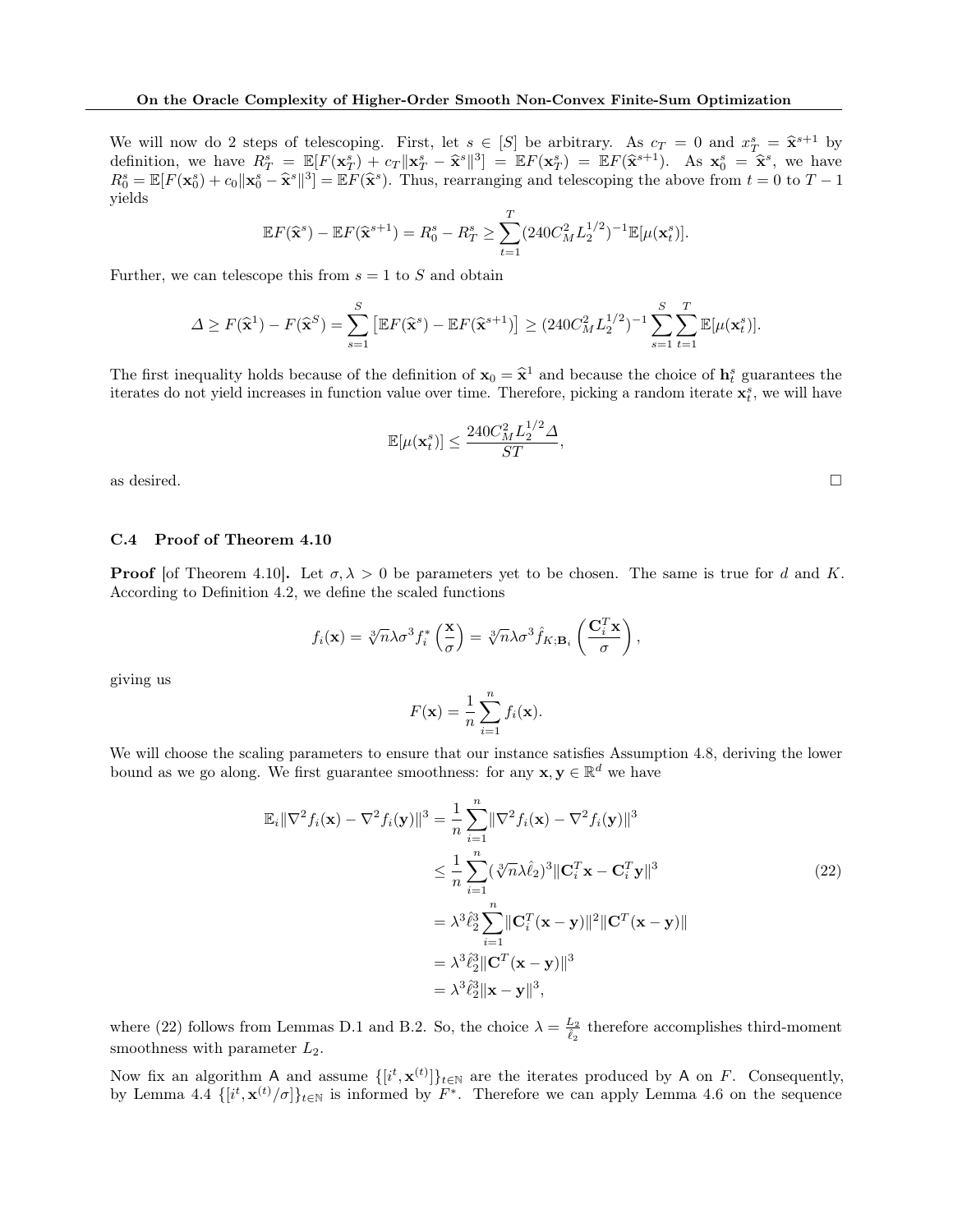$\{[i^t, \mathbf{x}^{(t)}/\sigma]\}_{t\in\mathbb{N}}$  to get

$$
\|\nabla F(\mathbf{x}^{(t)})\|^2 = \|\sqrt[3]{n}\lambda\sigma^2 \nabla F^*(\mathbf{x}^{(t)}/\sigma)\|^2
$$
  
=  $n^{2/3}\lambda^2\sigma^4 \|\nabla F^*(\mathbf{x}^{(t)}/\sigma)\|^2$   
 $\ge n^{2/3}\lambda^2\sigma^4 \frac{1}{16n}$   
=  $\frac{\sigma^4\lambda^2}{16n^{1/3}}$ .

To get a lower bound for an  $\varepsilon$  precision requirement we can choose  $\sigma$  to be

$$
\frac{\sigma^2 \lambda}{4n^{1/6}} = \varepsilon \iff \sigma = \left(\frac{4\varepsilon \hat{\ell}_2 n^{1/6}}{L_2}\right)^{1/2}
$$

.

Next, we will guarantee the optimality gap requirement. We have

$$
F(\mathbf{0}) - \inf_{\mathbf{x} \in \mathbb{R}^d} F(\mathbf{x}) \leq \sqrt[3]{n} \lambda \sigma^3 \left[ \frac{1}{n} \sum_{i=1}^n \hat{f}_{K; \mathbf{B}_i} \left( \frac{\mathbf{C}_i^T \mathbf{0}}{\sigma} \right) - \frac{1}{n} \sum_{i=1}^n \inf_{\mathbf{x} \in \mathbb{R}^d} \hat{f}_{K; \mathbf{B}_i} \left( \frac{\mathbf{C}_i^T \mathbf{x}}{\sigma} \right) \right]
$$
  

$$
\leq \sqrt[3]{n} \lambda \sigma^3 \frac{1}{n} \sum_{i=1}^n \left[ \hat{f}_{K; \mathbf{B}_i}(\mathbf{0}) - \inf_{\mathbf{y} \in \mathbb{R}^{d/n}} \hat{f}_{K; \mathbf{B}_i}(\mathbf{y}) \right]
$$
  

$$
\leq 12 \sqrt[3]{n} \lambda \sigma^3 K,
$$

where the last step uses Lemma [B.2](#page-22-1) i). We require

$$
12\sqrt[3]{n}\lambda\sigma^3 K = 12\sqrt[3]{n}\frac{L_2}{\hat{\ell}_2} \left(\frac{4\varepsilon\hat{\ell}_2 n^{1/6}}{L_2}\right)^{3/2} K = 96n^{7/12} \left(\frac{\hat{\ell}_2}{L_2}\right)^{1/2} \varepsilon^{3/2} K \le \Delta.
$$

Our bounds get better with larger values of  $K$ , so we want to choose  $K$  as

$$
K = \left\lfloor \frac{\Delta}{96n^{7/12}} \left( \frac{L_2}{\hat{\ell}_2} \right)^{1/2} \frac{1}{\varepsilon^{3/2}} \right\rfloor.
$$

We need  $K \geq 1$  to have a sensible bound as becomes apparent below, and so we require

$$
\tilde{c}\varDelta L_2^{1/2}\frac{1}{\varepsilon^{3/2}}\geq n^{7/12},
$$

or more concisely

$$
n \le \frac{c\Delta^{12/7}L_2^{6/7}}{\varepsilon^{18/7}},
$$

for some universal constants c,  $\tilde{c}$ . As Lemma [4.6](#page-6-4) yields the lower bound  $T = \frac{nK}{2}$ , we get a lower bound of

$$
\varOmega\left(\left(\frac{L_2}{\hat{\ell}_2}\right)^{1/2}\frac{\Delta n^{5/12}}{\varepsilon^{3/2}}\right)
$$

with probability at least  $1/2$  for large enough dimension d (see below). Thus there must be a fixed function F such that for this many iterations – with probability  $1/2$  depending only on  $\xi$  – the iterates A produces on F all have gradient larger than  $\varepsilon$ . This means that

$$
T_{\varepsilon}(\mathsf{A}, F) \geq \Omega\left(\frac{\sqrt{L_2}\Delta n^{5/12}}{\varepsilon^{3/2}}\right).
$$

For the requirement on the dimension d for the bound from Lemma [4.6](#page-6-4) to hold, we can plug in our values of K and  $\delta = 1/2$  to see that some  $d \in \tilde{\mathcal{O}}(n^2 \Delta L_2 \varepsilon^{-3})$  suffices. This concludes the proof.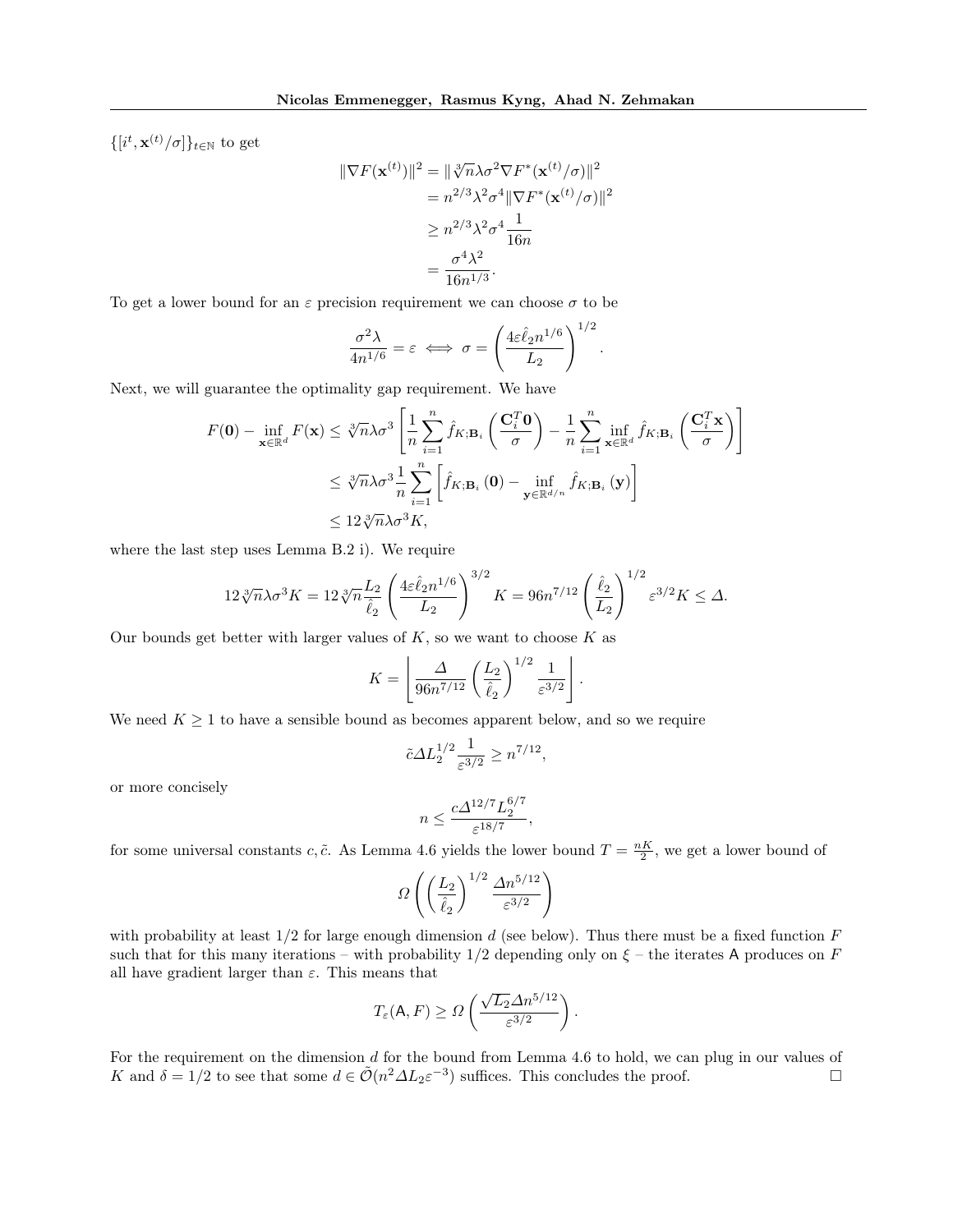# <span id="page-33-0"></span>D SHARED TECHNICAL LEMMA

We need the following result to guarantee the smoothness of our constructions.

<span id="page-33-1"></span>**Lemma D.1.** Assume  $m_1 \ge m_2$ . Let  $f : \mathbb{R}^{m_2} \to \mathbb{R}$  and for  $\mathbf{C} \in \mathsf{Ortho}(m_1, m_2)$  let  $g : \mathbb{R}^{m_1} \to \mathbb{R}^{m_2}$ ,  $\mathbf{x} \mapsto \mathbf{C}^T \mathbf{x}$ . We will show that for any  $\mathbf{x}, \mathbf{y} \in \mathbb{R}^{m_1}$ :

$$
\|\nabla^p[f(\mathbf{C}^T\mathbf{x})] - \nabla^p[f(\mathbf{C}^T\mathbf{y})]\| \leq \|\tilde{\nabla}^p f(\mathbf{C}^T\mathbf{x}) - \tilde{\nabla}^p f(\mathbf{C}^T\mathbf{y})\|,
$$

where the gradient operator  $\nabla$  is with respect to **x** while  $\tilde{\nabla}$  is with respect to  $g(\mathbf{x}) = \mathbf{C}^T \mathbf{x}$ . Further, if f is pth-order smooth with constant L, then for any  $\sigma > 0$ 

$$
\|\nabla^p[\sigma^{p+1}f(\mathbf{C}^T\mathbf{x}/\sigma)] - \nabla^p[\sigma^{p+1}f(\mathbf{C}^T\mathbf{y}/\sigma)]\| \le L\|\mathbf{C}^T(\mathbf{x} - \mathbf{y})\|.
$$

**Proof** [of Lemma [D.1\]](#page-33-1). We are interested in the tensor  $\nabla^p[f(\mathbf{C}^T\mathbf{x})]$ . Fix indices  $i_1,\ldots,i_p$  and let  $\Xi$  be the set of partitions of [p]. For a set  $S \subset [p]$  let  $i_S = \{i_j | j \in S\}$ . Define  $\nabla_{i_S}^{|S|}$  $\frac{S}{i_S}$  to be the order |S| partial derivative operator with respect to the coordinates with indices in  $i<sub>S</sub>$ . Applying the higher-order chain rule we obtain

$$
\nabla_{i_1,...,i_p}^p[f(\mathbf{C}^T\mathbf{x})] = \sum_{(S_1,...,S_L)\in\Xi} \sum_{j_1,...,j_L=1}^{m_2} \left( \prod_{l=1}^L \nabla_{i_{S_l}}^{|S_l|} g_{j_l}(\mathbf{x}) \right) \tilde{\nabla}_{j_1,...,j_L}^L f(\mathbf{C}^T\mathbf{x}).
$$

Now we use that  $g_{ji}$ 's second and higher-order derivatives are zero, and that  $\nabla_i g_{ji}(\mathbf{x}) = \nabla_i [ \langle \mathbf{c}_{ji}, \mathbf{x} \rangle ] = c_{i,j_l}$ . This means that in the above sum, the only partition that matters has  $L = p$  and  $|S_1|, \ldots, |S_p| = 1$ . W.l.o.g. we may take  $S_l = \{l\}$  and consequently  $i_{S_l} = \{i_l\}$ . Then our expression simplifies to

$$
\nabla_{i_1,...,i_p}^p[f(\mathbf{C}^T\mathbf{x})] = \sum_{(S_1,...,S_L)\in\Xi} \sum_{j_1,...,j_L=1}^{m_2} \left( \prod_{l=1}^L \nabla_{i_{S_l}}^{|S_l|} g_{j_l}(\mathbf{x}) \right) \tilde{\nabla}_{j_1,...,j_L}^L f(\mathbf{C}^T\mathbf{x})
$$
  
\n
$$
= \sum_{j_1,...,j_p=1}^{m_2} \left( \prod_{l=1}^p \nabla_{i_l} g_{j_l}(\mathbf{x}) \right) \tilde{\nabla}_{j_1,...,j_p}^p f(\mathbf{C}^T\mathbf{x})
$$
  
\n
$$
= \sum_{j_1,...,j_p=1}^{m_2} \left( \prod_{l=1}^p c_{i_l,j_l} \right) \tilde{\nabla}_{j_1,...,j_p}^p f(\mathbf{C}^T\mathbf{x}).
$$